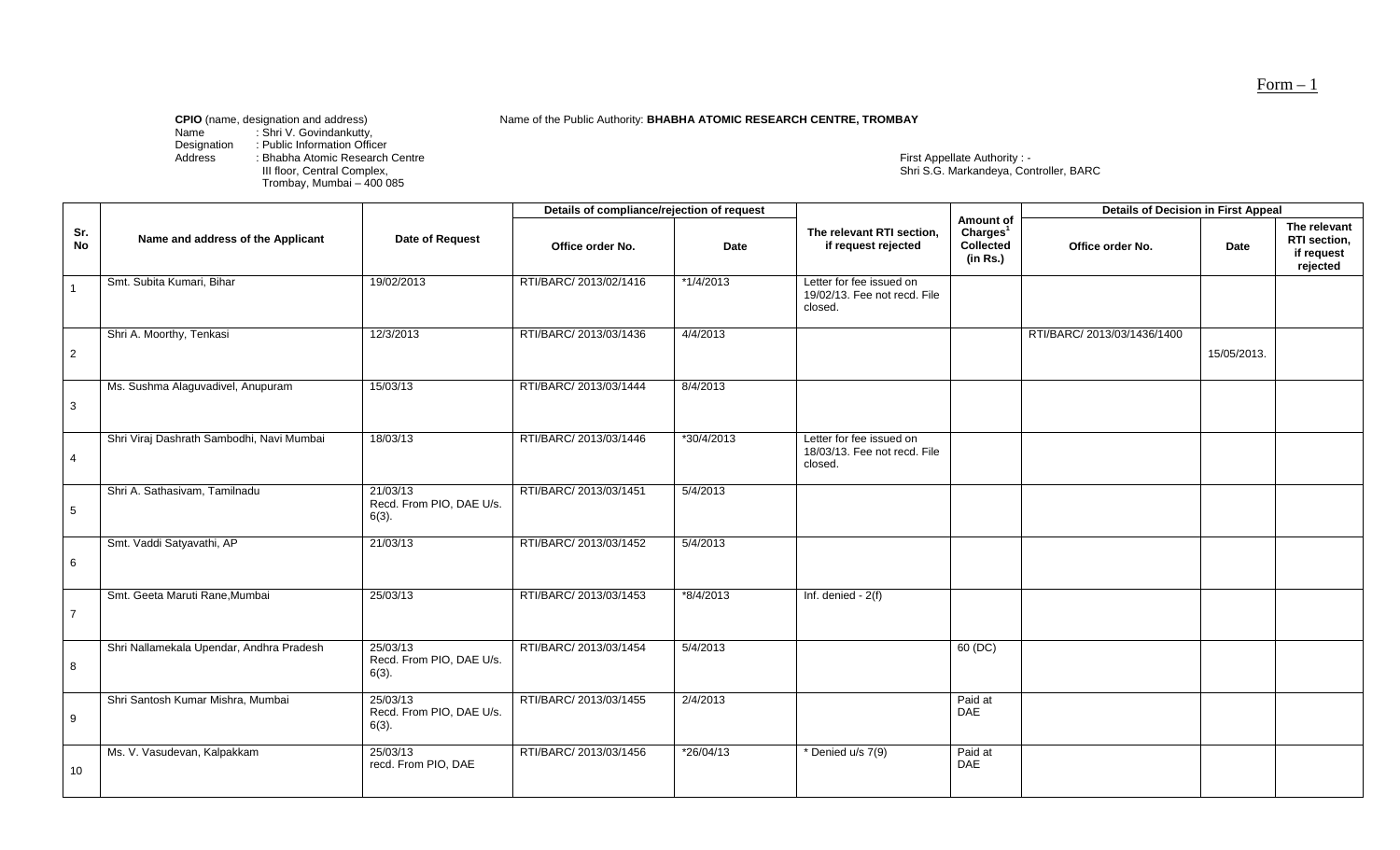|                  |                                           |                                                             | Details of compliance/rejection of request |             |                                                  |                                                            | <b>Details of Decision in First Appeal</b> |             |                                                        |
|------------------|-------------------------------------------|-------------------------------------------------------------|--------------------------------------------|-------------|--------------------------------------------------|------------------------------------------------------------|--------------------------------------------|-------------|--------------------------------------------------------|
| Sr.<br><b>No</b> | Name and address of the Applicant         | Date of Request                                             | Office order No.                           | <b>Date</b> | The relevant RTI section,<br>if request rejected | Amount of<br>Charges <sup>1</sup><br>Collected<br>(in Rs.) | Office order No.                           | Date        | The relevant<br>RTI section,<br>if request<br>rejected |
| 11               | Shri Anil Shankar Bhagwat, Thane          | 26/03/13                                                    | RTI/BARC/ 2013/03/1457                     | 3/5/2013    | Fee recd. On 08/04/13                            | 10 <sup>1</sup>                                            |                                            |             |                                                        |
| 12               | Shri Mirza Abul Hasan, Mumbai             | 28/03/13                                                    | RTI/BARC/ 2013/03/1458                     | 22/04/2013  | Fee recd. On 19/04/2013                          | 10                                                         |                                            |             |                                                        |
| 13               | Shri S.A.Ghamre, Mumbai - 400 059         | 1/4/2013                                                    | RTI/BARC/ 2013/04/1459                     | 30/04/2013  |                                                  | 10<br>150 (DC)                                             |                                            |             |                                                        |
| 14               | Shri Radha Mohan Choudhary, Thane         | 3/4/2013<br>Recd. u/s. 6(3) from PIO,<br>Tarapur.           | RTI/BARC/ 2013/04/1460                     | $*16/04/13$ | * Denied - Info. Not<br>available.               | Paid at<br>Tarapur                                         |                                            |             |                                                        |
| 15               | Shri Naresh Kumar, Mumbai                 | 3/4/2013                                                    | RTI/BARC/ 2013/04/1461                     | 22/04/13    |                                                  | 10 <sup>1</sup><br>16 (DC)                                 |                                            |             |                                                        |
| 16               | Shri Subhash H. Wakale, Ghatkopar         | 5/4/2013                                                    | RTI/BARC/ 2013/04/1462                     | 17/04/13    | Issued in Hindi.                                 | 10 <sup>°</sup>                                            |                                            |             |                                                        |
| 17               | Nishi Upadhyay, Navi Mumbai               | 5/4/2013                                                    | RTI/BARC/ 2013/04/1463                     | 10/4/2013   |                                                  | 10                                                         | RTI/BARC/ 2013/04/1463/1528                | 30/05/2013. |                                                        |
| 18               | Shri C. Balamurugan, Tamilnadu            | 5/4/2013                                                    | RTI/BARC/ 2013/04/1464                     | 3/5/2013    |                                                  | 10                                                         | RTI/BARC/ 2013/04/1464/1639                | 13/06/2013. |                                                        |
| 19               | Shri C. Balamurugan, Tamilnadu            | 5/4/2013                                                    | RTI/BARC/ 2013/04/1465                     | 1/5/2013    |                                                  | 10                                                         | RTI/BARC/ 2013/04/1465/1638                | 13/06/2013. |                                                        |
| 20               | Mr (Adv) Mahendra N. Sandhyanshiv, Mumbai | 5/4/2013                                                    | RTI/BARC/ 2013/04/1466                     | 1/5/2013    |                                                  | 10                                                         |                                            |             |                                                        |
| 21               | Shri Ajay Kumar Mishra, Kalpakkam         | 8/4/2013<br>Recd. From PIO, BARC(F),<br>Kalpakkam u/s. 6(3) | RTI/BARC/ 2013/04/1467                     | 19/04/13    |                                                  | Paid at<br>Kalpakkam<br>100(DC)                            |                                            |             |                                                        |
| 22               | Shri Jagdish Kumar Dhakad, Bhabhanagar    | 8/4/2013                                                    | RTI/BARC/ 2013/04/1468                     | **10/04/13  | **Trans. u/s 6(3) to CPIO,<br>DAE.               | 10 <sup>°</sup>                                            |                                            |             |                                                        |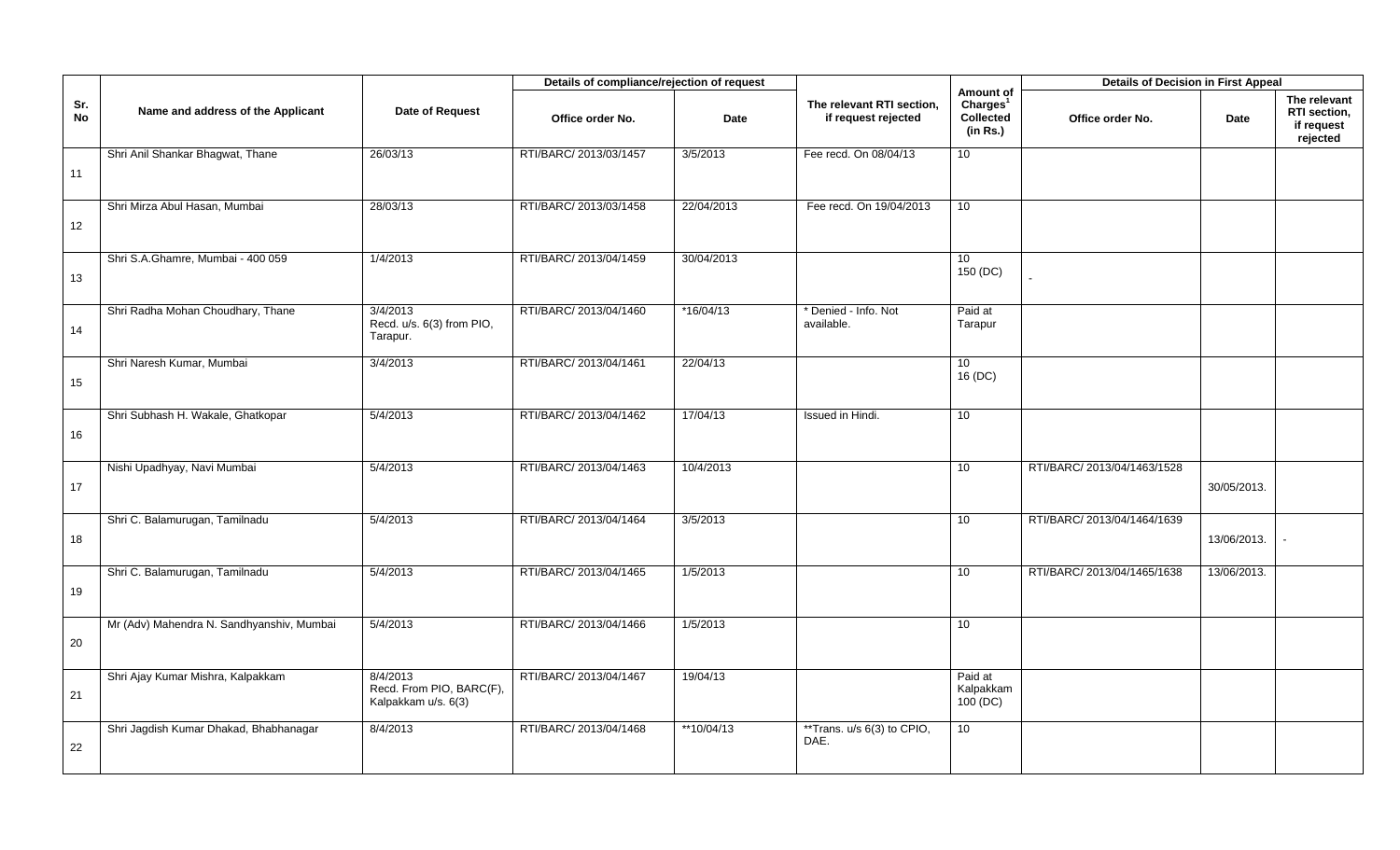|           |                                   |                                                | Details of compliance/rejection of request |             |                                                                  |                                                            | <b>Details of Decision in First Appeal</b> |             |                                                               |
|-----------|-----------------------------------|------------------------------------------------|--------------------------------------------|-------------|------------------------------------------------------------------|------------------------------------------------------------|--------------------------------------------|-------------|---------------------------------------------------------------|
| Sr.<br>No | Name and address of the Applicant | Date of Request                                | Office order No.                           | <b>Date</b> | The relevant RTI section,<br>if request rejected                 | Amount of<br>Charles <sup>1</sup><br>Collected<br>(in Rs.) | Office order No.                           | Date        | The relevant<br><b>RTI</b> section.<br>if request<br>rejected |
| 23        | Shri C. Sankarammal, Tuticorin    | 8/4/2013                                       | RTI/BARC/ 2013/04/1469                     | 26/04/13    |                                                                  | 10                                                         |                                            |             |                                                               |
| 24        | Ms. Archana V. Bhavtankar, Pune   | 8/4/2013                                       | RTI/BARC/ 2013/04/1470                     | *27/05/2013 | *Fee not received. File<br>closed.                               | $\sim$                                                     |                                            |             |                                                               |
| 25        | Shri Shashi Kant, Mumbai          | 9/4/2013                                       | RTI/BARC/ 2013/04/1471                     | 8/5/2013    | DC recd. & documents<br>provided. Insp. Of<br>doucments allowed. | 10<br>4(DC)                                                | RTI/BARC/ 2013/04/1471/1813                | 10/07/2013  |                                                               |
| 26        | Shri A. K. Dolas, Mumbai          | 10/4/2013                                      | RTI/BARC/ 2013/04/1472                     | 15/05/2013  | Appln.fee received on<br>10/05/2013. Reply issued<br>in Hindi.   | 10 <sup>°</sup>                                            |                                            |             |                                                               |
| 27        | Shri K. Y. Divedi, (Raj)          | 15/04/2013                                     | RTI/BARC/ 2013/04/1473                     | 14/05/13    | Reply issued in Hindi.                                           | 10                                                         | RTI/BARC/ 2013/04/1473/1830                | 12/07/2013. |                                                               |
| 28        | Dr. Labani Ghosh, Gujrat          | 16/04/2013                                     | RTI/BARC/ 2013/04/1474                     | 3/5/2013    |                                                                  | 10                                                         |                                            |             |                                                               |
| 29        | Shri Satish Chand, Kalpakkam      | 16/04/2013                                     | RTI/BARC/ 2013/04/1475                     | 25/04/2013  |                                                                  | 10                                                         |                                            |             |                                                               |
| 30        | Smt. Pradnya G. Nimje, Nagpur     | 16/04/2013                                     | RTI/BARC/ 2013/04/1476                     | 2/5/2013    |                                                                  | 10                                                         |                                            |             |                                                               |
| 31        | Shri Akarshan Bohidar Odisha.     | 18/04/2013                                     | RTI/BARC/ 2013/04/1477                     | *29/05/2013 | *Application fee not<br>received. File closed on<br>29/05/2013.  |                                                            |                                            |             |                                                               |
| 32        | Shri Radha Mohan Choudhary, Thane | 18/04/2013<br>Rec. from PIO, BARC,<br>Tarapur. | RTI/BARC/ 2013/04/1478                     | 17/05/2013  | Point No. 12 transferred to<br>PIO, DAE on                       | Paid at<br>Tarapur                                         | RTI/BARC/ 2013/04/1478/1818                | 11/7/2013   |                                                               |
| 33        | Ms.D. Premakumari, Tamil Nadu     | 18/04/2013                                     | RTI/BARC/ 2013/04/1479                     | $*02/05/13$ | Information not provided -<br>2(f)                               | 10 <sup>1</sup>                                            |                                            |             |                                                               |
| 34        | Shri G. Venkateswarlu, Hyderabad  | 18/04/2013                                     | RTI/BARC/ 2013/04/1480                     | 1/5/2013    |                                                                  | 10<br>20 (DC)                                              |                                            |             |                                                               |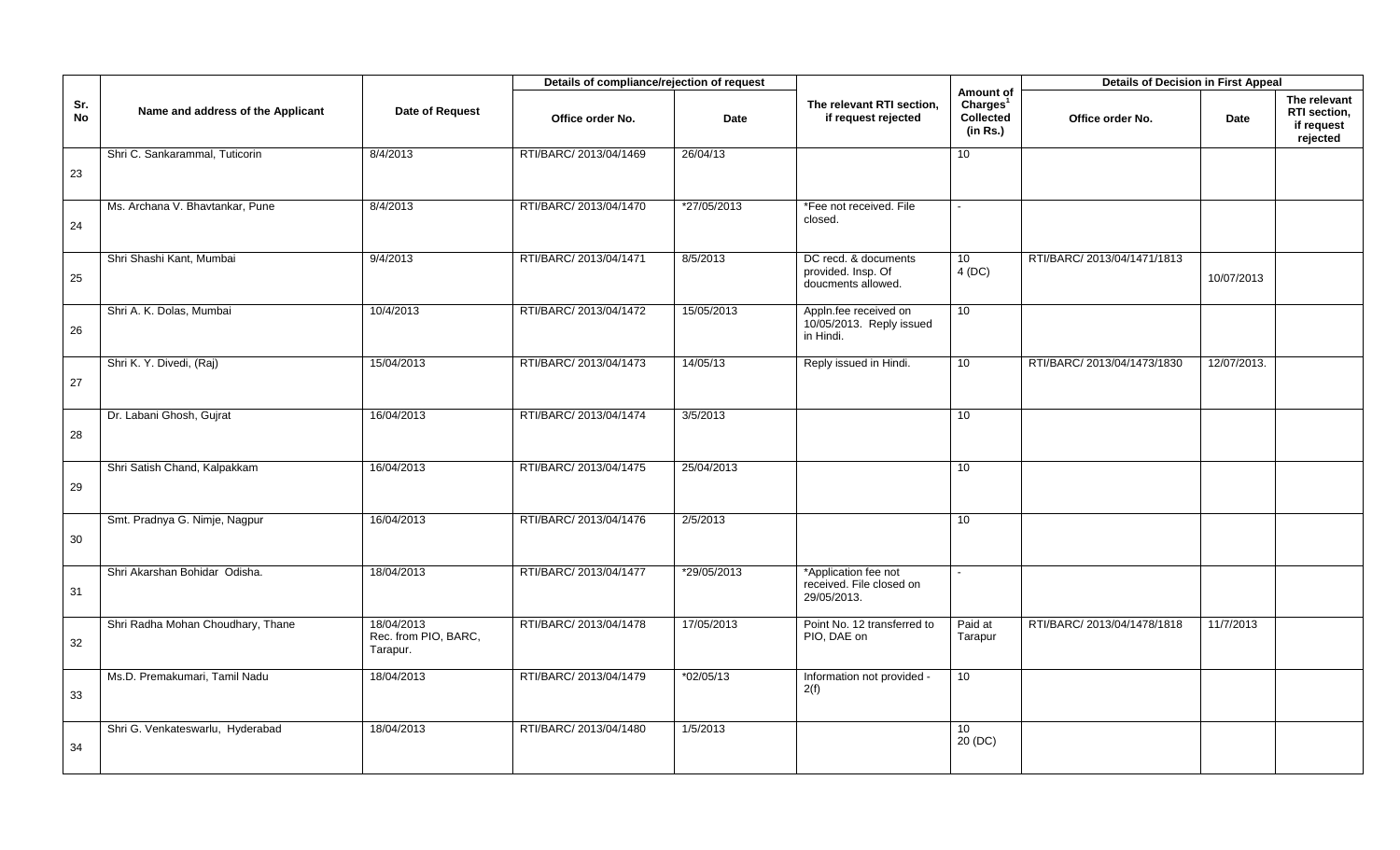|           |                                        |                                                                    | Details of compliance/rejection of request |               |                                                                                                                     |                                                                   | <b>Details of Decision in First Appeal</b> |             |                                                        |
|-----------|----------------------------------------|--------------------------------------------------------------------|--------------------------------------------|---------------|---------------------------------------------------------------------------------------------------------------------|-------------------------------------------------------------------|--------------------------------------------|-------------|--------------------------------------------------------|
| Sr.<br>No | Name and address of the Applicant      | Date of Request                                                    | Office order No.                           | <b>Date</b>   | The relevant RTI section,<br>if request rejected                                                                    | Amount of<br>Charles <sup>1</sup><br><b>Collected</b><br>(in Rs.) | Office order No.                           | <b>Date</b> | The relevant<br>RTI section,<br>if request<br>rejected |
| 35        | Shri G. Venkateswarlu, Hyderabad       | 18/04/2013                                                         | RTI/BARC/ 2013/04/1481                     | 17/05/13      |                                                                                                                     | 10 <sup>1</sup>                                                   |                                            |             |                                                        |
| 36        | Shri D.G. Juwatkar, Mumbai             | 19/04/2013                                                         | RTI/BARC/ 2013/04/1482                     | 06/05/13      | Pt.Nos.1 to 11 trd.u/s 6(3)<br>to PIO, Co-op.Societies on<br>6/5/13. Info. Provided for pt.<br>No. 12 on 17/5/2013. | 10 <sup>°</sup>                                                   |                                            |             |                                                        |
| 37        | Shri D.G. Juwatkar, Mumbai             | 19/04/2013                                                         | RTI/BARC/ 2013/04/1483                     | 14/05/13      |                                                                                                                     | 10                                                                |                                            |             |                                                        |
| 38        | Shri Nitin S. Padelkar, Thane          | 22/04/2013<br>Recd. u/s 6(3) of RTI Act<br>from PIO, BARC, Tarapur | RTI/BARC/ 2013/04/1484                     | 20/05/2013    |                                                                                                                     | Paid at<br>Tarapur                                                |                                            |             |                                                        |
| 39        | Shri Gaya Prasad Sonkar, Uttar Pradesh | 22/04/2013<br>Recd. u/s 6(3) from PIO,<br><b>DAE</b>               | RTI/BARC/ 2013/04/1485                     | 15/05/2013    | Issued in Hindi.                                                                                                    | Paid at<br><b>DAE</b>                                             |                                            |             |                                                        |
| 40        | Shri Ravichandiran A., TN              | 22/04/2013<br>Recd. u/s 6(3) from PIO,<br><b>DAE</b>               | RTI/BARC/ 2013/04/1486                     | 21/05/2013    |                                                                                                                     | Paid at<br><b>DAE</b>                                             |                                            |             |                                                        |
| 41        | Shri B. S. Rawat, C 26/4, Indore       | 22/04/2013<br>Recd. u/s 6(3) from PIO,<br><b>DAE</b>               | RTI/BARC/ 2013/04/1487                     | 3/5/2013      |                                                                                                                     | Paid at<br><b>DAE</b>                                             | RTI/BARC/ 2013/04/1487/1792                | 08/07/2013  |                                                        |
| 42        | Shri V. D. Sharma, Indore              | 23/04/2013<br>Recd. u/s 6(3) from PIO,<br><b>DAE</b>               | RTI/BARC/ 2013/04/1488                     | $*22/05/2013$ | *Denied u/s. $8(1)(j)$                                                                                              | Paid at<br>DAE                                                    |                                            |             |                                                        |
| 43        | Shri Rajat More, Guwahati              | 30/04/2013<br>Recd. u/s 6(3) from PIO,<br><b>DAE</b>               | RTI/BARC/ 2013/04/1489                     | **03/05/13    | **Transferred u/s 6(3) to<br>CPIO. NPCIL                                                                            | Paid at<br>DAE                                                    |                                            |             |                                                        |
| 44        | Smt. Laxmibai Kisan Kamble, Dadar      | 30/04/2013                                                         | RTI/BARC/ 2013/04/1490                     | *11/6/2013    | *File Closed. Fee not recd.                                                                                         |                                                                   |                                            |             |                                                        |
| 45        | Shri M. Elengeswaran, TamilNadu        | 1/5/2013                                                           | RTI/BARC/ 2013/05/1491                     | 7/5/2013      |                                                                                                                     | 20                                                                |                                            |             |                                                        |
| 46        | Shri M. Elengeswaran, TamilNadu        | 1/5/2013                                                           | RTI/BARC/ 2013/05/1492                     | 9/5/2013      | DC received & doc.<br>Provided.                                                                                     | 20<br>60 (DC)                                                     |                                            |             |                                                        |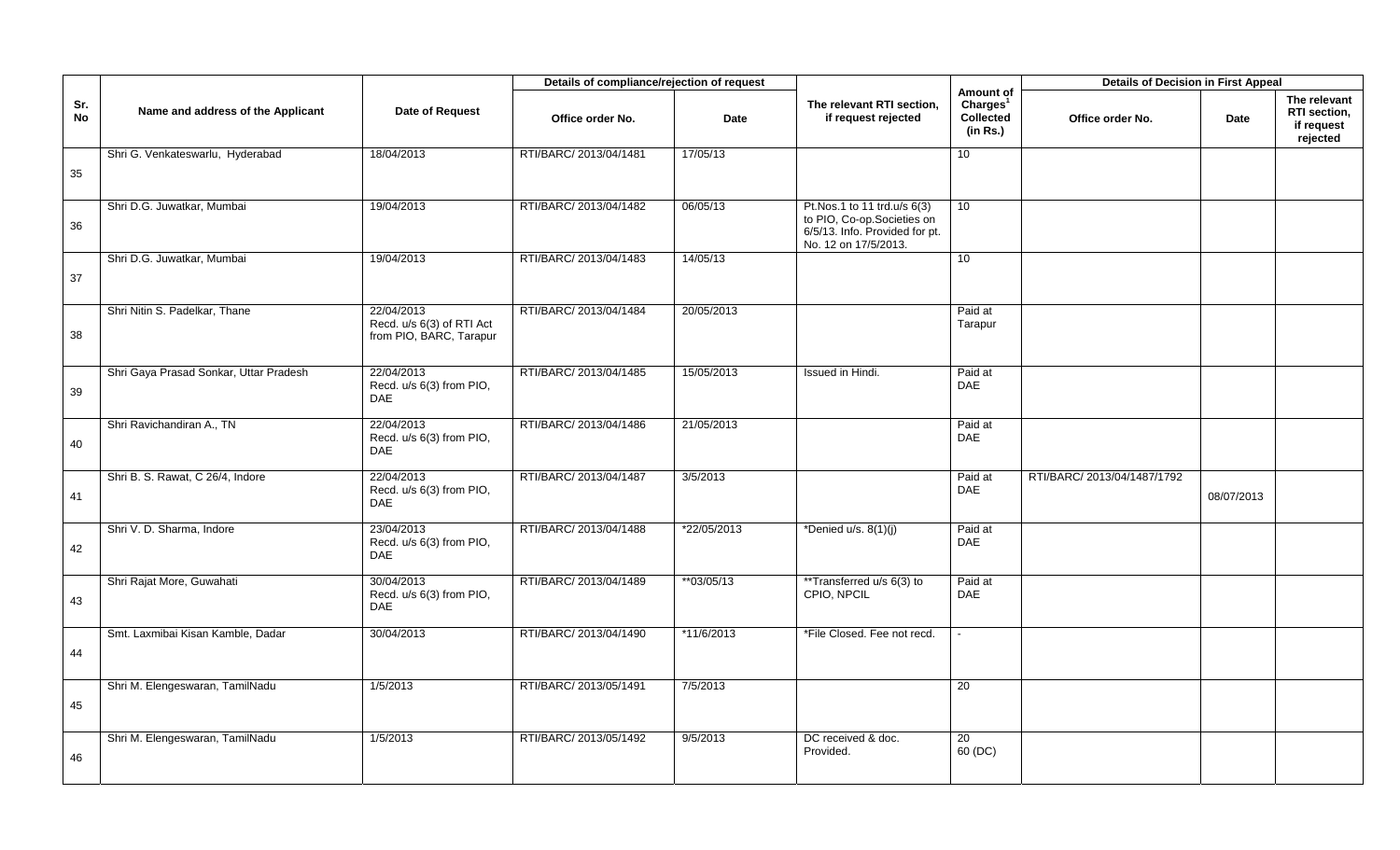|           |                                    |                                                  | Details of compliance/rejection of request |             |                                                  |                                                            | <b>Details of Decision in First Appeal</b> |             |                                                        |
|-----------|------------------------------------|--------------------------------------------------|--------------------------------------------|-------------|--------------------------------------------------|------------------------------------------------------------|--------------------------------------------|-------------|--------------------------------------------------------|
| Sr.<br>No | Name and address of the Applicant  | Date of Request                                  | Office order No.                           | <b>Date</b> | The relevant RTI section,<br>if request rejected | Amount of<br>Charles <sup>1</sup><br>Collected<br>(in Rs.) | Office order No.                           | Date        | The relevant<br>RTI section,<br>if request<br>rejected |
| 47        | Shri Rajendra Madgaonkar, Mumbai   | 1/5/2013                                         | RTI/BARC/ 2013/05/1493                     | 28/05/2013  |                                                  | 10<br>10 (DC)                                              |                                            |             |                                                        |
| 48        | Shri K. K. Prasad Babu, Hyderabad  | 1/5/2013<br>recd. u/s 6(3) from CPIO,<br>DAE.    | RTI/BARC/ 2013/05/1494                     | *08/05/2013 | *denied u/s 7(9)                                 | Paid at<br><b>DAE</b>                                      |                                            |             |                                                        |
| 49        | Shri Uday M. Aryamane, Mumbai      | 1/5/2013                                         | RTI/BARC/ 2013/05/1495                     | 29/05/2013  |                                                  | 10<br>18 (DC)                                              |                                            |             |                                                        |
| 50        | Shri Shelendra Kumar Singh, Mumbai | 2/5/2013                                         | RTI/BARC/ 2013/05/1496                     | 29/05/2013  | DC received & doc.<br>Provided.                  | 10 <sup>°</sup><br>20 (DC)                                 |                                            |             |                                                        |
| 51        | Shri Shelendra Kumar Singh, Mumbai | 2/5/2013                                         | RTI/BARC/ 2013/05/1497                     | *29/05/2013 | *Inf.denied 8(i)(j)                              | 10                                                         | RTI/BARC/ 2013/05/1497/1684                | 21/06/2013. |                                                        |
| 52        | Shri Shelendra Kumar Singh, Mumbai | 2/5/2013                                         | RTI/BARC/ 2013/05/1498                     | *08/05/2013 | Inf.denied u/s 7(9)                              | 10                                                         | RTI/BARC/ 2013/05/1498/1683                | 21/06/2013. |                                                        |
| 53        | Smt. Priya Gunaji Gaonkar, Mumbai  | 2/5/2013                                         | RTI/BARC/ 2013/05/1499                     | 30/05/2013  |                                                  | 10                                                         |                                            |             |                                                        |
| 54        | Smt. Priya Gunaji Gaonkar, Mumbai  | 2/5/2013                                         | RTI/BARC/ 2013/05/1500                     | 30/05/2013  |                                                  | 10                                                         |                                            |             |                                                        |
| 55        | Smt. Valsala S. Nair, Mumbai       | 3/5/2013                                         | RTI/BARC/ 2013/05/1501                     | 22/05/2013  |                                                  | 10 <sup>1</sup>                                            |                                            |             |                                                        |
| 56        | Shri Radha Mohan Choudhary, Thane  | 6/5/2013<br>Recd. u/s 6(3) from PIO,<br>BARC(T). | RTI/BARC/ 2013/05/1502                     | 30/05/2013  |                                                  | Paid at<br>Tarapur                                         |                                            |             |                                                        |
| 57        | Shri Sharad Pente, Navi Mumbai     | 8/5/2013                                         | RTI/BARC/ 2013/05/1503                     | 3/6/2013    |                                                  | 10 <sup>1</sup><br>290 (DC)                                |                                            |             |                                                        |
| 58        | Smt. Puja Suman, Dhanbad           | 9/5/2013                                         | RTI/BARC/ 2013/05/1504                     | 30/05/2013  |                                                  | 10                                                         |                                            |             |                                                        |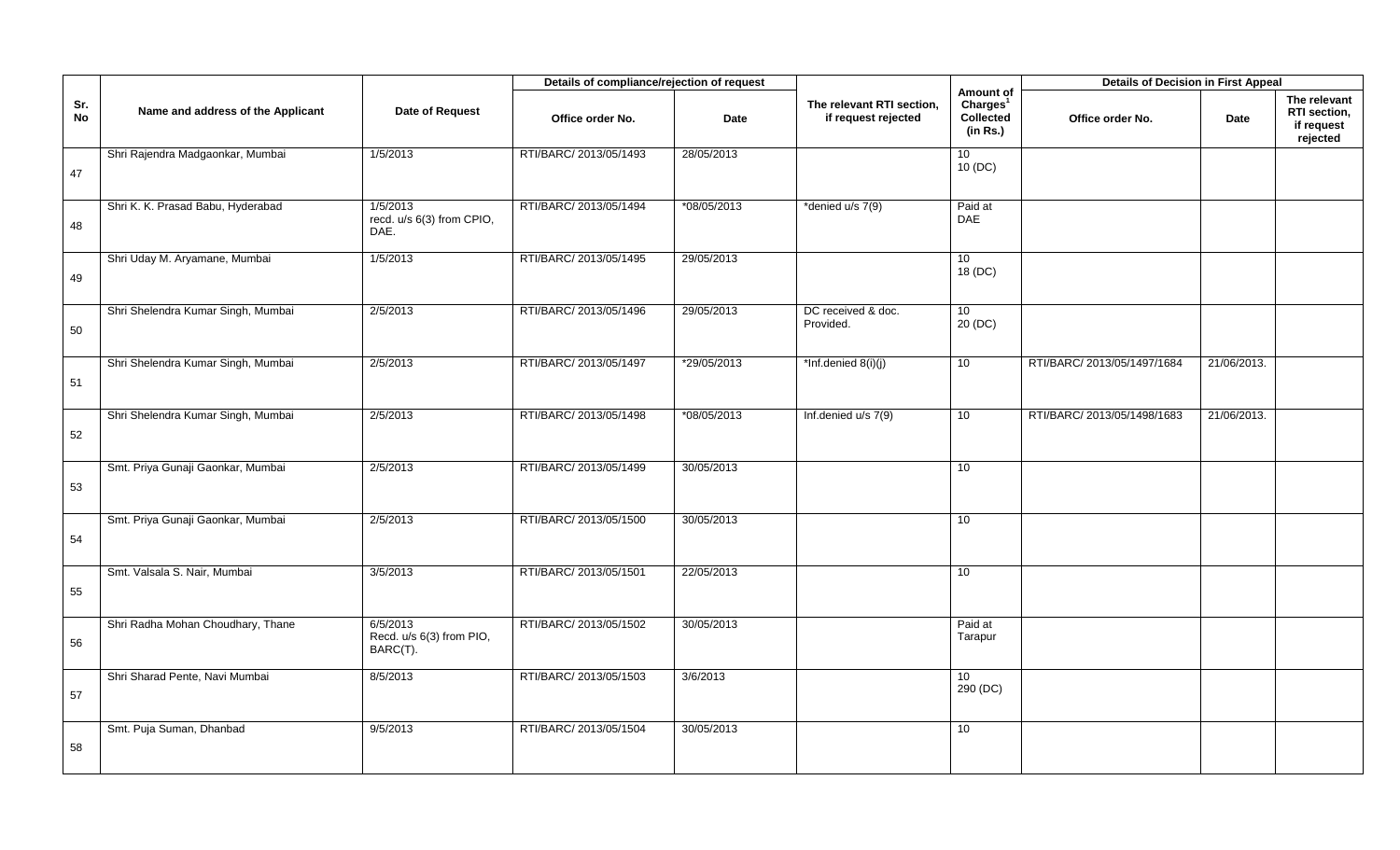|                  |                                   |                                                                         | Details of compliance/rejection of request |             |                                                  |                                                            | <b>Details of Decision in First Appeal</b> |             |                                                        |
|------------------|-----------------------------------|-------------------------------------------------------------------------|--------------------------------------------|-------------|--------------------------------------------------|------------------------------------------------------------|--------------------------------------------|-------------|--------------------------------------------------------|
| Sr.<br><b>No</b> | Name and address of the Applicant | Date of Request                                                         | Office order No.                           | <b>Date</b> | The relevant RTI section,<br>if request rejected | Amount of<br>Charges <sup>1</sup><br>Collected<br>(in Rs.) | Office order No.                           | Date        | The relevant<br>RTI section,<br>if request<br>rejected |
| 59               | Shri M.P. Sankaran, Navi Mumbai.  | 10/5/2013<br>Recd. u/s6(3) from APIO,<br>DAE.                           | RTI/BARC/ 2013/05/1505                     | 27/05/13    |                                                  | Paid at<br>DAE                                             |                                            |             |                                                        |
| 60               | Shri Kunal M. Birwadkar, Mumbai   | 13/05/2013                                                              | RTI/BARC/ 2013/05/1506                     | 11/6/2013   |                                                  | 10                                                         |                                            |             |                                                        |
| 61               | Shri Kunal M. Birwadkar, Mumbai   | 13/05/2013                                                              | RTI/BARC/ 2013/05/1507                     | 10/6/2013   |                                                  | 10 <sup>°</sup><br>18 (DC)                                 |                                            |             |                                                        |
| 62               | Shri N. Veerabahu, Mumbai         | 14/05/2013                                                              | RTI/BARC/ 2013/05/1508                     | $*23/5/13$  | *Denied u/s8(1)(j)                               | 10 <sup>1</sup>                                            | RTI/BARC/ 2013/05/1508/1640                | 13/06/2013. |                                                        |
| 63               | Dr. N.M. Gupta, Navi Mumbai       | 15/05/2013                                                              | RTI/BARC/ 2013/05/1509                     | 19/06/2013  |                                                  | 10 <sup>1</sup>                                            | RTI/BARC/ 2013/05/1509/1902                | 24/07/2013  |                                                        |
| 64               | Shri V B Chandran, Mumbai         | 16/05/2013                                                              | RTI/BARC/ 2013/05/1510                     | 6/6/2013    |                                                  | 10                                                         | RTI/BARC/ 2013/05/1510/1793                | 08/07/2013  |                                                        |
| 65               | Shri Dashrath K. Patil, Thane     | 17/05/2013<br>Received u/s 6(3 from PIO,<br>Distt. Collectorate, Thane. | RTI/BARC/ 2013/05/1511                     | 4/6/2013    | Trd. To PIOs, NPCIL &<br>BARC(T) on 21.5.13      | Paid at<br>Collector<br>Office,<br>Thane.                  |                                            |             |                                                        |
| 66               | Shri Dashrath K. Patil, Thane     | 17/05/2013<br>Received u/s 6(3 from PIO,<br>Distt. Collectorate, Thane. | RTI/BARC/ 2013/05/1512                     | 4/6/2013    | Trd. To PIOs, NPCIL &<br>BARC(T).on 21/5/13.     | Paid at<br>Collector<br>Office,<br>Thane                   |                                            |             |                                                        |
| 67               | Shri Rakesh K. Singh, Mumbai      | 17/05/2013                                                              | RTI/BARC/ 2013/05/1513                     | 10/6/2013   |                                                  | 10 <sup>1</sup>                                            |                                            |             |                                                        |
| 68               | Shri Rakesh K. Singh, Mumbai      | 17/05/2013                                                              | RTI/BARC/ 2013/05/1514                     | 13/06/2013  |                                                  | 10                                                         |                                            |             |                                                        |
| 69               | Shri Rakesh K. Singh, Mumbai      | 17/05/2013                                                              | RTI/BARC/ 2013/05/1515                     | 4/6/2013    |                                                  | 10 <sup>°</sup><br>326 (DC)                                |                                            |             |                                                        |
| 70               | Shri Atul Malik, Ahmedabad        | 17/05/2013<br>Recd. u/s6(3) from PIO,<br><b>DAE</b>                     | RTI/BARC/ 2013/05/1516                     | 13/06/2013  |                                                  | Paid at<br>DAE<br>36 (DC)                                  |                                            |             |                                                        |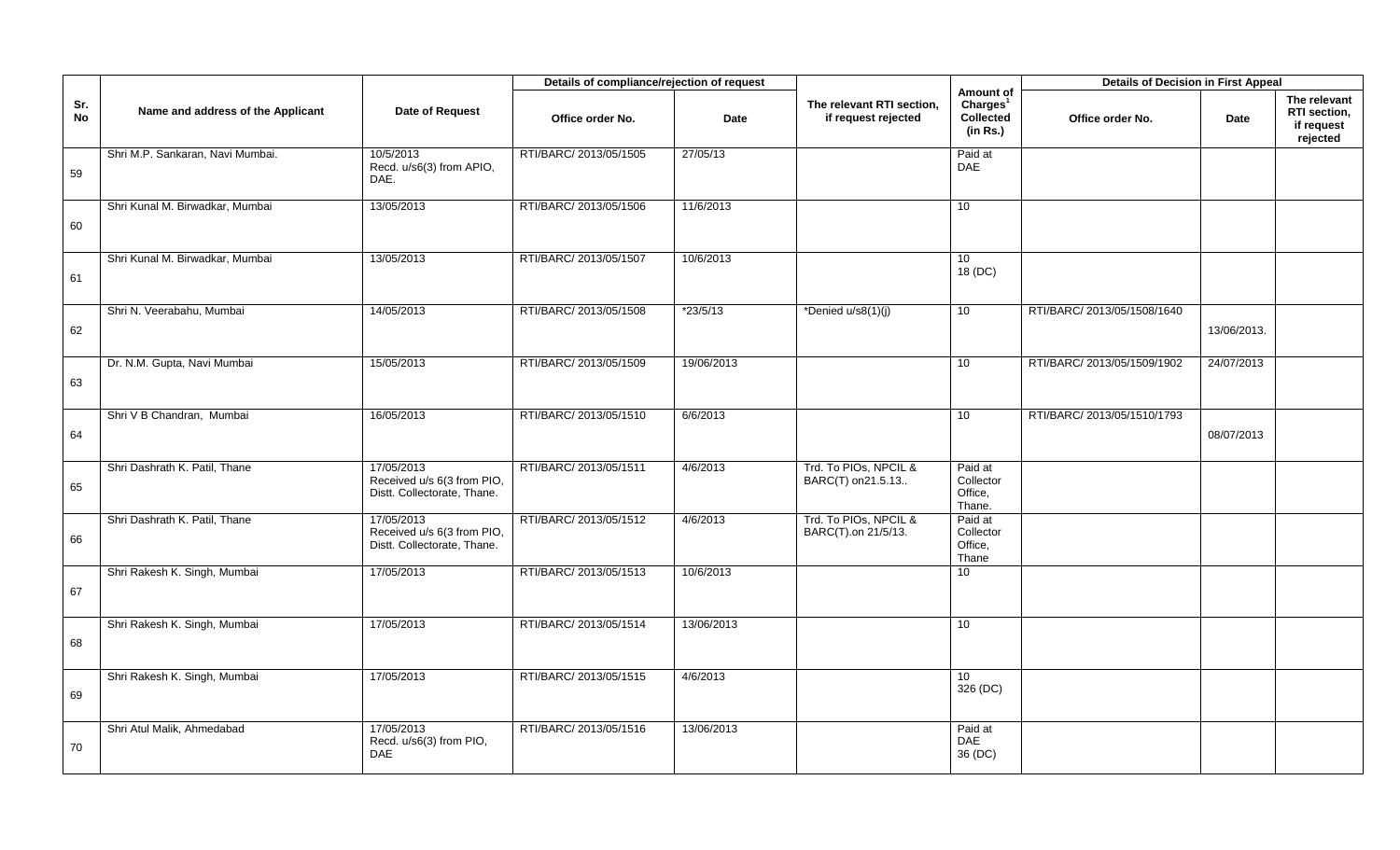|           |                                       |                                                     | Details of compliance/rejection of request |              |                                                       |                                                            | <b>Details of Decision in First Appeal</b> |            |                                                        |
|-----------|---------------------------------------|-----------------------------------------------------|--------------------------------------------|--------------|-------------------------------------------------------|------------------------------------------------------------|--------------------------------------------|------------|--------------------------------------------------------|
| Sr.<br>No | Name and address of the Applicant     | Date of Request                                     | Office order No.                           | <b>Date</b>  | The relevant RTI section,<br>if request rejected      | Amount of<br>Charles <sup>1</sup><br>Collected<br>(in Rs.) | Office order No.                           | Date       | The relevant<br>RTI section,<br>if request<br>rejected |
| 71        | Shri Atul Malik, Ahmedabad            | 17/05/2013<br>Recd. u/s6(3) from PIO,<br><b>DAE</b> | RTI/BARC/ 2013/05/1517                     | 11/6/2013    |                                                       | Paid at<br>DAE                                             |                                            |            |                                                        |
| 72        | Shri D.G. Juwatkar, Mumbai            | 20/5/2013                                           | RTI/BARC/ 2013/05/1518                     | 29/05/2013   |                                                       | 10<br>2(DC)                                                |                                            |            |                                                        |
| 73        | Shri Tapan K. Mahapatra, Kolkata      | 21/05/2013                                          | RTI/BARC/ 2013/05/1519                     | 5/6/2013     | Trd Point No. 6 to 9 & 13 to<br>PIO, VECC on 24/5/13. | 10                                                         |                                            |            |                                                        |
| 74        | Shri R.K. Pandey, Advocate, New Delhi | 21/05/2013                                          | RTI/BARC/ 2013/05/1520                     | **24/05/2013 | **Transferred to PIO,<br>NPCIL.                       | 10                                                         |                                            |            |                                                        |
| 75        | Shri K.M. Somkuwar, Navi Mumbai       | 21/05/2013                                          | RTI/BARC/ 2013/05/1521                     | 18/06/2013   |                                                       | 10                                                         |                                            |            |                                                        |
| 76        | Shri Ranjeet Kumar, Bihar             | 21/05/2013                                          | RTI/BARC/ 2013/05/1522                     | 10/6/2013    |                                                       | 10 <sup>1</sup>                                            |                                            |            |                                                        |
| 77        | Shri M.C. Goel, Mumbai                | 21/05/2013                                          | RTI/BARC/ 2013/05/1523                     | 5/6/2013     |                                                       | 10                                                         | RTI/BARC/ 2013/05/1523/1794                | 08/07/2013 |                                                        |
| 78        | Shri Sanjeev Bharti, Kochi            | 23/05/2013                                          | RTI/BARC/ 2013/05/1524                     | 11/06/2013   |                                                       | 10                                                         |                                            |            |                                                        |
| 79        | Shri A. Acharya, Mumbai               | 23/05/2013                                          | RTI/BARC/ 2013/05/1525                     | 19/06/2013   |                                                       | 10 <sup>°</sup><br>380 (DC)                                |                                            |            |                                                        |
| 80        | Shri Himanshu Sharma, Rajasthan       | 23/05/2013                                          | RTI/BARC/ 2013/05/1526                     | 10/6/2013    |                                                       | 10                                                         |                                            |            |                                                        |
| 81        | Shri Rishabh Rastogi, U.P.            | 24/05/2013                                          | RTI/BARC/ 2013/05/1527                     | 10/6/2013    |                                                       | 10 <sup>1</sup>                                            |                                            |            |                                                        |
| 82        | Shri Ganesh Anand, UP                 | 24/05/2013                                          | RTI/BARC/ 2013/05/1528                     | 10/6/2013    |                                                       | 10                                                         |                                            |            |                                                        |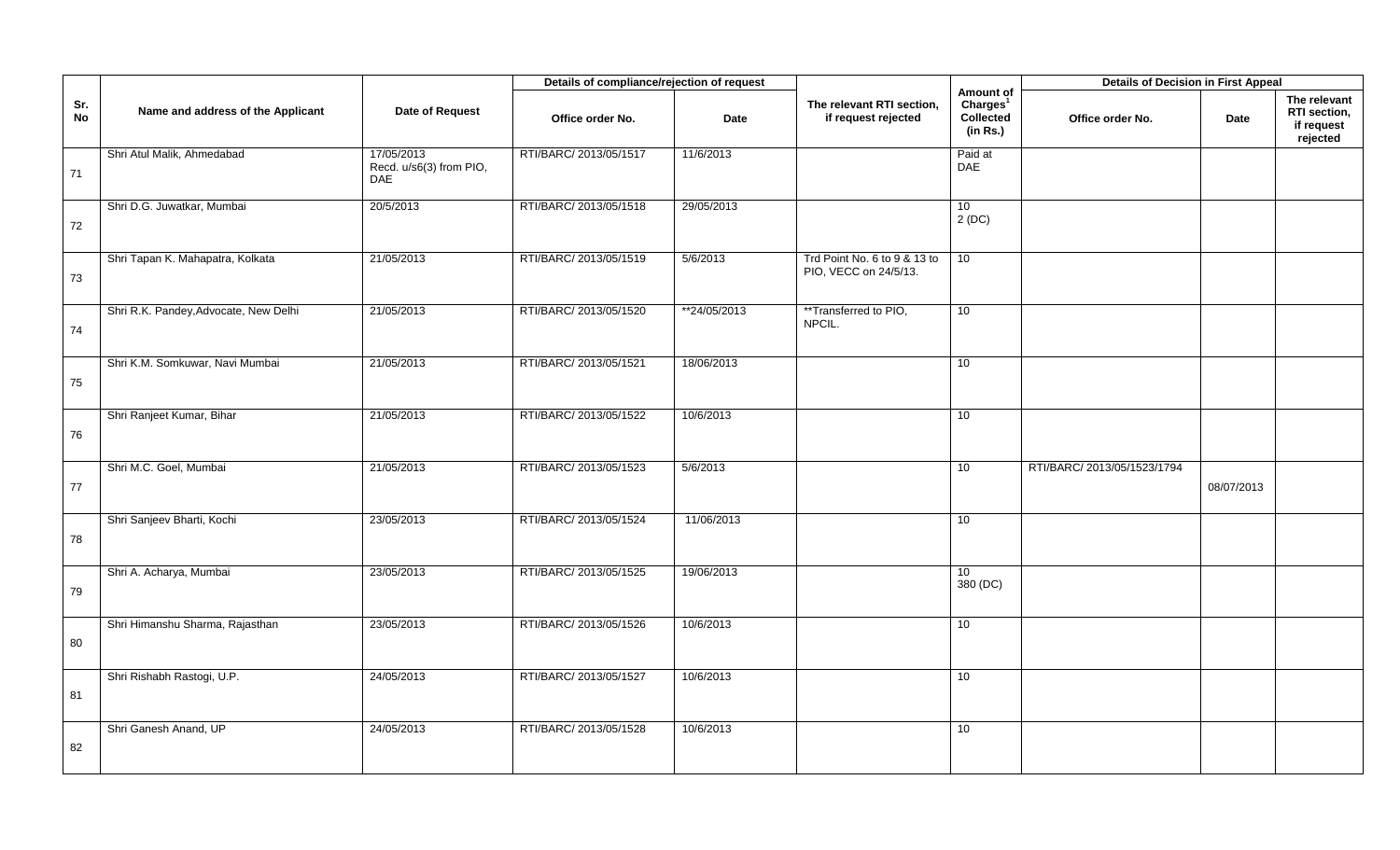|           |                                        |                                                            | Details of compliance/rejection of request |             |                                                                                                |                                                            | <b>Details of Decision in First Appeal</b> |             |                                                        |
|-----------|----------------------------------------|------------------------------------------------------------|--------------------------------------------|-------------|------------------------------------------------------------------------------------------------|------------------------------------------------------------|--------------------------------------------|-------------|--------------------------------------------------------|
| Sr.<br>No | Name and address of the Applicant      | Date of Request                                            | Office order No.                           | Date        | The relevant RTI section,<br>if request rejected                                               | Amount of<br>Charles <sup>1</sup><br>Collected<br>(in Rs.) | Office order No.                           | <b>Date</b> | The relevant<br>RTI section,<br>if request<br>rejected |
| 83        | Smt. Surekha P. Dhananjay, Navi Mumbai | 24/05/2013                                                 | RTI/BARC/ 2013/05/1529                     | **17/7/2013 | Fee recd. On 02/07/2013.<br>Notice u/s 11(1) issued on<br>03/07/13.<br>**Denied $u/s. 8(1)(i)$ | $*10$                                                      |                                            |             |                                                        |
| 84        | Shri Sankaranarayanan, Thane           | 24/05/2013<br>Recd. u/s 6(3) from PIO,<br>DAE.             | RTI/BARC/ 2013/05/1530                     | *30/05/2013 | *Inf. Denied - not clear.                                                                      | Paid at<br><b>DoPT</b>                                     |                                            |             |                                                        |
| 85        | Shri Neeraj Nath, Patna                | 27/05/2013                                                 | RTI/BARC/ 2013/05/1531                     | 7/6/2013    |                                                                                                | 10                                                         |                                            |             |                                                        |
| 86        | Shri M. Dhanapal, Tamil Nadu.          | 28/05/2013                                                 | RTI/BARC/ 2013/05/1532                     | 18/06/2013  |                                                                                                | 10 <sup>1</sup>                                            | RTI/BARC/ 2013/05/1532/1980                | 05/08/2013. |                                                        |
| 87        | Shri Anand Raj, New Delhi              | 28/05/2013                                                 | RTI/BARC/ 2013/05/1533                     | 11/6/2013   |                                                                                                | 10                                                         |                                            |             |                                                        |
| 88        | Shri Sanjeev Kumar Roy, New Delhi      | 28/05/2013                                                 | RTI/BARC/ 2013/05/1534                     | 11/6/2013   |                                                                                                | 10                                                         |                                            |             |                                                        |
| 89        | Shri P. Guha Roy, Raigad               | 28/05/2013                                                 | RTI/BARC/ 2013/05/1535                     | 7/6/2013    |                                                                                                | 10 <sup>1</sup>                                            |                                            |             |                                                        |
| 90        | Shri A. M. Baskaran, Kalpakkam         | 31/05/2013<br>Recd. u/s 6(3) from PIO,<br>BARCF, Kalpakkam | RTI/BARC/ 2013/05/1536                     | 26/06/13    |                                                                                                | Paid at<br>Kalpakkam                                       |                                            |             |                                                        |
| 91        | Shri Surendra Kumar, Rajasthan         | 31/05/2013                                                 | RTI/BARC/ 2013/05/1537                     | **04/6/2013 | **Trans. To PIO, DAE u/s.<br>6(3)                                                              | 10                                                         |                                            |             |                                                        |
| 92        | Shri Vikas K. Telang, Navi Mumbai      | 3/6/2013                                                   | RTI/BARC/ 2013/06/1538                     | 11/6/2013   |                                                                                                | 10                                                         |                                            |             |                                                        |
| 93        | Smt. Hinchalu Devi HP                  | 3/6/2013                                                   | RTI/BARC/ 2013/06/1539                     |             | *Appln.under RTI not<br>received. Direct First appeal<br>recd & disposed of.                   | 10 <sup>°</sup>                                            | RTI/BARC/ 2013/06/1539/1650                | 17/06/2013. |                                                        |
| 94        | Shri Ashok Sah, Mumbai                 | 5/6/2013                                                   | RTI/BARC/ 2013/06/1540                     | *5/06/2013  | *Transferred to PIO, BARC,<br>Tarapur.                                                         | 10 <sup>1</sup>                                            |                                            |             |                                                        |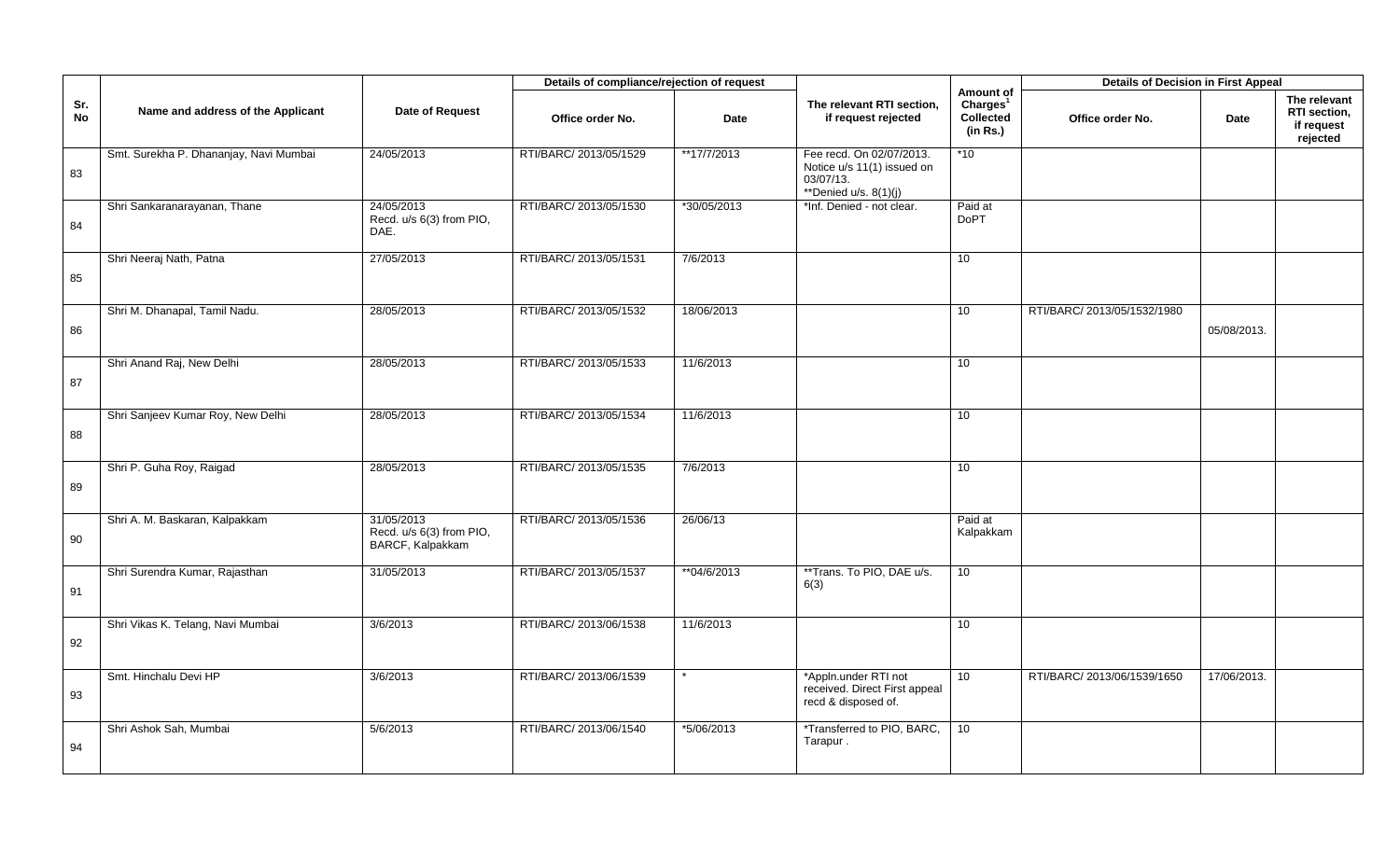|                  |                                         |                                                | Details of compliance/rejection of request |                           |                                                                                                                  |                                                            | <b>Details of Decision in First Appeal</b> |            |                                                        |
|------------------|-----------------------------------------|------------------------------------------------|--------------------------------------------|---------------------------|------------------------------------------------------------------------------------------------------------------|------------------------------------------------------------|--------------------------------------------|------------|--------------------------------------------------------|
| Sr.<br><b>No</b> | Name and address of the Applicant       | Date of Request                                | Office order No.                           | <b>Date</b>               | The relevant RTI section,<br>if request rejected                                                                 | Amount of<br>Charles <sup>1</sup><br>Collected<br>(in Rs.) | Office order No.                           | Date       | The relevant<br>RTI section,<br>if request<br>rejected |
| 95               | Shri Ashok Sah, Mumbai                  | 5/6/2013                                       | RTI/BARC/ 2013/06/1541                     | **5/06/2013               | **Transferred to PIO,<br>BARC, Tarapur.                                                                          | 10 <sup>1</sup>                                            |                                            |            |                                                        |
| 96               | Shri Shelendra Kumar Singh, Mumbai      | 5/6/2013                                       | RTI/BARC/ 2013/06/1542                     | 26/06/2013                |                                                                                                                  | 10 <sup>°</sup><br>68 (DC)                                 |                                            |            |                                                        |
| 97               | Shri Vikas K. Telang, Navi Mumbai       | 5/6/2013                                       | RTI/BARC/ 2013/06/1543                     | 18/06/2013                |                                                                                                                  | 10                                                         | RTI/BARC/ 2013/06/1543/1795                | 08/07/2013 |                                                        |
| 98               | Shri Umesh Kumar Singh, 24PGS (N)       | 5/6/2013                                       | RTI/BARC/ 2013/06/1544                     | 28/06/2013                |                                                                                                                  | 10 <sup>°</sup>                                            |                                            |            |                                                        |
| 99               | Shri Naresh Kumar, Mumbai               | 7/6/2013                                       | RTI/BARC/ 2013/06/1545                     | 26/06/2013                |                                                                                                                  | 10 <sup>°</sup><br>4(DC)                                   |                                            |            |                                                        |
| 100              | Shri Vijay Shivaji Shinde, Mumbai       | 7/6/2013                                       | RTI/BARC/ 2013/06/1546                     | $*12/06/13$<br>**27/06/13 | *Application returned back<br>to applicant - not related to<br>BARC. ** Again recd. On<br>24/06/13 returned back |                                                            |                                            |            |                                                        |
| 101              | Shri Parvez Shaikh, Pune                | 12/6/2013                                      | RTI/BARC/ 2013/06/1547                     | **18/6/2013               | ** Trd. u/s6(3) to PIO,<br>AERB.                                                                                 | 10                                                         |                                            |            |                                                        |
| 102              | Shri R. R. Jam, Samata Aando, Rajasthan | 12/6/2013                                      | RTI/BARC/ 2013/06/1548                     | 8/7/2013                  |                                                                                                                  | 10                                                         |                                            |            |                                                        |
| 103              | Shri Vikas K. Telang, Navi Mumbai       | 17/06/2013                                     | RTI/BARC/ 2013/06/1549                     | **18/6/2013               | **Trd. u/s6(3) to PIO, DAE.<br>Recd. Back on 27/06/2013<br>& replied.                                            | 10 <sup>°</sup>                                            |                                            |            |                                                        |
| 104              | Shri Vishal Sharma, Punjab              | 17/06/2013                                     | RTI/BARC/ 2013/06/1550                     | 28/06/2013                |                                                                                                                  | 10                                                         |                                            |            |                                                        |
| 105              | Shri Siddhanth Sharma, New Delhi        | 17/06/2013                                     | RTI/BARC/ 2013/06/1551                     | 2/7/2013                  |                                                                                                                  | 10                                                         |                                            |            |                                                        |
| 106              | Shri Narayan Debnath, Kolkata           | 18/06/2013<br>Recd. u/s 6(3) from PIO,<br>DAE. | RTI/BARC/ 2013/06/1552                     | 3/7/2013                  | Point Nos. 1 to 5 trd to PIO,<br>Min. of HRD on 19/6/13.                                                         | Paid at<br><b>DAE</b>                                      |                                            |            |                                                        |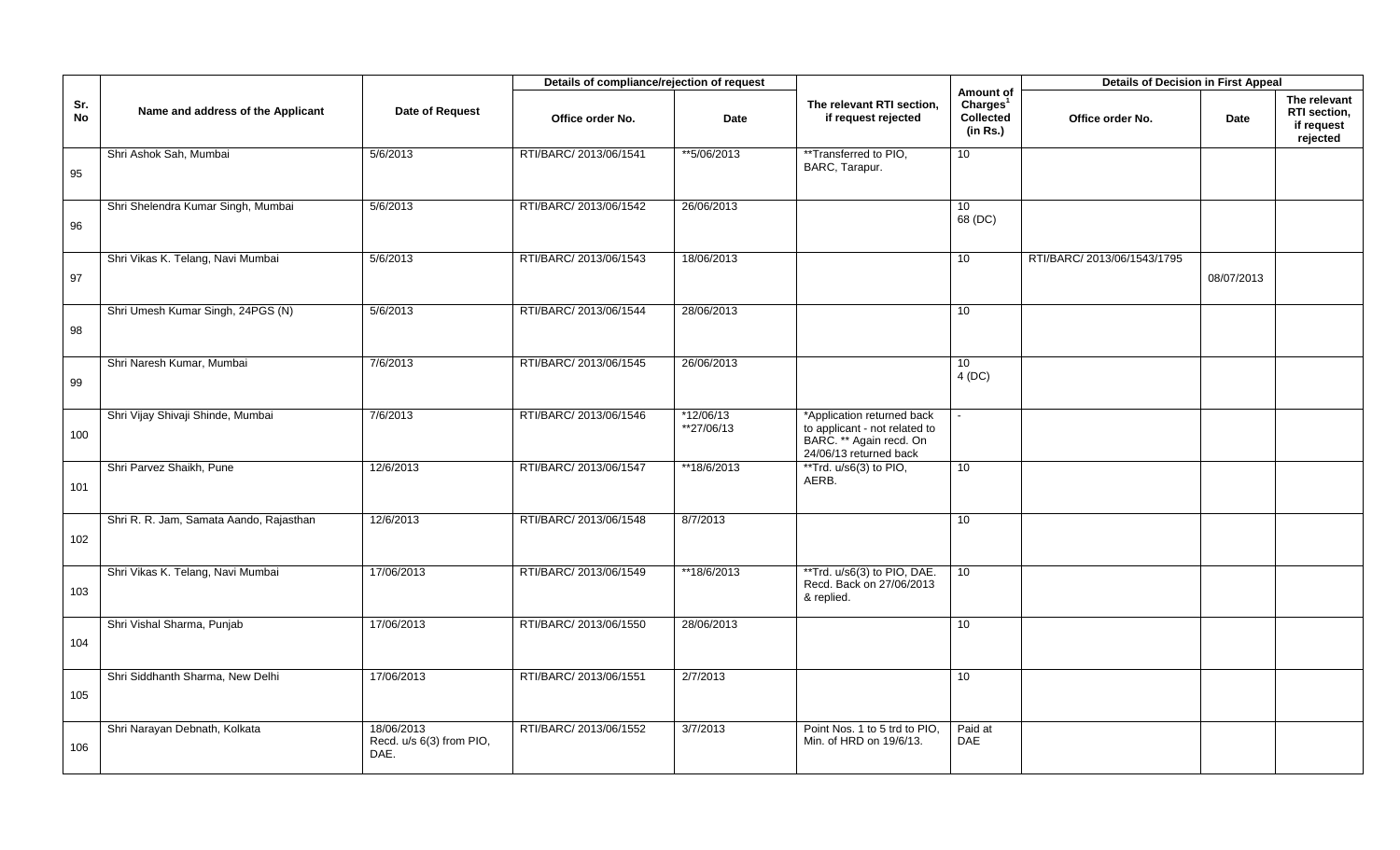|           |                                       |                                                   | Details of compliance/rejection of request |             |                                                                |                                                            | <b>Details of Decision in First Appeal</b> |             |                                                        |
|-----------|---------------------------------------|---------------------------------------------------|--------------------------------------------|-------------|----------------------------------------------------------------|------------------------------------------------------------|--------------------------------------------|-------------|--------------------------------------------------------|
| Sr.<br>No | Name and address of the Applicant     | Date of Request                                   | Office order No.                           | <b>Date</b> | The relevant RTI section,<br>if request rejected               | Amount of<br>Charles <sup>1</sup><br>Collected<br>(in Rs.) | Office order No.                           | Date        | The relevant<br>RTI section,<br>if request<br>rejected |
| 107       | Shri Anil Kumar, Chandigarh           | 18/06/2013<br>Rec. u/s 6(3) from PIO,<br>DAE.     | RTI/BARC/ 2013/06/1553                     | 26/06/2013  |                                                                | Paid at<br>DAE                                             |                                            |             |                                                        |
| 108       | Shri Shivdas Mahto, Mumbai            | 18/06/2013                                        | RTI/BARC/ 2013/06/1554                     | 12/7/2013   |                                                                | 10<br>194 DC                                               | RTI/BARC/ 2013/06/1554/2152                | 26/08/2013. |                                                        |
| 109       | Shri Rakesh K. Prasad, Rajasthan      | 18/06/2013                                        | RTI/BARC/ 2013/06/1555                     | 11/7/2013   |                                                                | 10                                                         | RTI/BARC/ 2013/06/1555/2208                | 29/08/2013. |                                                        |
| 110       | Smt. Laxmi Sudam Kokale, Mumbai       | 18/06/2013                                        | RTI/BARC/ 2013/06/1556                     | 11/7/2013   |                                                                | 10<br>22 (DC)                                              |                                            |             |                                                        |
| 111       | Shri Manish Kumar Singh, Chhatisgarh. | 18/06/2013                                        | RTI/BARC/ 2013/06/1557                     | 11/7/2013   |                                                                | 10                                                         |                                            |             |                                                        |
| 112       | Shri B. S. Saraswat, Rajasthan        | 20/06/2013<br>Recd. From CPIO, NPCIL<br>u/s. 6(3) | RTI/BARC/ 2013/06/1558                     | 18/07/2013  |                                                                | Paid at<br><b>NPCIL</b>                                    |                                            |             |                                                        |
| 113       | Shri B. Prasad, A.P.                  | 20/06/2013<br>recd. From CPIO, DAE<br>U/s. 6(3)   | RTI/BARC/ 2013/06/1559                     | 28/06/2013  |                                                                | Paid at<br><b>DAE</b>                                      |                                            |             |                                                        |
| 114       | Ms. Jyotika Sood, Gurgaon             | 20/06/2013<br>recd. From CPIO, DAE<br>U/s. 6(3)   | RTI/BARC/ 2013/06/1560                     | 16/07/2013  |                                                                | Paid at<br><b>DAE</b>                                      |                                            |             |                                                        |
| 115       | Shri Vikas K. Telang, Navi Mumbai     | 20/06/2013                                        | RTI/BARC/ 2013/06/1561                     | 5/7/2013    |                                                                | 10 <sup>1</sup>                                            |                                            |             |                                                        |
| 116       | Shri Vikas K. Telang, Navi Mumbai     | 20/06/2013                                        | RTI/BARC/ 2013/06/1562                     | 8/7/2013    |                                                                | 10                                                         |                                            |             |                                                        |
| 117       | Shri Raj Kumar, Uttar Pradesh         | 24/06/2013                                        | RTI/BARC/ 2013/06/1563                     | 19/07/2013  | Appln.fee received on<br>19/07/2013.<br>Reply issued in Hindi. | 10 <sup>°</sup>                                            |                                            |             |                                                        |
| 118       | Shri Shashi Kant, Mumbai              | 26/06/2013                                        | RTI/BARC/ 2013/06/1564                     | *l2/7/2013  | *Denied u/s. 8(1)(a)                                           | 10                                                         | RTI/BARC/ 2013/06/1564/2233                | 03/09/2013. |                                                        |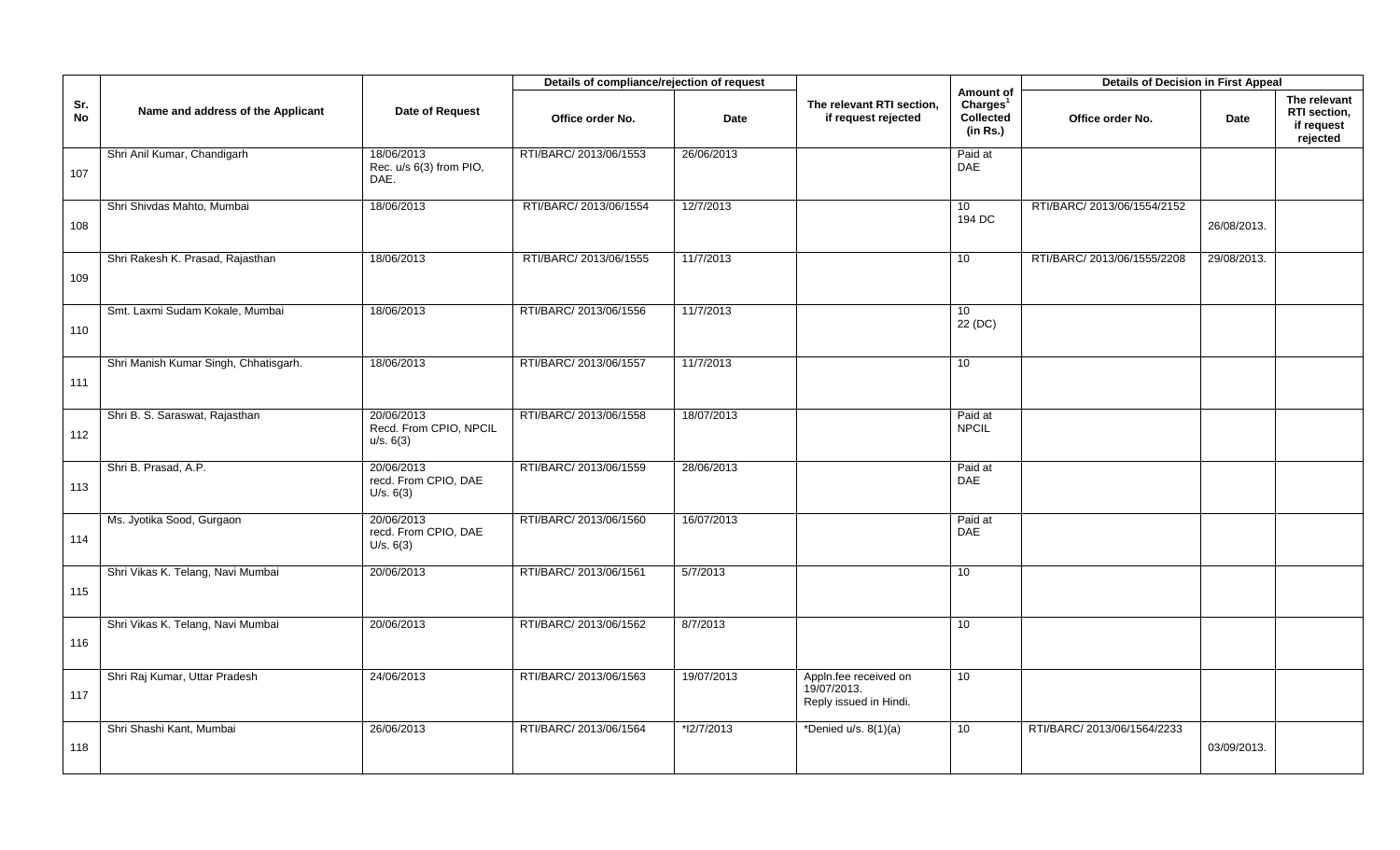|                  |                                            |                                             | Details of compliance/rejection of request |              |                                                                           |                                                                   | <b>Details of Decision in First Appeal</b> |             |                                                        |
|------------------|--------------------------------------------|---------------------------------------------|--------------------------------------------|--------------|---------------------------------------------------------------------------|-------------------------------------------------------------------|--------------------------------------------|-------------|--------------------------------------------------------|
| Sr.<br><b>No</b> | Name and address of the Applicant          | Date of Request                             | Office order No.                           | Date         | The relevant RTI section,<br>if request rejected                          | Amount of<br>Charles <sup>1</sup><br><b>Collected</b><br>(in Rs.) | Office order No.                           | <b>Date</b> | The relevant<br>RTI section,<br>if request<br>rejected |
| 119              | Shri Ravindra Shankar Ghodke, Aurangabad   | 27/06/2013                                  | RTI/BARC/ 2013/06/1565                     | 3/7/2013     |                                                                           | 10                                                                |                                            |             |                                                        |
| 120              | Smt. Manda Chandrakant Gaikwad, New Panvel | 28/06/2013                                  | RTI/BARC/ 2013/06/1566                     | $*08/7/2013$ | *Denied - No record. Fee<br>not recd.                                     | $\sim$                                                            |                                            |             |                                                        |
| 121              | Shri Nilesh Harishchandra Deshmukh, Mumbai | 2/7/2013                                    | RTI/BARC/ 2013/07/1567                     | $*3/07/2013$ | *Application returned back -<br>not coming under purview<br>of PIO, BARC. | 10                                                                |                                            |             |                                                        |
| 122              | Shri Shankar Balanna Sajjan, Mumbai        | 2/7/2013                                    | RTI/BARC/ 2013/07/1568                     | *3/07/2013   | *Application returned back -<br>not coming under purview<br>of PIO, BARC. | 10 <sup>°</sup>                                                   |                                            |             |                                                        |
| 123              | Shri Dattatray S. Bhogan, Mumbai           | 2/7/2013                                    | RTI/BARC/ 2013/07/1569                     | * 3/07/2013  | *Application returned back -<br>not coming under purview<br>of PIO, BARC. | 10                                                                |                                            |             |                                                        |
| 124              | Shri Mayur Prakash Raut, Mumbai            | 2/7/2013                                    | RTI/BARC/ 2013/07/1570                     | 17/07/2013   | DC recd. & documents<br>provided.                                         | 10 <sup>°</sup><br>30 DC                                          |                                            |             |                                                        |
| 125              | Shri S. C. Patro, MP                       | 4/7/2013                                    | RTI/BARC/ 2013/07/1571                     | 17/07/2013   |                                                                           | 10                                                                |                                            |             |                                                        |
| 126              | Shri M. Ponnambalam, Chennai               | 8/7/2013                                    | RTI/BARC/ 2013/07/1572                     | 29/07/2013   | *Fee recd. On 22/07/2013<br>Pt. No. 3 trans. To PIO,<br>AERB.             | $*10$                                                             | RTI/BARC/ 2013/07/1572/2209                | 29/08/2013. |                                                        |
| 127              | Shri B. A. Soni, Ahmedabad                 | 9/7/2013                                    | RTI/BARC/ 2013/07/1573                     | **09/7/2013  | **Transferred to PIO, DAE<br>$u/s. 6(3)$ .                                | 10 <sup>°</sup>                                                   |                                            |             |                                                        |
| 128              | Mr (Adv) Mahendra N. Sandhyanshiv, Mumbai  | 9/7/2013                                    | RTI/BARC/ 2013/07/1574                     | 19/07/2013   | DC recd. & documents<br>provided.                                         | 10 <sup>°</sup><br>40 DC                                          |                                            |             |                                                        |
| 129              | Shri D. C. Kumawat, Rajasthan              | 9/7/2013                                    | RTI/BARC/ 2013/07/1575                     | 29/07/2013   |                                                                           | 10                                                                |                                            |             |                                                        |
| 130              | Smt. Santhamma Nair, UP                    | 9/7/2013 Recd. u/s. 6(3)<br>from CPIO, NAPS | RTI/BARC/ 2013/07/1576                     | 2/8/2013     |                                                                           | Paid at<br><b>NPCIL</b>                                           |                                            |             |                                                        |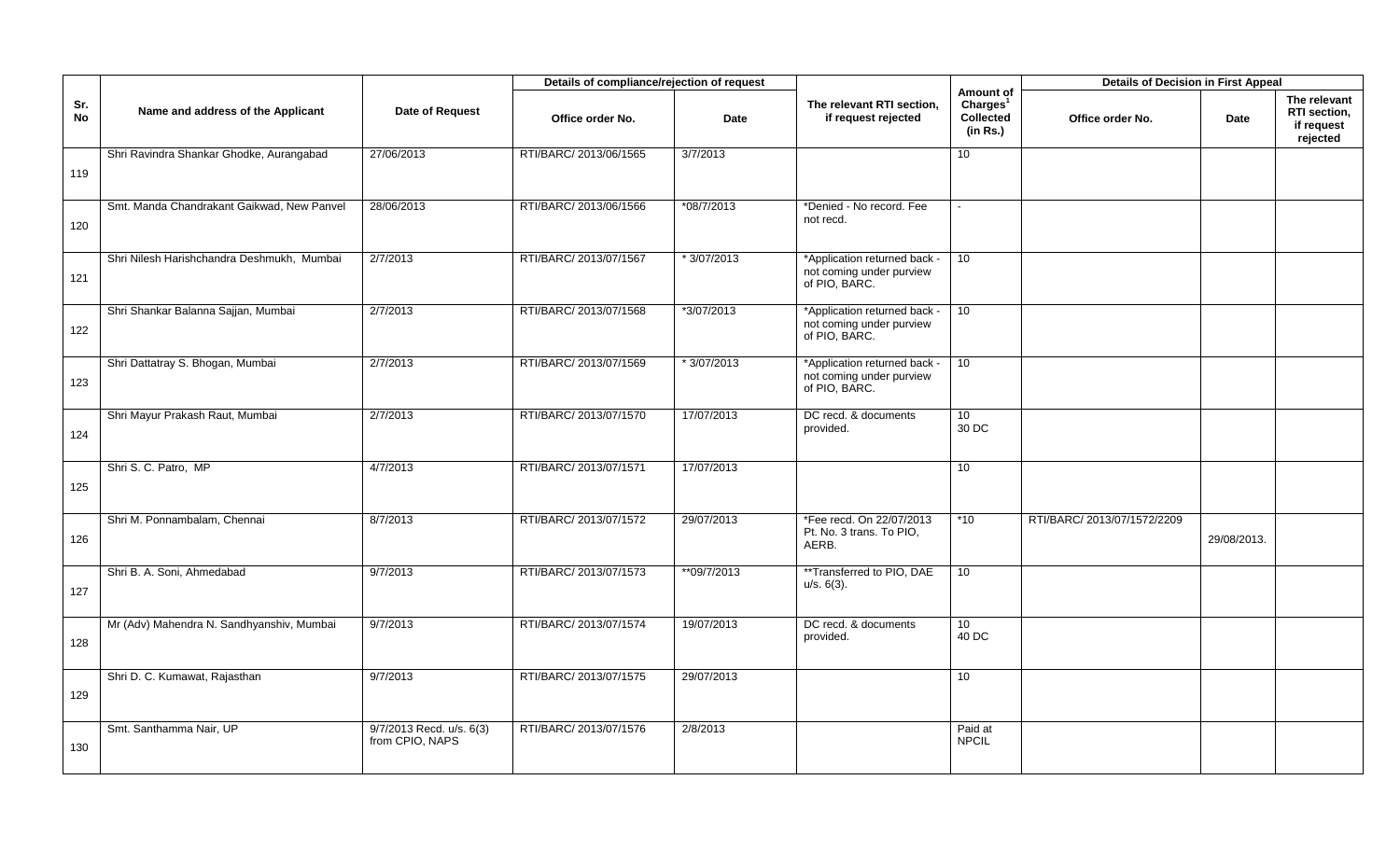|           |                                   |                 | Details of compliance/rejection of request |             |                                                            |                                                            | <b>Details of Decision in First Appeal</b> |             |                                                        |
|-----------|-----------------------------------|-----------------|--------------------------------------------|-------------|------------------------------------------------------------|------------------------------------------------------------|--------------------------------------------|-------------|--------------------------------------------------------|
| Sr.<br>No | Name and address of the Applicant | Date of Request | Office order No.                           | <b>Date</b> | The relevant RTI section,<br>if request rejected           | Amount of<br>Charles <sup>1</sup><br>Collected<br>(in Rs.) | Office order No.                           | Date        | The relevant<br>RTI section,<br>if request<br>rejected |
| 131       | Shri Shilshi D.K., Mumbai         | 10/7/2013       | RTI/BARC/ 2013/07/1577                     | **10/7/2013 | **Trans. u/s. 6(3) to PIO,<br>DAE                          | 10 <sup>°</sup>                                            |                                            |             |                                                        |
| 132       | Shri G. Venkateswarlu, Hyderabad  | 10/7/2013       | RTI/BARC/ 2013/07/1578                     | 12/7/2013   |                                                            | 10                                                         | RTI/BARC/ 2013/07/1578/2187                | 27/08/2013. |                                                        |
| 133       | Shri Vinay Karanam, Navi Mumbai   | 11/7/2013       | RTI/BARC/ 2013/07/1579                     | 7/8/2013    |                                                            | 10                                                         | RTI/BARC/ 2013/07/1579/2462                | 04/10/2013  |                                                        |
| 134       | Shri Ravi T V Tidke, Gujrat       | 12/7/2013       | RTI/BARC/ 2013/07/1580                     | 6/8/2013    |                                                            | Paid at<br><b>DAE</b>                                      |                                            |             |                                                        |
| 135       | Shri D.G. Juwatkar, Mumbai        | 12/7/2013       | RTI/BARC/ 2013/07/1581                     | *18/7/2013  | *Denied u/s. $8(1)(e)$                                     | 10                                                         |                                            |             |                                                        |
| 136       | Shri Mohd. Sageer, Uttar Pradesh  | 12/7/2013       | RTI/BARC/ 2013/07/1582                     | 2/8/2013    | Issued in Hindi.                                           | 10                                                         |                                            |             |                                                        |
| 137       | Shri Mohd. Sageer, Uttar Pradesh  | 12/7/2013       | RTI/BARC/ 2013/07/1583                     | 7/8/2013    | Issued in Hindi.                                           | 10 <sup>1</sup>                                            |                                            |             |                                                        |
| 138       | Shri Gaurav, New Delhi            | 15/07/2013      | RTI/BARC/ 2013/07/1584                     | 5/8/2013    |                                                            | 10                                                         |                                            |             |                                                        |
| 139       | Shri Arun G. Nair, Kerala         | 16/07/2013      | RTI/BARC/ 2013/07/1585                     | *17/7/2013  | *Application returned.<br>Unsigned application, No<br>fee. |                                                            |                                            |             |                                                        |
| 140       | Ms. Geetha, Thanneermukom         | 16/07/2013      | RTI/BARC/ 2013/07/1586                     | 8/8/2013    |                                                            | 10                                                         |                                            |             |                                                        |
| 141       | Shri Vikas K. Telang, Navi Mumbai | 16/07/2013      | RTI/BARC/ 2013/07/1587                     | 29/07/2013  |                                                            | 10 <sup>°</sup>                                            |                                            |             |                                                        |
| 142       | Shri Ramkesh Meena, Indore        | 16/07/2013      | RTI/BARC/ 2013/07/1588                     | 18/07/2013  |                                                            | 10                                                         | RTI/BARC/ 2013/07/1588/2205                | 28/08/2013. |                                                        |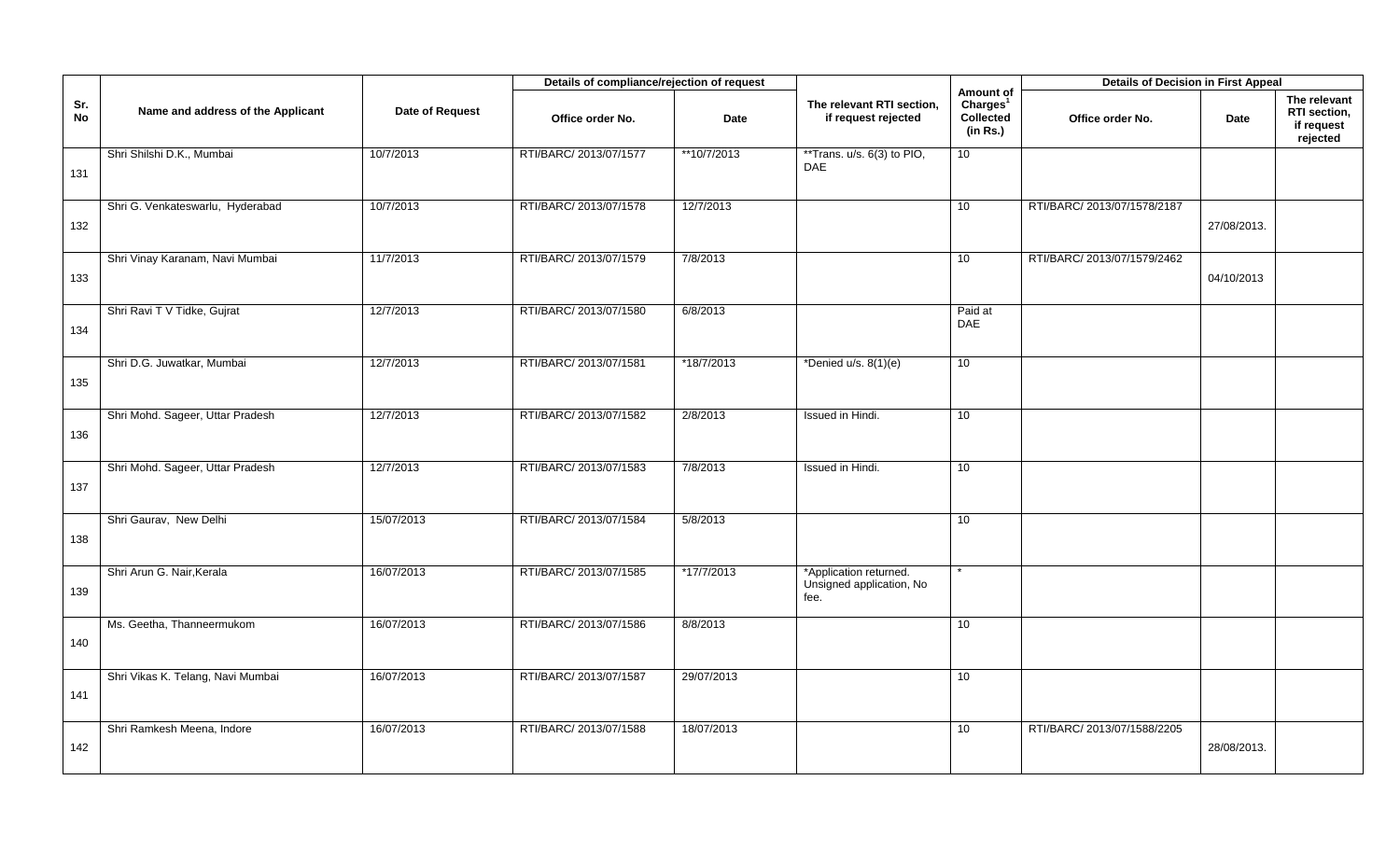|           |                                                      |                                                                                       | Details of compliance/rejection of request |                               |                                                                                                    |                                                                   | <b>Details of Decision in First Appeal</b> |             |                                                               |
|-----------|------------------------------------------------------|---------------------------------------------------------------------------------------|--------------------------------------------|-------------------------------|----------------------------------------------------------------------------------------------------|-------------------------------------------------------------------|--------------------------------------------|-------------|---------------------------------------------------------------|
| Sr.<br>No | Name and address of the Applicant                    | Date of Request                                                                       | Office order No.                           | <b>Date</b>                   | The relevant RTI section,<br>if request rejected                                                   | Amount of<br>Charles <sup>1</sup><br><b>Collected</b><br>(in Rs.) | Office order No.                           | <b>Date</b> | The relevant<br><b>RTI</b> section.<br>if request<br>rejected |
| 143       | Shri Kumar Gaurav, New Delhi                         | 16/07/2013                                                                            | RTI/BARC/ 2013/07/1589                     | 2/8/2013                      |                                                                                                    | 10                                                                |                                            |             |                                                               |
| 144       | Shri Alok Kumar Roy, Mumbai                          | 17/07/2013                                                                            | RTI/BARC/ 2013/07/1590                     | 14/08/2013                    | Pt. No. (i) to (v), (vii) & (viii)<br>transferred to PIO, NPCIL &<br>PIO, DAE on18/07/13.          | 10                                                                |                                            |             |                                                               |
| 145       | Shri Bijendra Kumar Lodhi, UP                        | 17/07/2013                                                                            | RTI/BARC/ 2013/07/1591                     | 20/08/2013                    | *Fee recd. On 05/08/2013.<br>Reply issued in Hindi.                                                | $*10$                                                             |                                            |             |                                                               |
| 146       | Shri Varun Mishra, Uttar Pradesh                     | 18/07/2013 Recd. From<br>Senior Supdt. Of Post<br>Offices, Muzaffar Nagar<br>Division | RTI/BARC/ 2013/07/1592                     | 5/8/2013                      |                                                                                                    | 10                                                                |                                            |             |                                                               |
| 147       | Shri Khan Ahmed Ali, Mumbai                          | 19/07/2013                                                                            | RTI/BARC/ 2013/07/1593                     | **19/7/2013                   | ** Trans. to PIO, DCS&EM<br>$u/s.6(3)$ .                                                           | $\overline{10}$                                                   |                                            |             |                                                               |
| 148       | Smt. Hinchalu Devi wd/o Late B.S. Chain<br>Singh, HP | 22/07/2013                                                                            | RTI/BARC/ 2013/07/1594                     | *16/8/2013                    | *Denied - Record not<br>available                                                                  | 10 <sup>1</sup>                                                   |                                            |             |                                                               |
| 149       | Shri A. M. Baskaran, Kalpakkam                       | 22/07/2013                                                                            | RTI/BARC/ 2013/07/1595                     | *31/7/2013                    | * Info. denied against $8(1)(j)$<br>Trans. u/s. 6(3) to PIO,<br>RMP & PIO, BARC(T) on<br>26/7/2013 | 10 <sup>°</sup>                                                   | RTI/BARC/ 2013/07/1595/2296                | 12/09/2013. |                                                               |
| 150       | Shri Atul Malik, Ahmedabad                           | 22/07/2013 Recd. u/s6(3)<br>from PIO, DAE                                             | RTI/BARC/ 2013/07/1596                     | 29/07/2013                    |                                                                                                    | Paid at<br>DAE                                                    |                                            |             |                                                               |
| 151       | Shri S. C. Patro, MP                                 | 22/7/2013 Recd. u/s6(3)<br>from PIO. DAE                                              | RTI/BARC/ 2013/07/1597                     | 13/08/2013                    |                                                                                                    | Paid at<br>AERB.                                                  | RTI/BARC/ 2013/07/1597/2244                | 03/09/2013. |                                                               |
| 152       | Shri S. C. Patro, MP                                 | 22/07/2013                                                                            | RTI/BARC/ 2013/07/1598                     | 20/08/2013                    | DC recd. & documents<br>provided.                                                                  | 10 <sup>°</sup><br>24 DC                                          | RTI/BARC/ 2013/07/1598/2295                | 12/09/2013  |                                                               |
| 153       | Shri Shahid Ansari, Mumbai                           | 22/7/2013                                                                             | RTI/BARC/ 2013/07/1599                     | *Disposed of on<br>02/08/2013 | *Appln.under RTI not<br>received. Direct First appeal<br>recd & disposed of.<br>Issued in hindi.   |                                                                   |                                            |             |                                                               |
| 154       | Shri Sanjay Gajanan Bhagat, Mumbai                   | 24/07/2013                                                                            | RTI/BARC/ 2013/07/1600                     | *13/8/2013                    | *Application withdrawn by<br>the applicant.<br>File closed.                                        | 10                                                                |                                            |             |                                                               |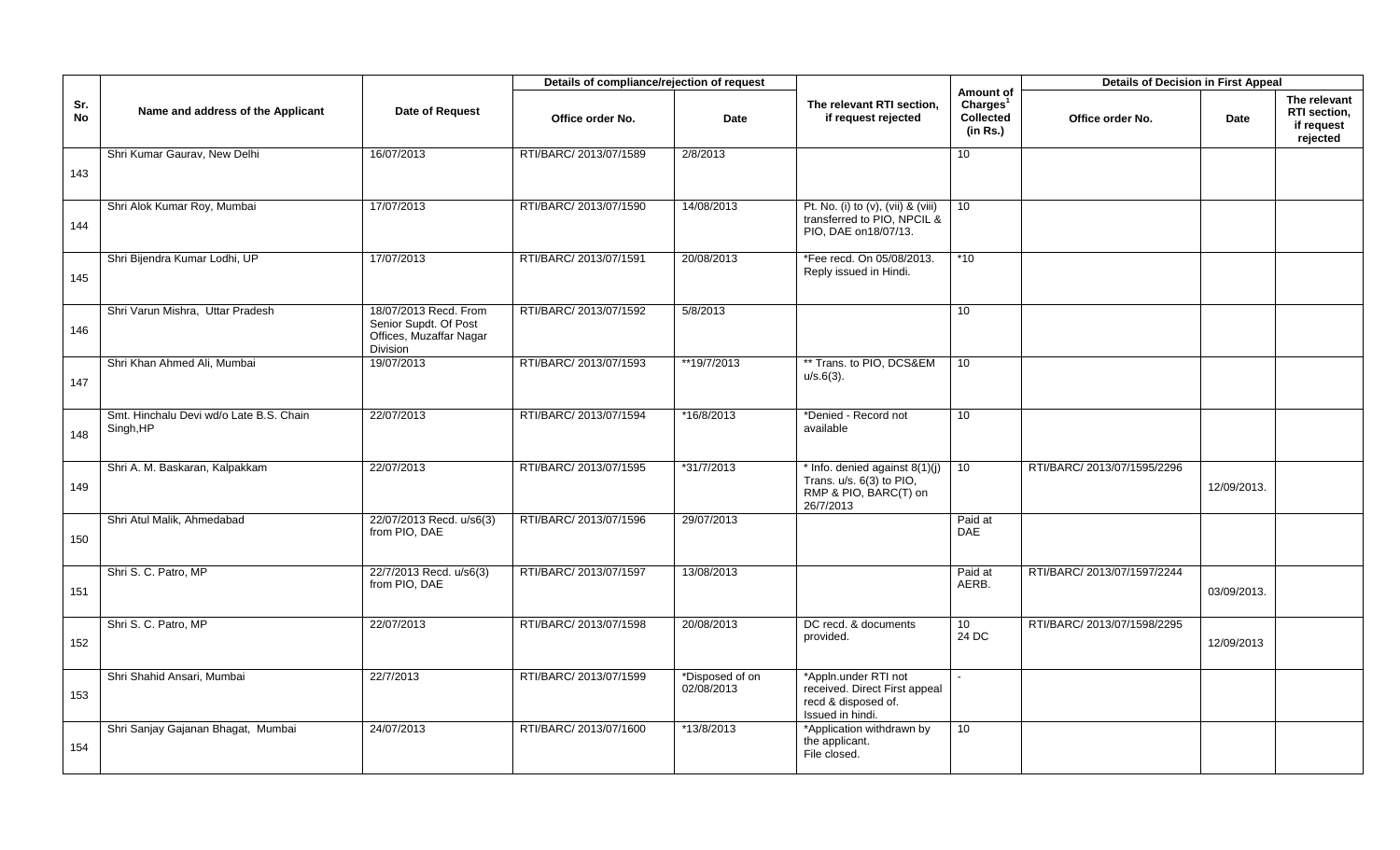|                  |                                          |                                           | Details of compliance/rejection of request |             |                                                  |                                                            | <b>Details of Decision in First Appeal</b> |             |                                                        |
|------------------|------------------------------------------|-------------------------------------------|--------------------------------------------|-------------|--------------------------------------------------|------------------------------------------------------------|--------------------------------------------|-------------|--------------------------------------------------------|
| Sr.<br><b>No</b> | Name and address of the Applicant        | Date of Request                           | Office order No.                           | <b>Date</b> | The relevant RTI section,<br>if request rejected | Amount of<br>Charles <sup>1</sup><br>Collected<br>(in Rs.) | Office order No.                           | Date        | The relevant<br>RTI section,<br>if request<br>rejected |
| 155              | Shri Atul Malik, Ahmedabad               | 24/07/2013 Recd. u/s6(3)<br>from PIO, DAE | RTI/BARC/ 2013/07/1601                     | 29/07/2013  |                                                  | Paid at<br>DAE                                             |                                            |             |                                                        |
| 156              | Shri Yogesh Kumar Jaiswal, Sonbhadra     | 24/07/2013 Recd. u/s6(3)<br>from PIO, DAE | RTI/BARC/ 2013/07/1602                     | 21/08/2013  |                                                  | Paid at<br><b>DAE</b>                                      |                                            |             |                                                        |
| 157              | Shri Ram Kunwar Singh, Baroda            | 29/07/2013 Recd. u/s6(3)<br>from PIO, DAE | RTI/BARC/ 2013/07/1603                     | 31/07/2013  |                                                  | Paid at<br><b>DAE</b>                                      |                                            |             |                                                        |
| 158              | Ms. Truptee Shah, Mumbai                 | 29/07/2013 Recd. u/s6(3)<br>from PIO, DAE | RTI/BARC/ 2013/07/1604                     | 31/07/2013  |                                                  | Paid at<br><b>DAE</b>                                      |                                            |             |                                                        |
| 159              | Shri S. C. Patro, MP                     | 29/07/2013 Recd. u/s6(3)<br>from PIO, DAE | RTI/BARC/ 2013/07/1605                     | 7/8/2013    |                                                  | Paid at<br><b>DAE</b>                                      | RTI/BARC/ 2013/07/1605/2211                | 29/08/2013. |                                                        |
| 160              | Shri D.G. Juwatkar, Mumbai               | 30/07/2013                                | RTI/BARC/ 2013/07/1606                     | 21/08/2013  |                                                  | 10                                                         |                                            |             |                                                        |
| 161              | Shri Ravindra Shankar Ghodke, Aurangabad | 31/07/213                                 | RTI/BARC/ 2013/07/1607                     | 2/8/2013    |                                                  | 10                                                         | RTI/BARC/ 2013/07/1607/2275                | 10/09/2013. |                                                        |
| 162              | Shri Yogendra Rai, Thane                 | 31/07/2013                                | RTI/BARC/ 2013/07/1608                     | **01/8/2013 | **Trans. To PIO, DCS&EM<br>and PIO, NPCIL.       | 10                                                         |                                            |             |                                                        |
| 163              | Shri Nitin Garg, UP                      | 31/07/2013                                | RTI/BARC/ 2013/07/1609                     | 20/08/2013  |                                                  | 10                                                         |                                            |             |                                                        |
| 164              | Dr. Pratibha Arvindkumar Bind, Nagpur    | 2/8/2013                                  | RTI/BARC/ 2013/08/1610                     | 13/08/2013  | Issued in Hindi.                                 | 10                                                         |                                            |             |                                                        |
| 165              | Dr. Pratibha Arvindkumar Bind, Nagpur    | 2/8/2013                                  | RTI/BARC/ 2013/08/1611                     | $*06/08/13$ | *Denied $u/s. 8(1)(j)$                           | 10 <sup>1</sup>                                            |                                            |             |                                                        |
| 166              | Shri Rajeev, UP                          | 5/8/2013                                  | RTI/BARC/ 2013/08/1612                     | 22/08/2013  |                                                  | 10 <sup>1</sup>                                            |                                            |             |                                                        |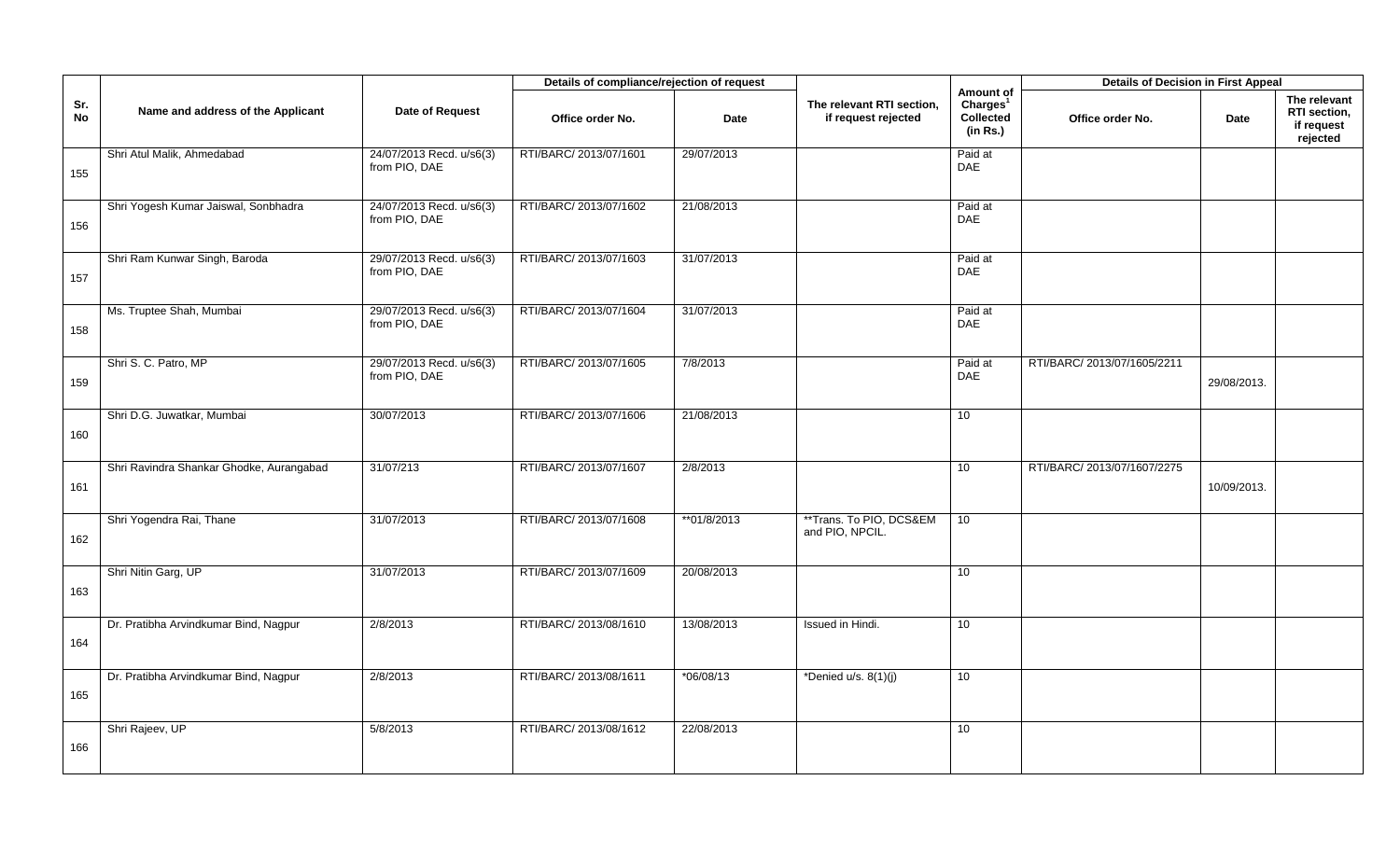|           |                                          |                                           | Details of compliance/rejection of request |             |                                                  |                                                                   | <b>Details of Decision in First Appeal</b> |            |                                                        |
|-----------|------------------------------------------|-------------------------------------------|--------------------------------------------|-------------|--------------------------------------------------|-------------------------------------------------------------------|--------------------------------------------|------------|--------------------------------------------------------|
| Sr.<br>No | Name and address of the Applicant        | Date of Request                           | Office order No.                           | <b>Date</b> | The relevant RTI section,<br>if request rejected | Amount of<br>Charles <sup>1</sup><br><b>Collected</b><br>(in Rs.) | Office order No.                           | Date       | The relevant<br>RTI section,<br>if request<br>rejected |
| 167       | Shri S. C. Patro, MP                     | 5/8/2013                                  | RTI/BARC/ 2013/08/1613                     | 26/08/2013  |                                                  | 10                                                                |                                            |            |                                                        |
| 168       | Shri Priyank Shrivastava, M.P.           | 5/8/2013                                  | RTI/BARC/ 2013/08/1614                     | 22/08/2013  |                                                  | 10                                                                | RTI/BARC/ 2013/08/1614/2432                | 03/10/2013 |                                                        |
| 169       | Shri Sankaranarayanan Adhivarahan, Thane | 5/8/2013                                  | RTI/BARC/ 2013/08/1615                     | *13/8/2013  | *Denied- u/s 2(f)                                | 10                                                                |                                            |            |                                                        |
| 170       | Shri Sanjay Likhar, MP                   | 6/8/2013                                  | RTI/BARC/ 2013/08/1616                     | **07/8/2013 | **Trans. u/s6(3) to CPIO,<br><b>AMDER</b>        | 10                                                                |                                            |            |                                                        |
| 171       | Shri Nirdosh Kumar Verma, Farukhabad     | 7/8/2013 Recd. u/s 6(3)<br>from CPIO, DAE | RTI/BARC/ 2013/08/1617                     | 22/08/2013  | <b>Issued in Hindi</b>                           | Paid at<br><b>DAE</b>                                             |                                            |            |                                                        |
| 172       | Shri P. M. Nayar, Navi Mumbai            | 7/8/2013                                  | RTI/BARC/ 2013/08/1618                     | 16/08/2013  | DC recd. & documents<br>provided.                | 10<br>10 DC                                                       | RTI/BARC/ 2013/08/1618/2751                | 14/11/2013 |                                                        |
| 173       | Ms. Sushma Alaguvadivel, Anupuram        | 8/8/2013 Recd. u/s 6(3)<br>from CPIO, DAE | RTI/BARC/ 2013/08/1619                     | *27/8/2013  | * Denied u/s. $8(1)(j)$                          | Paid at<br><b>DAE</b>                                             | RTI/BARC/ 2013/08/1619/2700                | 08/11/2013 |                                                        |
| 174       | Shri Sekar L., Tamilnadu                 | 8/8/2013 Recd. u/s 6(3)<br>from CPIO, DAE | RTI/BARC/ 2013/08/1620                     | 21/08/2013  |                                                  | Paid at<br><b>DAE</b>                                             |                                            |            |                                                        |
| 175       | Ms.Sonal Lucy, Bangalore                 | 12/8/2013                                 | RTI/BARC/ 2013/08/1621                     | 26/8/2013   |                                                  | 10                                                                | RTI/BARC/ 2013/08/1621/2525                | 14/10/2013 |                                                        |
| 176       | Shri Rajneesh Soni, Indore               | 12/8/2013                                 | RTI/BARC/ 2013/08/1622                     | 10/9/2013   |                                                  | 10                                                                |                                            |            |                                                        |
| 177       | Shri M.K. Suresh, Kerala                 | 13/08/2013                                | RTI/BARC/ 2013/08/1623                     | 10/9/2013   |                                                  | 10                                                                |                                            |            |                                                        |
| 178       | Shri Shaji M. N., Kerala                 | 13/08/2013                                | RTI/BARC/ 2013/08/1624                     | 10/9/2013   |                                                  | 10                                                                |                                            |            |                                                        |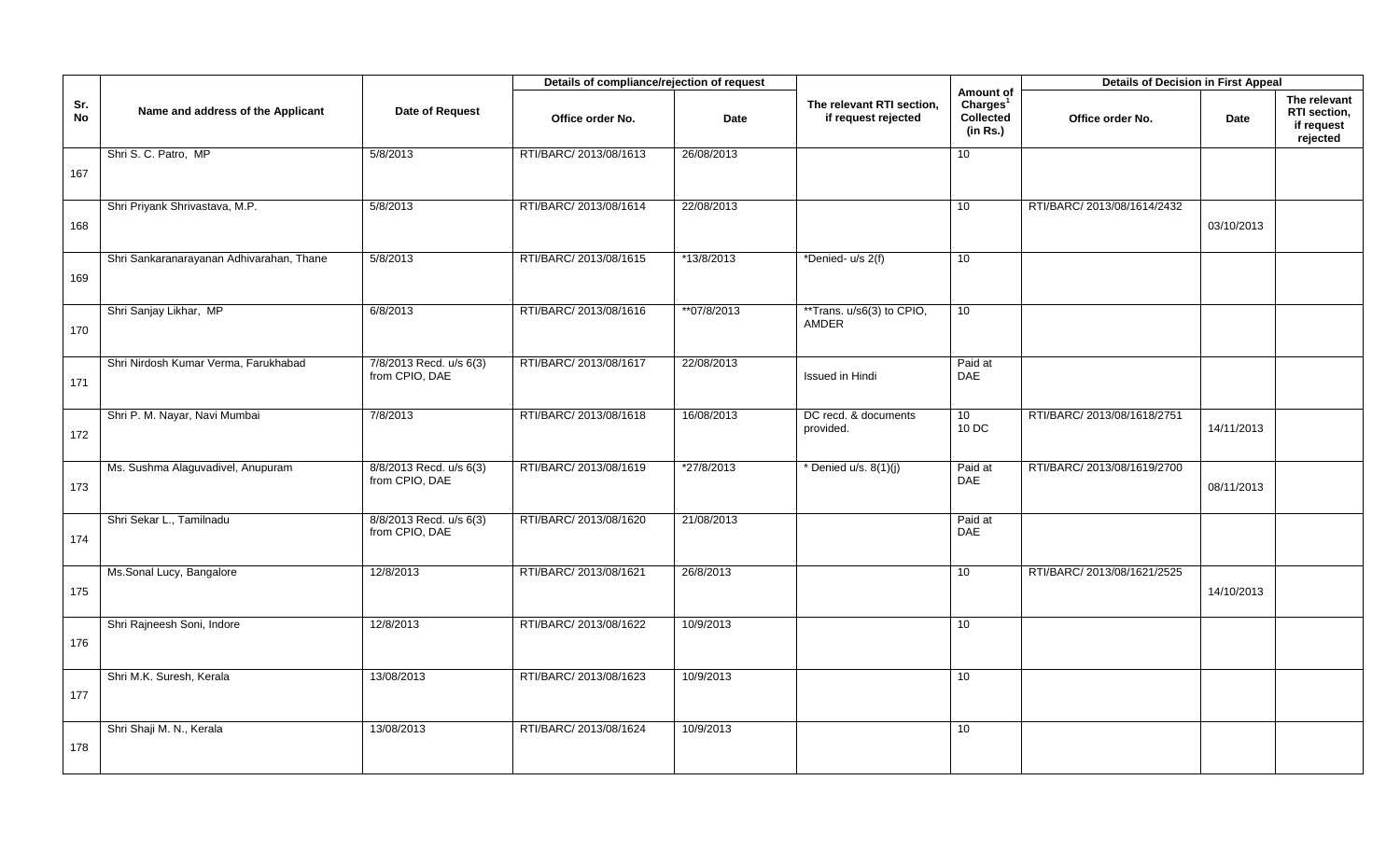|           |                                     |                                               | Details of compliance/rejection of request |             |                                                  |                                                            | <b>Details of Decision in First Appeal</b> |            |                                                        |
|-----------|-------------------------------------|-----------------------------------------------|--------------------------------------------|-------------|--------------------------------------------------|------------------------------------------------------------|--------------------------------------------|------------|--------------------------------------------------------|
| Sr.<br>No | Name and address of the Applicant   | Date of Request                               | Office order No.                           | <b>Date</b> | The relevant RTI section,<br>if request rejected | Amount of<br>Charles <sup>1</sup><br>Collected<br>(in Rs.) | Office order No.                           | Date       | The relevant<br>RTI section,<br>if request<br>rejected |
| 179       | Smt. Sonali Dinkar Gholap, Mumbai   | 13/08/2013                                    | RTI/BARC/ 2013/08/1625                     | 5/9/2013    | *Fee recd. On 29/08/2013                         | *10                                                        |                                            |            |                                                        |
| 180       | Shri Sanjiban De, Mumbai            | 14/08/2013                                    | RTI/BARC/ 2013/08/1626                     | 2/9/2013    |                                                  | 10                                                         |                                            |            |                                                        |
| 181       | Shri Shashank Ramdas Tale, Akola    | 14/08/2013                                    | RTI/BARC/ 2013/08/1627                     | 5/9/2013    |                                                  | 10                                                         |                                            |            |                                                        |
| 182       | Shri Rajendra P. Madgaonkar, Mumbai | 19/08/2013                                    | RTI/BARC/ 2013/08/1628                     | $*2/9/2013$ | *Denied $u/s$ 8(1)(j)                            | 10 <sup>1</sup>                                            | RTI/BARC/ 2013/08/1628/2558                | 17/10/2013 |                                                        |
| 183       | Shri Rajendra P. Madgaonkar, Mumbai | 19/08/2013                                    | RTI/BARC/ 2013/08/1629                     | *2/9/2013   | *Denied u/s. 2(h)                                | 10                                                         |                                            |            |                                                        |
| 184       | Shri Murari Lal, Rajasthan          | 20/08/2013                                    | RTI/BARC/ 2013/08/1630                     | 16/09/2013  |                                                  | 10                                                         | RTI/BARC/ 2013/08/1630/2604                | 25/10/2013 |                                                        |
| 185       | Shri P. S. Sankhla, Rajasthan       | 20/08/2013 Recd. U/s 6(3)<br>from CPIO, NPCIL | RTI/BARC/ 2013/08/1631                     | 17/09/2013  |                                                  | Paid at<br><b>NPCIL</b><br>106 DC                          |                                            |            |                                                        |
| 186       | Shri V. M. Sailraj, Kerala,         | 20/08/2013                                    | RTI/BARC/ 2013/08/1632                     | 10/9/2013   |                                                  | 10                                                         |                                            |            |                                                        |
| 187       | Shri Sanjay Likhar, MP              | 20/08/2013                                    | RTI/BARC/ 2013/08/1633                     | 10/9/2013   | DC recd. And documents<br>provided.              | 10 <sup>°</sup><br>20 DC                                   |                                            |            |                                                        |
| 188       | Shri Danny K. M., Mumbai            | 21/08/2013                                    | RTI/BARC/ 2013/08/1634                     | 11/9/2013   |                                                  | 10                                                         |                                            |            |                                                        |
| 189       | Shri Rajdeep, Mumbai                | 22/08/2013                                    | RTI/BARC/ 2013/08/1635                     | 5/9/2013    | DC recd. And documents<br>provided.              | 10 <sup>1</sup><br>140 DC                                  |                                            |            |                                                        |
| 190       | Shri D.G. Juwatkar, Mumbai          | 26/8/2013                                     | RTI/BARC/ 2013/08/1636                     | 29/08/2013  |                                                  | 10 <sup>°</sup>                                            |                                            |            |                                                        |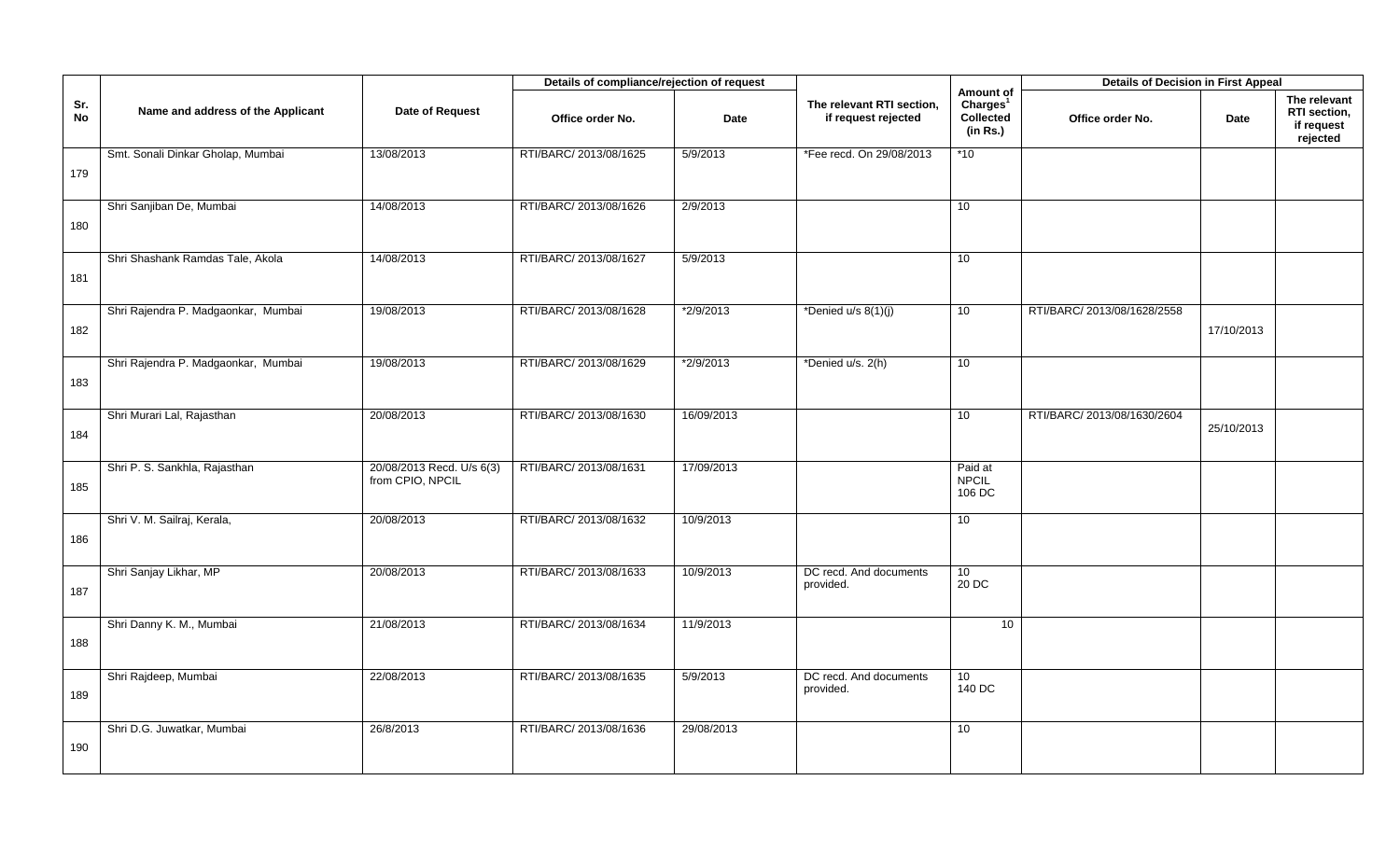|           |                                   |                                                   | Details of compliance/rejection of request |             |                                                  |                                                            | <b>Details of Decision in First Appeal</b> |            |                                                        |
|-----------|-----------------------------------|---------------------------------------------------|--------------------------------------------|-------------|--------------------------------------------------|------------------------------------------------------------|--------------------------------------------|------------|--------------------------------------------------------|
| Sr.<br>No | Name and address of the Applicant | Date of Request                                   | Office order No.                           | <b>Date</b> | The relevant RTI section,<br>if request rejected | Amount of<br>Charles <sup>1</sup><br>Collected<br>(in Rs.) | Office order No.                           | Date       | The relevant<br>RTI section,<br>if request<br>rejected |
| 191       | Shri Rajneesh Soni, Indore        | 26/08/2013                                        | RTI/BARC/ 2013/08/1637                     | 20/09/2013  |                                                  | 10                                                         |                                            |            |                                                        |
| 192       | Shri Md.Sanowar Imam, New Delhi   | 28/08/2013                                        | RTI/BARC/ 2013/08/1638                     | 11/9/2013   |                                                  | 10                                                         |                                            |            |                                                        |
| 193       | Shri Amar Y.Panhalkar, Mumbai     | 28/08/2013                                        | RTI/BARC/ 2013/08/1639                     | 2/9/2013    |                                                  | 10                                                         | RTI/BARC/ 2013/08/1639/2605                | 25/10/2013 |                                                        |
| 194       | Shri Rakesh K. Prasad, Rajasthan  | 29/08/2013 Rec.u/s6(3)<br>from US(R&D-I)/PIO, DAE | RTI/BARC/ 2013/08/1640                     | 11/9/2013   |                                                  | Online<br>payment                                          |                                            |            |                                                        |
| 195       | Shri S. C. Patro, MP              | 29/08/2013                                        | RTI/BARC/ 2013/08/1641                     | 19/9/2013   |                                                  | 10 <sup>1</sup>                                            |                                            |            |                                                        |
| 196       | Shri Jagdish, 1204, Navi Mumbai   | 2/9/2013 Rec.u/s6(3) from<br>US(R&D-I)/PIO,DAE    | RTI/BARC/ 2013/09/1642                     | 11/9/2013   |                                                  | Paid at<br>DAE                                             |                                            |            |                                                        |
| 197       | Shri Jagdish, 1204, Navi Mumbai   | 2/9/2013 Rec.u/s6(3) from<br>US(R&D-I)/PIO,DAE    | RTI/BARC/ 2013/09/1643                     | 11/9/2013   |                                                  | Paid at<br><b>DAE</b>                                      |                                            |            |                                                        |
| 198       | Shri Rajeev Nandan, Mumbai        | 2/9/2013                                          | RTI/BARC/ 2013/09/1644                     | 27/09/2013  |                                                  | 10                                                         |                                            |            |                                                        |
| 199       | Shri C. Ranjith Kumar, Tamil Nadu | 2/9/2013                                          | RTI/BARC/ 2013/09/1645                     | 20/09/2013  | Pt.No. 8 transferred to all<br>R&D Units of DAE  | 10 <sup>°</sup>                                            |                                            |            |                                                        |
| 200       | Shri Saran Kumar V., Kerala       | 2/9/2013                                          | RTI/BARC/ 2013/09/1646                     | 19/09/2013  |                                                  | 10                                                         |                                            |            |                                                        |
| 201       | Shri Arun G. Nair, Kerala         | 2/9/2013                                          | RTI/BARC/ 2013/09/1647                     | 23/09/2013  |                                                  | 10                                                         |                                            |            |                                                        |
| 202       | Shri S. Sridhar, Anupuram         | 2/9/2013                                          | RTI/BARC/ 2013/09/1648                     | 6/9/2013    |                                                  | 10                                                         |                                            |            |                                                        |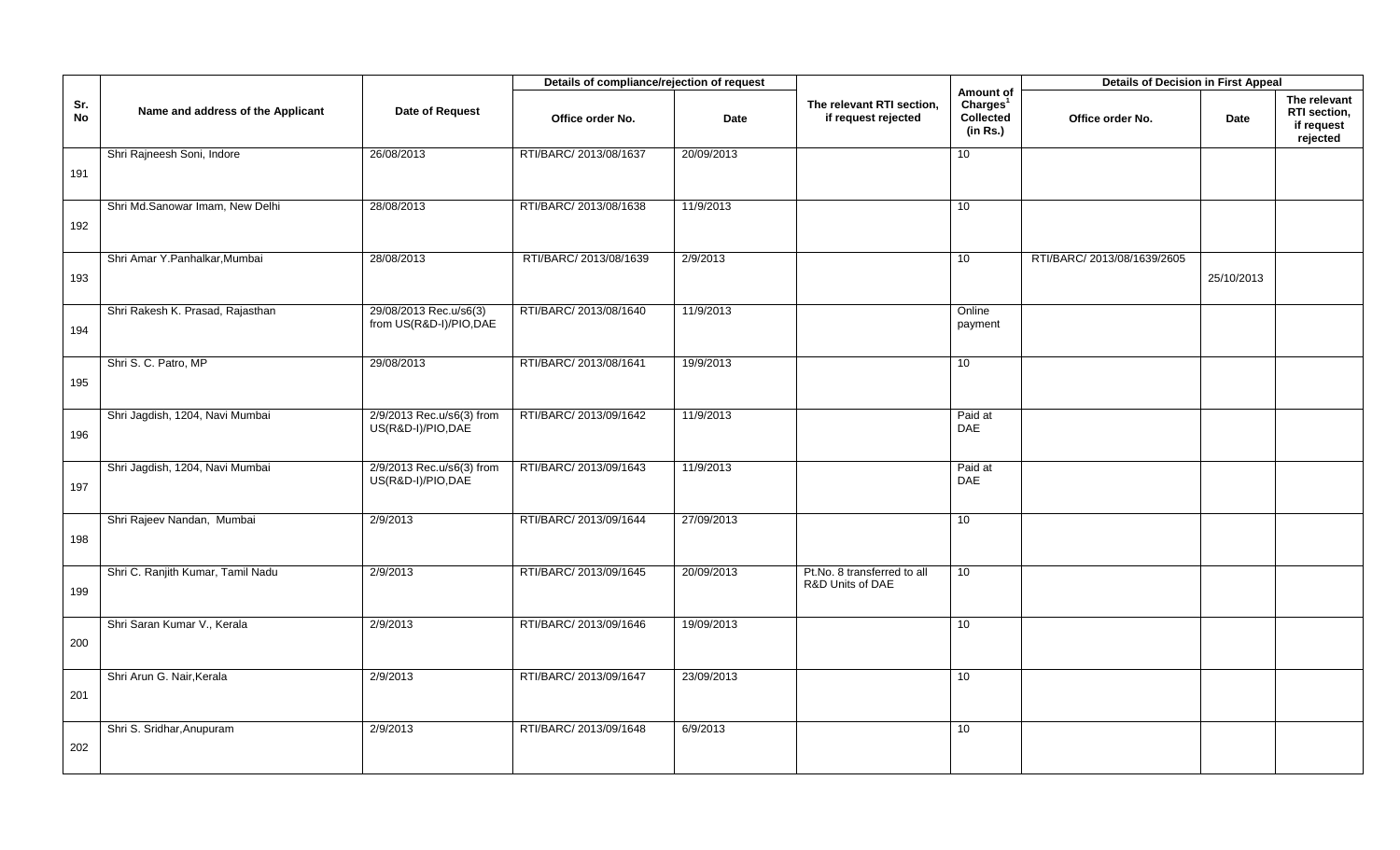|           |                                   |                                                                         | Details of compliance/rejection of request |             |                                                  |                                                            | <b>Details of Decision in First Appeal</b> |            |                                                        |
|-----------|-----------------------------------|-------------------------------------------------------------------------|--------------------------------------------|-------------|--------------------------------------------------|------------------------------------------------------------|--------------------------------------------|------------|--------------------------------------------------------|
| Sr.<br>No | Name and address of the Applicant | Date of Request                                                         | Office order No.                           | <b>Date</b> | The relevant RTI section,<br>if request rejected | Amount of<br>Charles <sup>1</sup><br>Collected<br>(in Rs.) | Office order No.                           | Date       | The relevant<br>RTI section,<br>if request<br>rejected |
| 203       | Shri Vinod Bhadu, Jodhpur         | 3/9/2013                                                                | RTI/BARC/ 2013/09/1649                     | 27/09/2013  |                                                  | 10 <sub>1</sub>                                            |                                            |            |                                                        |
| 204       | Shri D. V. Ilhe, , Maharashtra    | 4/9/2013                                                                | RTI/BARC/ 2013/09/1650                     | 11/9/2013   |                                                  | 10                                                         |                                            |            |                                                        |
| 205       | Shri S. C. Patro, , Indore        | 5/9/2013 Recd. u/s6(3)<br>from CPIO, DAE                                | RTI/BARC/ 2013/09/1651                     | 20/09/2013  |                                                  | Paid at<br><b>DAE</b>                                      |                                            |            |                                                        |
| 206       | Shri Elengeswaran M., Tamil Nadu  | 5/9/2013                                                                | RTI/BARC/ 2013/09/1652                     | 20/09/2013  |                                                  | 10                                                         | RTI/BARC/ 2013/09/1652/2733                | 13/11/2013 |                                                        |
| 207       | Shri A.K.Kar, Mumbai              | 6/9/2013                                                                | RTI/BARC/ 2013/09/1653                     | 20/09/2013  |                                                  | 10                                                         |                                            |            |                                                        |
| 208       | Shri Kamlesh Mundra, Mumbai       | 6/9/2013                                                                | RTI/BARC/ 2013/09/1654                     | 3/10/2013   |                                                  | 10                                                         |                                            |            |                                                        |
| 209       | Mrs. Rashmi Rai, (MP)             | 10/9/2013                                                               | RTI/BARC/ 2013/09/1655                     | 23/9/2013   |                                                  | 10 <sup>1</sup><br>20 DC                                   | RTI/BARC/ 2013/09/1655/2607                | 25/10/2013 |                                                        |
| 210       | Shri B. M. Venkatesh, Belgaum     | 10/9/2013 Recd. u/s. 6(3)<br>from PIO, DAE                              | RTI/BARC/ 2013/09/1656                     | 19/09/2013  |                                                  | Paid at<br>Dept. of<br>posts,<br>Belgaum<br>HO             |                                            |            |                                                        |
| 211       | Shri V.I. George, Uttarakannda    | 10/9/2013 Recd. u/s. 6(3)<br>from PIO, DAE                              | RTI/BARC/ 2013/09/1657                     | 23/09/2013  |                                                  | Online<br>payment                                          |                                            |            |                                                        |
| 212       | Mrs. Prabha Kiran, New Delhi      | 10/9/2013 Recd. u/s. 6(3)<br>from Sr. Admn. Officer,<br>ICMR, New Delhi | RTI/BARC/ 2013/09/1658                     | **12/9/2013 | **Trans. u/s. 6(3) to PIO,<br><b>AERB</b>        | Paid at<br>ICMR.<br>New Delhi                              |                                            |            |                                                        |
| 213       | Shri Mukesh Sood, New Delhi       | 11/9/2013 Recd. u/s. 6(3)<br>fromPIO, SDMC, New<br>Delhi                | RTI/BARC/ 2013/09/1659                     | 25/09/2013  |                                                  | Paid at<br>SDMC,<br>New Delhi                              |                                            |            |                                                        |
| 214       | Shri S. C. Patro, Indore,         | 11/9/2013 Recd. u/s. 6(3)<br>from PIO, DAE                              | RTI/BARC/ 2013/09/1660                     | **13/9/2013 | **Trans. To PIO, AERB                            | Paid at<br>AERB.                                           |                                            |            |                                                        |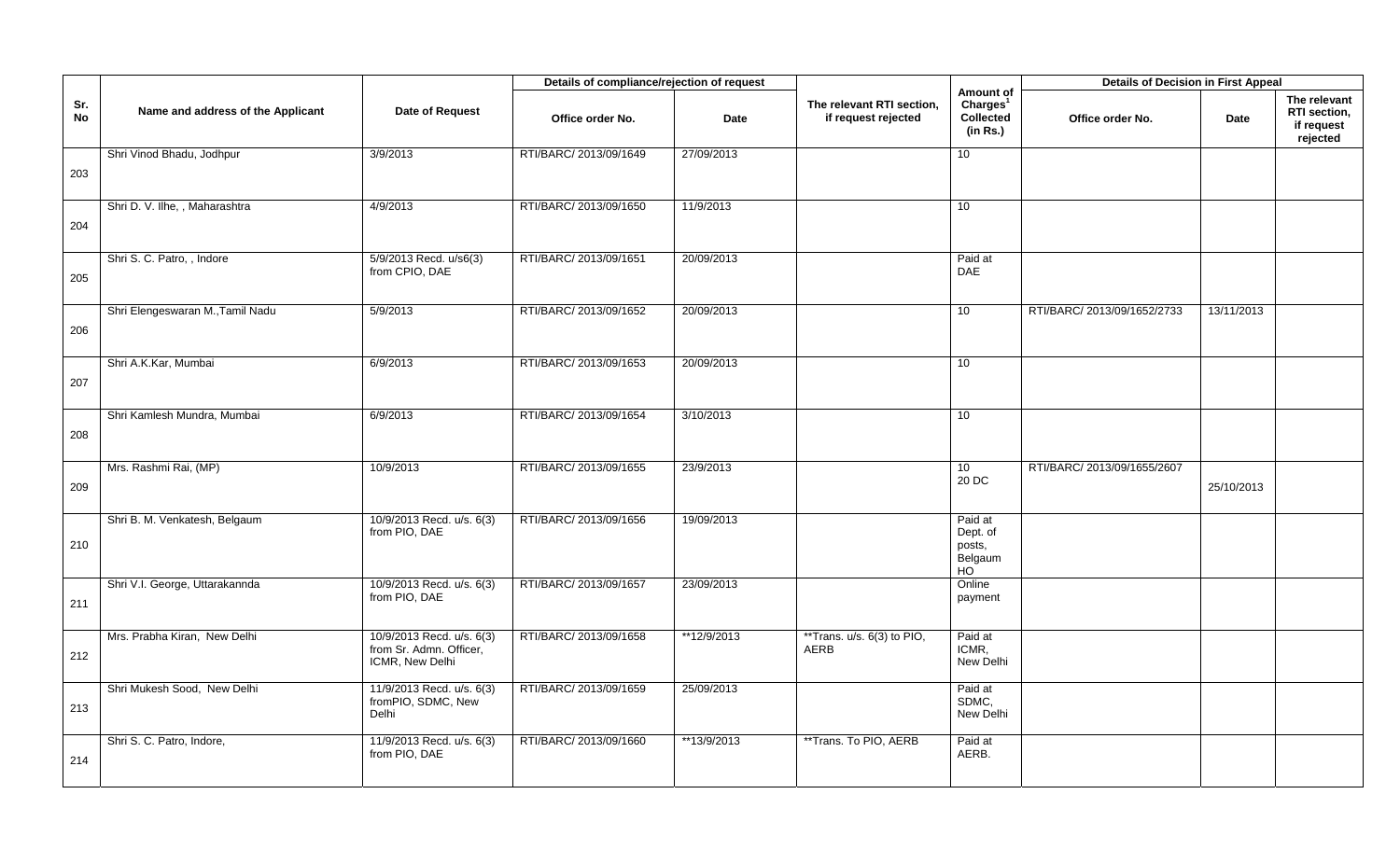|           |                                         |                                             | Details of compliance/rejection of request |             |                                                  |                                                            | <b>Details of Decision in First Appeal</b> |            |                                                        |
|-----------|-----------------------------------------|---------------------------------------------|--------------------------------------------|-------------|--------------------------------------------------|------------------------------------------------------------|--------------------------------------------|------------|--------------------------------------------------------|
| Sr.<br>No | Name and address of the Applicant       | Date of Request                             | Office order No.                           | <b>Date</b> | The relevant RTI section,<br>if request rejected | Amount of<br>Charles <sup>1</sup><br>Collected<br>(in Rs.) | Office order No.                           | Date       | The relevant<br>RTI section,<br>if request<br>rejected |
| 215       | Shri Ashok Kumar Rastogi, Navi Mumbai   | 12/9/2013 Recd. u/s. 6(3)<br>from PIO, DAE  | RTI/BARC/ 2013/09/1661                     | 7/10/2013   |                                                  | Paid at<br>DAE                                             |                                            |            |                                                        |
| 216       | Shri Chanchal K. Mitra, Hyderabad       | 12/9/2013                                   | RTI/BARC/ 2013/09/1662                     | **27/9/2013 | **Trans. u/s.6(3) to PIO,<br><b>AERB</b>         | 10                                                         |                                            |            |                                                        |
| 217       | Shri Anand Ambuji Dandage, Navi Mumbai  | 12/9/2013                                   | RTI/BARC/ 2013/09/1663                     | 17/10/2013  | Fee recd. On 14/10/2013.                         | 10                                                         | RTI/BARC/ 2013/09/1663/2989                | 16/12/2013 |                                                        |
| 218       | Shri Narayan Singh Bist, New Delhi.     | 13/09/2013                                  | RTI/BARC/ 2013/09/1664                     | 4/10/2013   |                                                  | 10 <sup>1</sup>                                            |                                            |            |                                                        |
| 219       | Ms. Seema, Ram Ji Singh, Maharashtra    | 16/09/2013 Recd. u/s. 6(3)<br>from PIO, DAE | RTI/BARC/ 2013/09/1665                     | 30/09/2013  |                                                  | Online<br>payment                                          |                                            |            |                                                        |
| 220       | Shri Sanjay Singh (AP)                  | 16/09/2013                                  | RTI/BARC/ 2013/09/1666                     | 7/10/2013   | Fee rcd on 20/09/2013                            | 10 <sup>°</sup><br>14 DC                                   |                                            |            |                                                        |
| 221       | Shri B N Singh, BARC                    | 16/09/2013                                  | RTI/BARC/ 2013/09/1667                     | *15/10/2013 | * Application withdrawn.<br>File closed.         | 10 <sup>°</sup>                                            |                                            |            |                                                        |
| 222       | Shri Judhistir Subhash Sethi, Tamilnadu | 16/09/2013 Recd. u/s. 6(3)<br>from PIO, DAE | RTI/BARC/ 2013/09/1668                     | *27/9/2013  | *denied u/s. 2(f)                                | Online<br>payment                                          |                                            |            |                                                        |
| 223       | Ms. Shanthi S., Chengalpattu,           | 16/09/2013 Recd. u/s. 6(3)<br>from PIO, DAE | RTI/BARC/ 2013/09/1669                     | 27/09/2013  |                                                  | Online<br>payment                                          |                                            |            |                                                        |
| 224       | Shri Jayant Kumar, Indore               | 16/09/2013 Recd. u/s. 6(3)<br>from PIO, DAE | RTI/BARC/ 2013/09/1670                     | 4/10/2013   |                                                  | Online<br>payment                                          |                                            |            |                                                        |
| 225       | Shri S. Elangovan, Tamil Nadu           | 16/09/2013                                  | RTI/BARC/ 2013/09/1671                     | 27/09/2013  |                                                  | 10                                                         |                                            |            |                                                        |
| 226       | Shri Ishit Multani, Ahmedabad           | 16/09/2013 Recd. u/s. 6(3)<br>from PIO, DAE | RTI/BARC/ 2013/09/1672                     | 4/10/2013   |                                                  | Online<br>payment                                          |                                            |            |                                                        |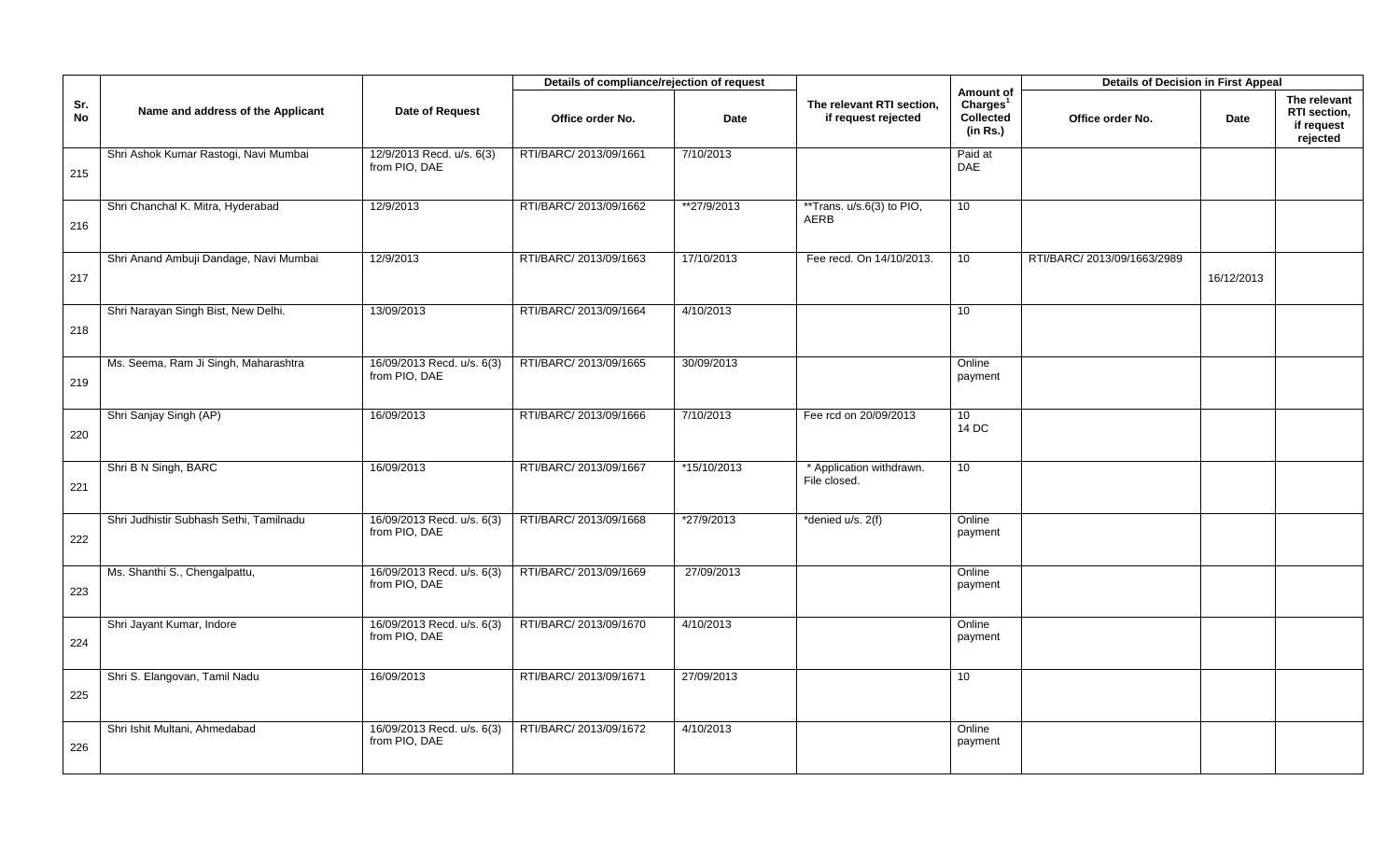|           |                                      |                                             | Details of compliance/rejection of request |             |                                                  |                                                                   | <b>Details of Decision in First Appeal</b> |            |                                                        |
|-----------|--------------------------------------|---------------------------------------------|--------------------------------------------|-------------|--------------------------------------------------|-------------------------------------------------------------------|--------------------------------------------|------------|--------------------------------------------------------|
| Sr.<br>No | Name and address of the Applicant    | Date of Request                             | Office order No.                           | <b>Date</b> | The relevant RTI section,<br>if request rejected | Amount of<br>Charles <sup>1</sup><br><b>Collected</b><br>(in Rs.) | Office order No.                           | Date       | The relevant<br>RTI section,<br>if request<br>rejected |
| 227       | Shri Akshat Srivastava, Lucknow      | 16/09/2013 Recd. u/s. 6(3)<br>from PIO, DAE | RTI/BARC/ 2013/09/1673                     | 7/10/2013   |                                                  | Online<br>payment                                                 |                                            |            |                                                        |
| 228       | Shri Yogendra Singh, Mumbai          | 16/09/2013 Recd. u/s. 6(3)<br>from PIO, DAE | RTI/BARC/ 2013/09/1674                     | 30/09/2013  |                                                  | Online<br>payment                                                 |                                            |            |                                                        |
| 229       | Shri Ashok Kini M., Kerala,          | 17/9/2013                                   | RTI/BARC/ 2013/09/1675                     | 27/09/2013  |                                                  | 10                                                                |                                            |            |                                                        |
| 230       | Shri R H Pancholi, Delhi             | 18/9/2013 Recd. u/s. 6(3)<br>from PIO, AERB | RTI/BARC/ 2013/09/1676                     | 3/10/2013   |                                                  | Paid<br>at<br>AERB.                                               |                                            |            |                                                        |
| 231       | Shri Shankar Wakchure, Pune.         | 20/9//2013                                  | RTI/BARC/ 2013/09/1677                     | 21/10/2013  | Fee received on 14/10/2013                       | 10                                                                | RTI/BARC/ 2013/09/1677/2999                | 17/12/2013 |                                                        |
| 232       | Shri Madhukar Devnath Keni, Thane    | 20/9//2013                                  | RTI/BARC/ 2013/09/1678                     | **23/9/2013 | **Trans. u/s. 6(3) to PIO,<br>Tarapur.           | Cout<br>fee<br>stamp                                              |                                            |            |                                                        |
| 233       | Smt Muppidari Jeyalakshmi, Tamilnadu | 20/9//2013                                  | RTI/BARC/ 2013/09/1679                     | **23/9/2013 | **Trans. $u/s. 6(3)$ to PIO,<br><b>HWB</b>       | 10                                                                |                                            |            |                                                        |
| 234       | Ms. Pooja sahadev Gawali, Solapur,   | 20/9//2013                                  | RTI/BARC/ 2013/09/1680                     | *27/9/2013  | *Denied u/s. $8(1)(j)$                           | 10                                                                |                                            |            |                                                        |
| 235       | Shri Nathaji Narayan Sarate, Solapur | 20/9//2013                                  | RTI/BARC/ 2013/09/1681                     | 17/10/2013  |                                                  | 10                                                                | RTI/BARC/ 2013/09/1681/2794                | 21/11/2013 |                                                        |
| 236       | Shri Tushar Garg, New Delhi          | 23/9/2013                                   | RTI/BARC/ 2013/09/1682                     | 21/10/2013  |                                                  | 10                                                                |                                            |            |                                                        |
| 237       | Shri Gurvinder Singh Chada, (UK)     | 23/09/213                                   | RTI/BARC/ 2013/09/1683                     | 21/10/2013  | Reply issued in Hindi                            | 10                                                                |                                            |            |                                                        |
| 238       | Shri T. G. Srinivasan, Chennai       | 24/09/2013 Recd. u/s. 6(3)<br>from PIO, DAE | RTI/BARC/ 2013/09/1684                     | 7/10/2013   | Recd. u/s. 6(3) from PIO,<br><b>DAE</b>          | Online<br>payment                                                 |                                            |            |                                                        |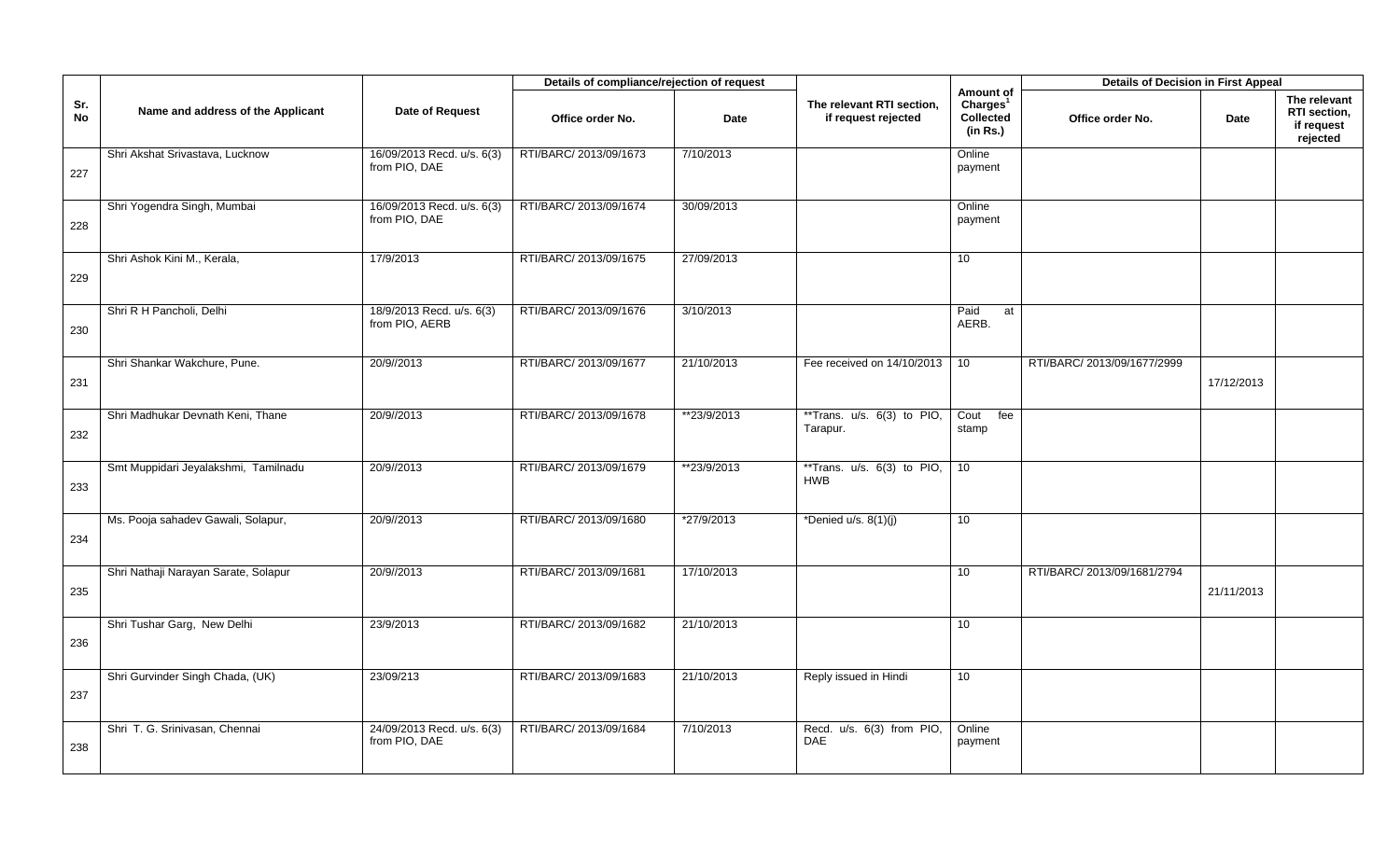|           |                                          |                                             | Details of compliance/rejection of request |             |                                                      |                                                                   | <b>Details of Decision in First Appeal</b> |            |                                                        |
|-----------|------------------------------------------|---------------------------------------------|--------------------------------------------|-------------|------------------------------------------------------|-------------------------------------------------------------------|--------------------------------------------|------------|--------------------------------------------------------|
| Sr.<br>No | Name and address of the Applicant        | Date of Request                             | Office order No.                           | Date        | The relevant RTI section,<br>if request rejected     | Amount of<br>Charges <sup>1</sup><br><b>Collected</b><br>(in Rs.) | Office order No.                           | Date       | The relevant<br>RTI section,<br>if request<br>rejected |
| 239       | Shri Dhanesh Chandra Pandey, Tamilnadu   | 24/09/2013 Recd. u/s. 6(3)<br>from PIO, DAE | RTI/BARC/ 2013/09/1685                     | *23/10/2013 | Recd. u/s. 6(3) from PIO,<br>DAE<br>*Exempt u/s 7(9) | Online<br>payment                                                 |                                            |            |                                                        |
| 240       | Shri Arvind Kumar Bind, Mumbai           | 24/09/2013                                  | RTI/BARC/ 2013/09/1686                     | 7/10/2013   |                                                      | 10                                                                |                                            |            |                                                        |
| 241       | Shri Arvind Kumar Bind, Mumbai           | 24/09/2013                                  | RTI/BARC/ 2013/09/1687                     | 4/10/2013   | Partly denied u/s 8(1)(g)&(j)                        | 10                                                                | RTI/BARC/ 2013/09/1687/2741                | 13/11/2013 |                                                        |
| 242       | Shri A K Kar, Mumbai                     | 27/09/2013                                  | RTI/BARC/ 2013/09/1688                     | 15/10/2013  | DC recd. & documents<br>provided.                    | 10<br>44 DC                                                       |                                            |            |                                                        |
| 243       | Shri G Venkateswarlu, Hyderabad          | 27/09/2013                                  | RTI/BARC/ 2013/09/1689                     | 17/10/2013  |                                                      | 10                                                                |                                            |            |                                                        |
| 244       | Smt. Sonali Dinkar Gholap, Mumbai        | 27/09/2013                                  | RTI/BARC/ 2013/09/1690                     | 17/10/2013  | Fee recd. On 14/10/2013                              | 10 <sup>°</sup>                                                   |                                            |            |                                                        |
| 245       | Shri P. Guha Roy, Raigad                 | 30/09/2013                                  | RTI/BARC/ 2013/09/1691                     | 10/10/2013  | DC recd.<br>- &<br>documents<br>provided.            | 10 <sup>1</sup><br>24 DC                                          |                                            |            |                                                        |
| 246       | Shri D.G. Juwatkar, Mumbai               | 30/09/2013                                  | RTI/BARC/ 2013/09/1692                     | 29/10/2013  |                                                      | 10                                                                |                                            |            |                                                        |
| 247       | Shri D.G. Juwatkar, Mumbai               | 30/09/2013                                  | RTI/BARC/ 2013/09/1693                     | 15/10/2013  |                                                      | 10                                                                |                                            |            |                                                        |
| 248       | Shri P M Nayar, navi Mumbai              | 1/10/2013                                   | RTI/BARC/ 2013/10/1694                     | 9/10/2013   |                                                      | 10                                                                | RTI/BARC/ 2013/10/1694/2869                | 2/12/2013  |                                                        |
| 249       | Smt. Gurmeet Inderjeet Kaur, Navi Mumbai | 3/10/2013                                   | RTI/BARC/ 2013/10/1695                     | 31/10/2013  |                                                      | 10                                                                |                                            |            |                                                        |
| 250       | Shri Dattatray Raghu Kane, Mumbai        | 3/10/2013                                   | RTI/BARC/ 2013/10/1696                     | 22/10/2013  | Partly Denied u/s 8(1)(j)                            | 10                                                                |                                            |            |                                                        |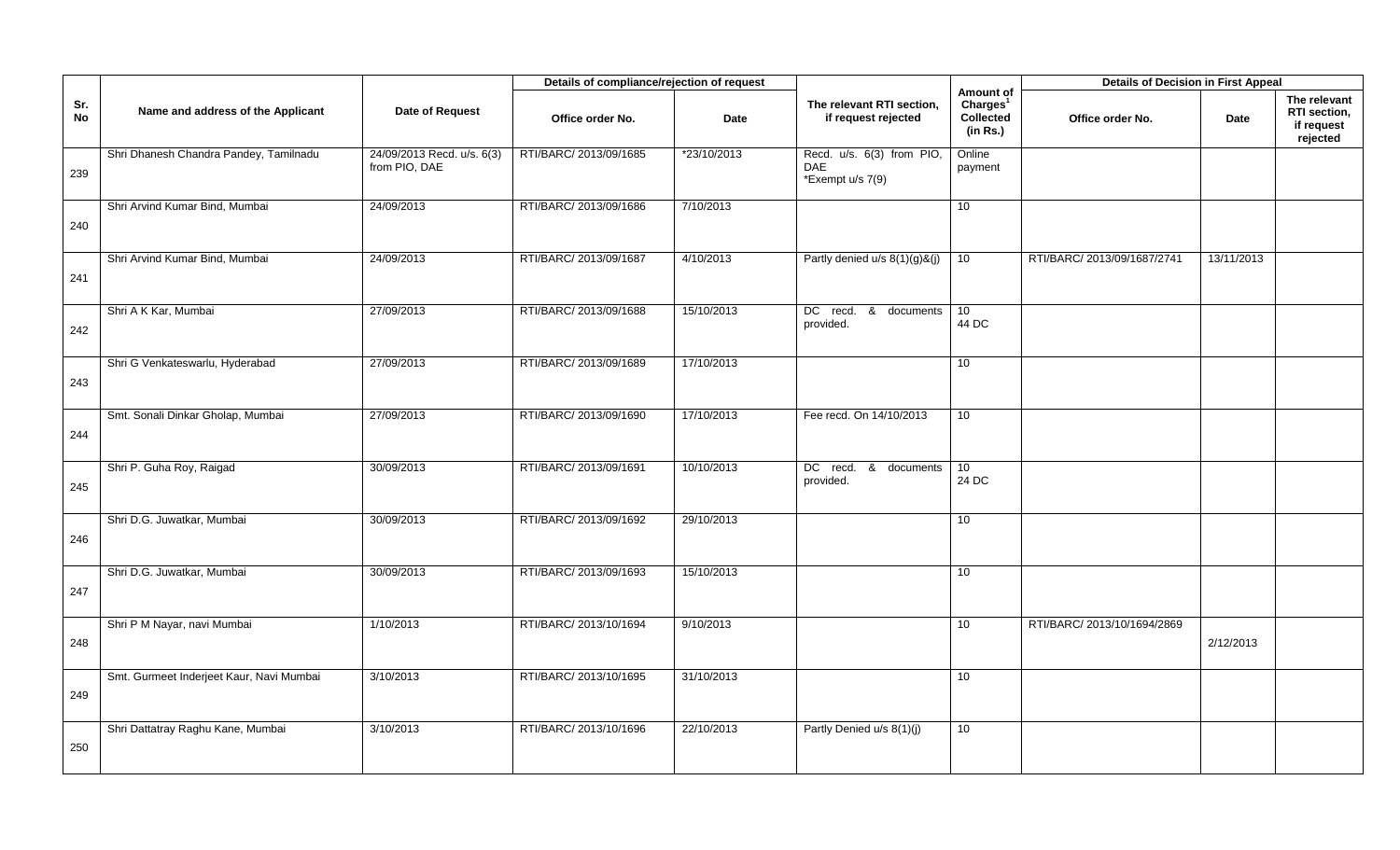|                  |                                     |                                              | Details of compliance/rejection of request |              |                                                       |                                                            | <b>Details of Decision in First Appeal</b> |           |                                                        |
|------------------|-------------------------------------|----------------------------------------------|--------------------------------------------|--------------|-------------------------------------------------------|------------------------------------------------------------|--------------------------------------------|-----------|--------------------------------------------------------|
| Sr.<br><b>No</b> | Name and address of the Applicant   | Date of Request                              | Office order No.                           | <b>Date</b>  | The relevant RTI section,<br>if request rejected      | Amount of<br>Charles <sup>1</sup><br>Collected<br>(in Rs.) | Office order No.                           | Date      | The relevant<br>RTI section,<br>if request<br>rejected |
| 251              | Shri. B. M. Gholap, Mumbai          | 3/10/2013                                    | RTI/BARC/ 2013/10/1697                     | 22/10/2013   | Fee recd. On 15/10/2013.<br>Partly denied u/s 8(1)(j) | 10 <sup>1</sup>                                            |                                            |           |                                                        |
| 252              | Ms. Monika Shukla, Indore           | 4/10/2013                                    | RTI/BARC/ 2013/10/1698                     | *10/10/2013  | *Denied u/s 8(1)(j)                                   | 10                                                         |                                            |           |                                                        |
| 253              | Shri Suresh G. Gholap, Mumbai       | 7/10/2013                                    | RTI/BARC/ 2013/10/1699                     | *23/10/2013  | *Denied u/s $8(1)(j)$ & $(g)$                         | 10                                                         |                                            |           |                                                        |
| 254              | Shri Shailendra Singh Panwar, Delhi | 7/10/2013 Recd. From<br>PIO, DAE u/s. 6(3)   | RTI/BARC/ 2013/10/1700                     | **8/10/2013  | **Trans. To PIO, AERB u/s<br>$6(3)$ .                 | Online<br>payment                                          |                                            |           |                                                        |
| 255              | Shri Sanjay J. Barapatre, Mumbai    | 7/10/2013 Recd. From<br>PIO, DAE u/s. 6(3)   | RTI/BARC/ 2013/10/1701                     | 23/10/2013   |                                                       | Paid<br>at<br>DAE                                          |                                            |           |                                                        |
| 256              | Shri Nirav Dadhania, gujrat         | 8/10/2013 Recd. From<br>PIO, DAE u/s. 6(3)   | RTI/BARC/ 2013/10/1702                     | 22/10/2013   |                                                       | Paid<br>at<br><b>DAE</b>                                   |                                            |           |                                                        |
| 257              | Shri Parveen Kumar Mehta, New Delhi | 8/10/2013                                    | RTI/BARC/ 2013/10/1703                     | 5/11/2013    |                                                       | 10                                                         |                                            |           |                                                        |
| 258              | Smt. Asha Gaikwad, Mumbai           | 10/10/2013                                   | RTI/BARC/ 2013/10/1704                     | 30/10/2013   | DC recd.<br><u>&amp;</u><br>documents<br>provided.    | 10 <sup>°</sup><br>10 DC                                   | RTI/BARC/ 2013/10/1704/2884                | 3/12/2013 |                                                        |
| 259              | Shri S. C. Patro, Indore            | 10/10/2013 Recd. From<br>PIO, DAE u/s. 6(3). | RTI/BARC/ 2013/10/1705                     | *23/10/2013  | *Denied under section 2(f)                            | Paid<br>at<br><b>DAE</b>                                   |                                            |           |                                                        |
| 260              | Smt. Roopa K., hubli                | 14/10/2013                                   | RTI/BARC/ 2013/10/1706                     | 4/11/2013    |                                                       | 10                                                         |                                            |           |                                                        |
| 261              | Shri R.R.Wallabhdas, Dombivli       | 15/10/2013                                   | RTI/BARC/ 2013/10/1707                     | **17/10/2013 | **Trans. $u/s. 6(3)$ to PIO,<br>DCSEM & PIO, DAE.     | 10 <sup>°</sup>                                            |                                            |           |                                                        |
| 262              | Shri D.G. Juwatkar, Mumbai.         | 17/10/2013                                   | RTI/BARC/ 2013/10/1708                     | 24/10/2013   |                                                       | 10                                                         |                                            |           |                                                        |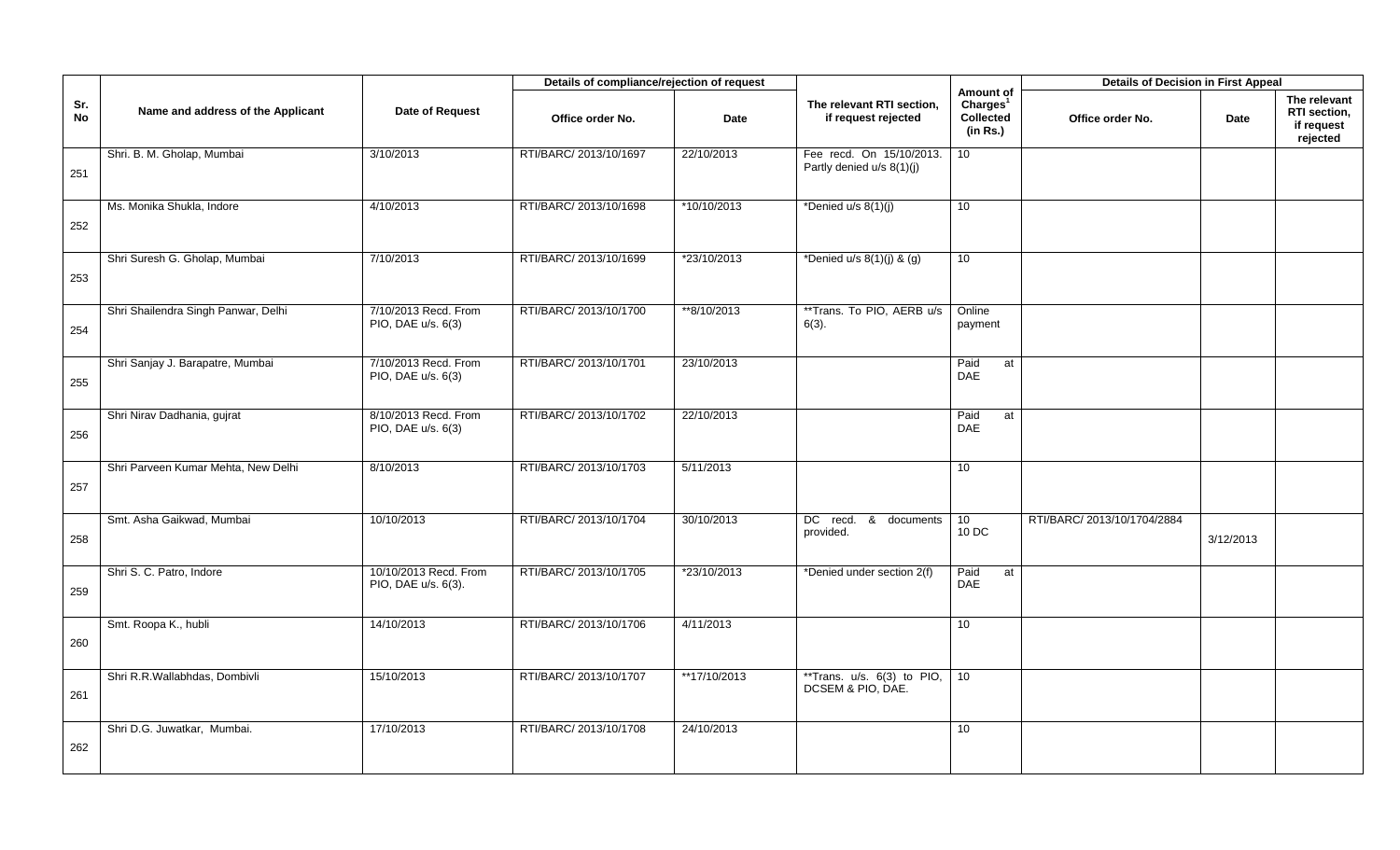|           |                                           |                                             | Details of compliance/rejection of request |              |                                                  |                                                            | <b>Details of Decision in First Appeal</b> |            |                                                        |
|-----------|-------------------------------------------|---------------------------------------------|--------------------------------------------|--------------|--------------------------------------------------|------------------------------------------------------------|--------------------------------------------|------------|--------------------------------------------------------|
| Sr.<br>No | Name and address of the Applicant         | Date of Request                             | Office order No.                           | <b>Date</b>  | The relevant RTI section,<br>if request rejected | Amount of<br>Charles <sup>1</sup><br>Collected<br>(in Rs.) | Office order No.                           | Date       | The relevant<br>RTI section,<br>if request<br>rejected |
| 263       | Shri. B. M. Gholap, Mumbai                | 17/10/2013                                  | RTI/BARC/ 2013/10/1709                     | 30/10/2013   |                                                  | 10                                                         |                                            |            |                                                        |
| 264       | Shri Vikas K Telang, Navi Mumbai          | 17/10/213                                   | RTI/BARC/ 2013/10/1710                     | 14/11/2013   |                                                  | 10                                                         | RTI/BARC/ 2013/10/1710/3049                | 20/12/2013 |                                                        |
| 265       | Shri Santosh Kumar Mishra, Mumbai         | 19/10/2013                                  | RTI/BARC/ 2013/10/1711                     | 29/10/2013   |                                                  | 20                                                         |                                            |            |                                                        |
| 266       | Shri A K Mishra, (gujarat)                | 21/10/2013                                  | RTI/BARC/ 2013/10/1712                     | **22/10/2013 | **Trfd to CPIO, AERB u/s 10<br>6(3)              |                                                            |                                            |            |                                                        |
| 267       | Shri Nandkishore Ram Narayan, Navi Mumbai | 21/10/2013                                  | RTI/BARC/ 2013/10/1713                     | 6/11/2013    |                                                  | 10 <sup>1</sup>                                            |                                            |            |                                                        |
| 268       | Shri Akash, 1281, U.P                     | 21/10/2013 Recd. From<br>PIO, DAE u/s. 6(3) | RTI/BARC/ 2013/10/1714                     | 25/10/2013   |                                                  | Online<br>payment                                          |                                            |            |                                                        |
| 269       | Shri. Ruchin Sharma, Meerut               | 22/10/2013 Recd. From<br>PIO, DAE u/s. 6(3) | RTI/BARC/ 2013/10/1715                     | 11/11/2013   |                                                  | Online<br>payment                                          |                                            |            |                                                        |
| 270       | Shri Ranjith Radhakrishnan, Mumbai        | 10/23/2013                                  | RTI/BARC/ 2013/10/1716                     | 25/10/2013   |                                                  | 10                                                         |                                            |            |                                                        |
| 271       | Shri S. Mahto, SOF, Mumbai                | 24/10/2013                                  | RTI/BARC/ 2013/10/1717                     | 11/11/2013   | DC recd. & documents<br>provided.                | 10<br>6DC                                                  |                                            |            |                                                        |
| 272       | Shri S. Mahto, SOF, Mumbai                | 24/10/2013                                  | RTI/BARC/ 2013/10/1718                     | 11/11/2013   | DC recd.<br>& documents<br>provided.             | 10<br>12 DC                                                |                                            |            |                                                        |
| 273       | Shri Ashok Phakira Jadhav, Mumbai         | 24/10/2013                                  | RTI/BARC/ 2013/10/1719                     | 22/11/2013   |                                                  | 10                                                         |                                            |            |                                                        |
| 274       | Shri Amiya Ranjan Sahoo, Mumbai           | 24/10/2013                                  | RTI/BARC/ 2013/10/1720                     | 4/11/2013    |                                                  | 10 <sup>1</sup>                                            |                                            |            |                                                        |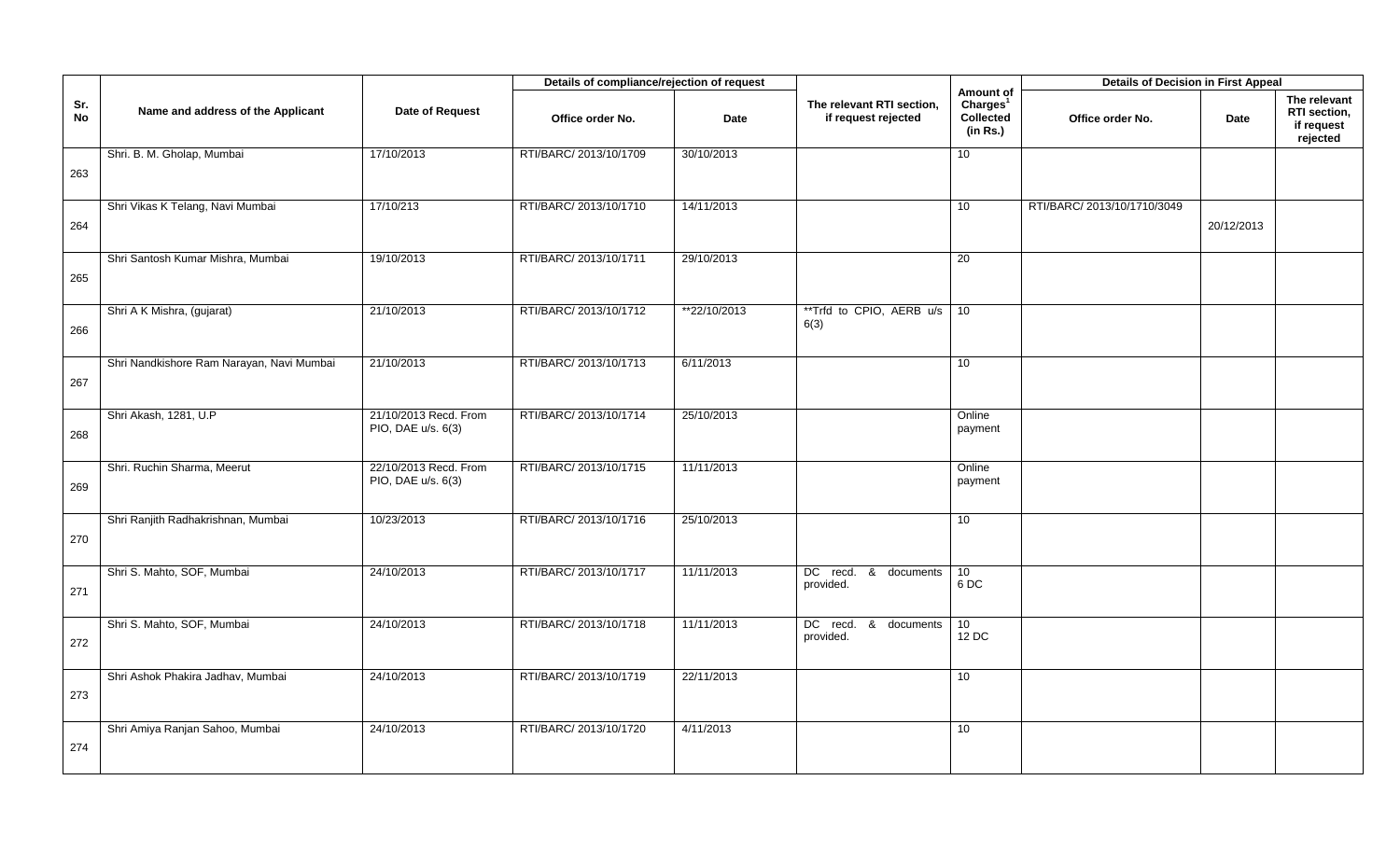|           |                                       |                                             | Details of compliance/rejection of request |                            |                                                  |                                                            | <b>Details of Decision in First Appeal</b>       |            |                                                        |
|-----------|---------------------------------------|---------------------------------------------|--------------------------------------------|----------------------------|--------------------------------------------------|------------------------------------------------------------|--------------------------------------------------|------------|--------------------------------------------------------|
| Sr.<br>No | Name and address of the Applicant     | Date of Request                             | Office order No.                           | <b>Date</b>                | The relevant RTI section,<br>if request rejected | Amount of<br>Charges <sup>1</sup><br>Collected<br>(in Rs.) | Office order No.                                 | Date       | The relevant<br>RTI section,<br>if request<br>rejected |
| 275       | Shri. Soumen Datta, West Bengal.      | 25/10/2013                                  | RTI/BARC/ 2013/10/1721                     | **12/11/2013               | **Trans.<br>To PIO, AERB<br>u/s.6(3)             | 10 <sup>1</sup>                                            |                                                  |            |                                                        |
| 276       | Shri Vikas K. Telang, Navi Mumbai     | 25/10/2013                                  | RTI/BARC/ 2013/10/1722 &<br>1722(1)        | 12/11/2013 &<br>14/11/2013 |                                                  | 10                                                         | RTI/BARC/<br>2013/10/1722<br>- &<br>1722(1)/2923 | 6/12/2013  |                                                        |
| 277       | Shri Vikas K. Telang, Navi Mumbai     | 25/10/2013                                  | RTI/BARC/ 2013/10/1723                     | 12/11/2013                 |                                                  | 10                                                         | RTI/BARC/ 2013/10/1723/2951                      | 11/12/2013 |                                                        |
| 278       | Shri Vikas K. Telang, Navi Mumbai     | 25/10/2013                                  | RTI/BARC/ 2013/10/1724                     | $*11/11/2013$              | *Denied u/s. $8(1)(j)$                           | 10                                                         | RTI/BARC/ 2013/10/1724/2896                      | 4/12/2013  |                                                        |
| 279       | Dr. J. Kumar, Mumbai                  | 28/10/2013 Recd. From<br>PIO, DAE u/s. 6(3) | RTI/BARC/ 2013/10/1725                     | 7/11/2013                  |                                                  | Paid<br>at<br>DAE                                          |                                                  |            |                                                        |
| 280       | Shri. S. Kiran Kumar, Andhra Pradesh. | 28/10/2013                                  | RTI/BARC/ 2013/10/1726                     | 21/11/2013                 |                                                  | 10                                                         |                                                  |            |                                                        |
| 281       | Ms. Swati Vinayak Kokale, Solapur     | 28/10/2013                                  | RTI/BARC/ 2013/10/1727                     | 27/11/2013                 |                                                  | 10                                                         |                                                  |            |                                                        |
| 282       | Shri. R. S. Kadam mumbai              | 28/10/2013                                  | RTI/BARC/ 2013/10/1728                     | 12/11/2013                 |                                                  | 10                                                         |                                                  |            |                                                        |
| 283       | Shri Ashish Awasthi, Kota             | 28/10/2013                                  | RTI/BARC/ 2013/10/1729                     | 21/11/2013                 |                                                  | 10                                                         |                                                  |            |                                                        |
| 284       | Shri H. P. Meena, rajasthan,          | 28/10/2013                                  | RTI/BARC/ 2013/10/1730                     | **31/10/2013               | **Trans. $u/s. 6(3)$ to PIO,<br><b>HWB</b>       | 10                                                         |                                                  |            |                                                        |
| 285       | Shri. Sunil Kumar Shukla, indore      | 28/10/2013                                  | RTI/BARC/ 2013/10/1731                     | 12/11/2013                 |                                                  | 10                                                         |                                                  |            |                                                        |
| 286       | Shri. K.K. Rajan, Kerala.             | 28/10/2013                                  | RTI/BARC/ 2013/10/1732                     | 12/11/2013                 |                                                  | 10                                                         |                                                  |            |                                                        |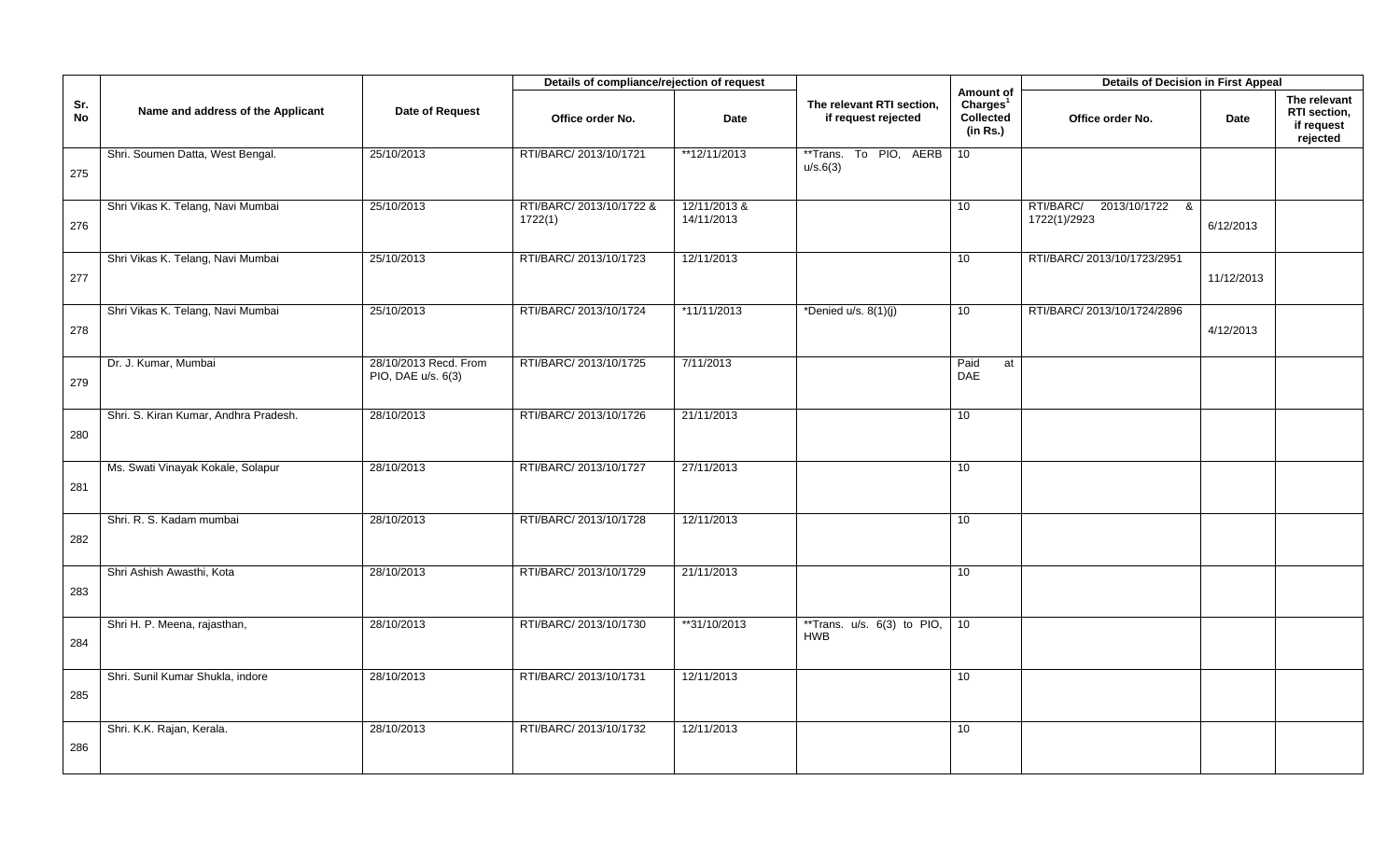|           |                                            |                                              | Details of compliance/rejection of request |             |                                                                             |                                                            | <b>Details of Decision in First Appeal</b> |             |                                                        |
|-----------|--------------------------------------------|----------------------------------------------|--------------------------------------------|-------------|-----------------------------------------------------------------------------|------------------------------------------------------------|--------------------------------------------|-------------|--------------------------------------------------------|
| Sr.<br>No | Name and address of the Applicant          | Date of Request                              | Office order No.                           | <b>Date</b> | The relevant RTI section,<br>if request rejected                            | Amount of<br>Charles <sup>1</sup><br>Collected<br>(in Rs.) | Office order No.                           | Date        | The relevant<br>RTI section,<br>if request<br>rejected |
| 287       | Shri. Ajimulla C. Shikalgar, Mumbai        | 29/10/2013                                   | RTI/BARC/ 2013/10/1733                     | 28/11/2013  | DC recd.<br>&<br>documents<br>provided.                                     | 10<br>144 DC                                               | RTI/BARC/ 2013/10/1733/1                   | 01/01/2014. |                                                        |
| 288       | Mr (Adv) Mahendra N. Sandhyanshiv, Mumbai  | 31/10/2013                                   | RTI/BARC/ 2013/10/1734                     | 21/11/2013  |                                                                             | 10<br>40 DC                                                |                                            |             |                                                        |
| 289       | Shri D.G. Juwatkar, Mumbai                 | 31/10/2013                                   | RTI/BARC/ 2013/10/1735                     | 12/11/2013  |                                                                             | 10                                                         |                                            |             |                                                        |
| 290       | Shri D.G. Juwatkar, Mumbai                 | 31/10/2013                                   | RTI/BARC/ 2013/10/1736                     | 11/11/2013  |                                                                             | 10 <sup>°</sup>                                            |                                            |             |                                                        |
| 291       | Shri. T. Alaguvadivel, Tamil Nadu          | 4/11/2013                                    | RTI/BARC/ 2013/11/1737                     | 27/11/2013  | Trans. To PIO, NRGP,<br>BARCF, Kalpakkam point<br>no. 1 to 7 on 12/11/2013. | 10                                                         |                                            |             |                                                        |
| 292       | Shri. Raj Kumar Singh, Rawatbhatta         | 4/11/2013 Recd. From<br>PIO, NPCIL u/s. 6(3) | RTI/BARC/ 2013/11/1738                     | 20/11/2013  |                                                                             | Paid<br>at<br><b>NPCIL</b>                                 |                                            |             |                                                        |
| 293       | Shri. Ram Kumar Singh, Baroda              | 4/11/2013                                    | RTI/BARC/ 2013/11/1739                     | 21/11/2013  |                                                                             | 10                                                         | RTI/BARC/ 2013/11/1739/205                 | 28/01/2014. |                                                        |
| 294       | Shri. P. Elangovan, Tamil Nadu.            | 4/11/2013                                    | RTI/BARC/ 2013/11/1740                     | **18/11/13  | **Trans.<br>$u/s6(3)$ to PIO,<br><b>DPS</b>                                 | 10                                                         |                                            |             |                                                        |
| 295       | Shri. Pradeep Kumar Bikundiya, Chittorgarh | 5/11/2013                                    | RTI/BARC/ 2013/11/1741                     | 18/11/2013  |                                                                             | 10 <sup>1</sup>                                            |                                            |             |                                                        |
| 296       | Shri. Amendra Singh, Indore                | 6/11/2013 Recd. From<br>PIO, DAE u/s. 6(3)   | RTI/BARC/ 2013/11/1742                     | 13/11/2013  |                                                                             | Online<br>payment                                          |                                            |             |                                                        |
| 297       | Shri Retheesh S., Kerala                   | 8/11/2013                                    | RTI/BARC/ 2013/11/1743                     | 22/11/2013  |                                                                             | 10                                                         |                                            |             |                                                        |
| 298       | Dr Sankaranarayanan A, Tamil Nadu          | 12/11/2013 Recd. From<br>PIO, DAE u/s. 6(3)  | RTI/BARC/ 2013/11/1744                     | *25/11/2013 | *Denied u/s 2(f)                                                            | Online<br>payment                                          |                                            |             |                                                        |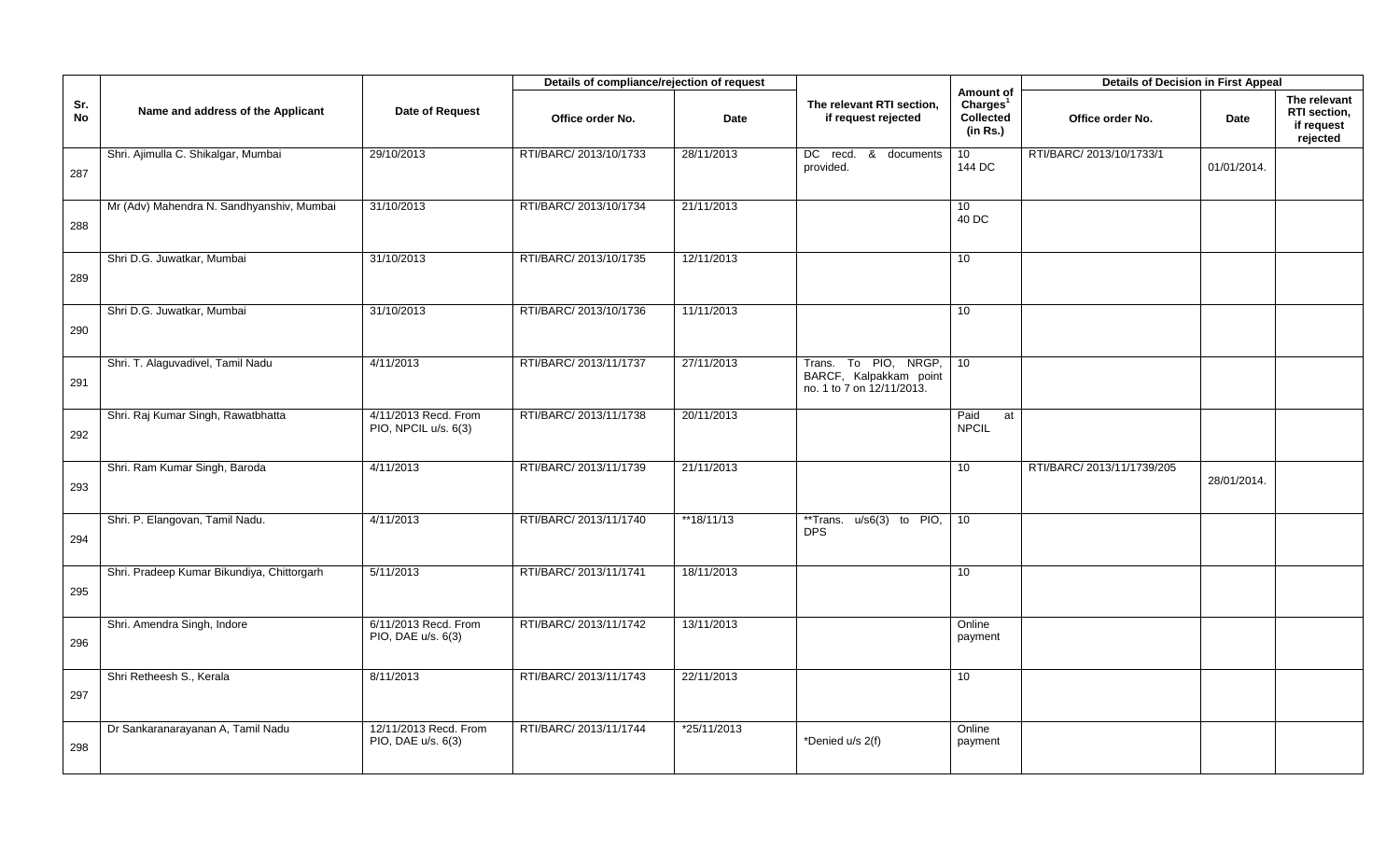|           |                                        |                                             | Details of compliance/rejection of request |             |                                                  |                                                            | <b>Details of Decision in First Appeal</b> |             |                                                        |
|-----------|----------------------------------------|---------------------------------------------|--------------------------------------------|-------------|--------------------------------------------------|------------------------------------------------------------|--------------------------------------------|-------------|--------------------------------------------------------|
| Sr.<br>No | Name and address of the Applicant      | Date of Request                             | Office order No.                           | <b>Date</b> | The relevant RTI section,<br>if request rejected | Amount of<br>Charges <sup>1</sup><br>Collected<br>(in Rs.) | Office order No.                           | Date        | The relevant<br>RTI section,<br>if request<br>rejected |
|           | Shri. Archit Watts, Punjab             | 12/11/2013                                  | RTI/BARC/ 2013/11/1745                     | 5/12/2013   |                                                  | 10                                                         |                                            |             |                                                        |
| 299       |                                        |                                             |                                            |             |                                                  |                                                            |                                            |             |                                                        |
|           | Shri. Arpan Asopiya, Madhya Pradesh    | 14/11/2013 Recd. From<br>PIO, DAE u/s. 6(3) | RTI/BARC/ 2013/11/1746                     | 5/12/2013   | Partly denied u/s 8(1)(d)                        | Online<br>payment                                          |                                            |             |                                                        |
| 300       |                                        |                                             |                                            |             |                                                  |                                                            |                                            |             |                                                        |
|           | Shri. Vikas K. Telang, Navi Mumbai     | 14/11/2013                                  | RTI/BARC/ 2013/11/1747                     | 5/12/2013   |                                                  | 10                                                         |                                            |             |                                                        |
| 301       |                                        |                                             |                                            |             |                                                  |                                                            |                                            |             |                                                        |
|           | Shri Dhanesh Chandra Pandey, Tamilnadu | 18/11/2013 Recd. From<br>PIO, DAE u/s. 6(3) | RTI/BARC/ 2013/11/1748                     | 6/12/2013   |                                                  | Online<br>payment                                          |                                            |             |                                                        |
| 302       |                                        |                                             |                                            |             |                                                  |                                                            |                                            |             |                                                        |
|           | Shri Vikas K. Telang, Navi Mumbai      | 18/11/2013                                  | RTI/BARC/ 2013/11/1749                     | $*21/11/13$ | **Trans. To CPIO, NPCIL<br>u/s. 6(3)             | 10                                                         |                                            |             |                                                        |
| 303       |                                        |                                             |                                            |             |                                                  |                                                            |                                            |             |                                                        |
|           | Shri Ashutosh Kumar, New Delhi         | 19/11/2013                                  | RTI/BARC/ 2013/11/1750                     | 3/12/2013   |                                                  | 10                                                         |                                            |             |                                                        |
| 304       |                                        |                                             |                                            |             |                                                  |                                                            |                                            |             |                                                        |
|           | Shri Murari Lal, Rajasthan             | 19/11/2013                                  | RTI/BARC/ 2013/11/1751                     | 4/12/2013   |                                                  | 10                                                         |                                            |             |                                                        |
| 305       |                                        |                                             |                                            |             |                                                  |                                                            |                                            |             |                                                        |
|           | Shri V. B. Chandran, Mumbai            | 20/11/2013                                  | RTI/BARC/ 2013/11/1752                     | 18/12/2013  |                                                  | 10                                                         | RTI/BARC/2013/11/1752/2 54                 | 31/01/2014. |                                                        |
| 306       |                                        |                                             |                                            |             |                                                  |                                                            |                                            |             |                                                        |
|           | Shri R. B. Munnuswami, Mumbai          | 22/11/2013 Recd. u/s 6(3)<br>from PIO, DAE  | RTI/BARC/ 2013/11/1753                     | 17/12/2013  | DC recd/ &<br>documents<br>provided.             | Online<br>payment                                          |                                            |             |                                                        |
| 307       |                                        |                                             |                                            |             |                                                  | $10$ DC                                                    |                                            |             |                                                        |
|           | Shri Vinay Govind Dhanawade, Mumbai    | 22/11/2013 Recd. u/s 6(3)<br>from PIO, DAE  | RTI/BARC/ 2013/11/1754                     | 20/12/2013  |                                                  | Online<br>payment                                          |                                            |             |                                                        |
| 308       |                                        |                                             |                                            |             |                                                  |                                                            |                                            |             |                                                        |
|           | Shri Kamlesh Mundra Mumbai             | 22/11/2013                                  | RTI/BARC/ 2013/11/1755                     | 20/12/2013  |                                                  | 10                                                         | RTI/BARC/ 2013/11/1755/206                 | 28/01/2014. |                                                        |
| 309       |                                        |                                             |                                            |             |                                                  |                                                            |                                            |             |                                                        |
|           | Shri Md.Sanowar Imam, New Delhi        | 26/11/2013                                  | RTI/BARC/ 2013/11/1756                     | 19/12/2013  |                                                  | 10                                                         |                                            |             |                                                        |
| 310       |                                        |                                             |                                            |             |                                                  |                                                            |                                            |             |                                                        |
|           |                                        |                                             |                                            |             |                                                  |                                                            |                                            |             |                                                        |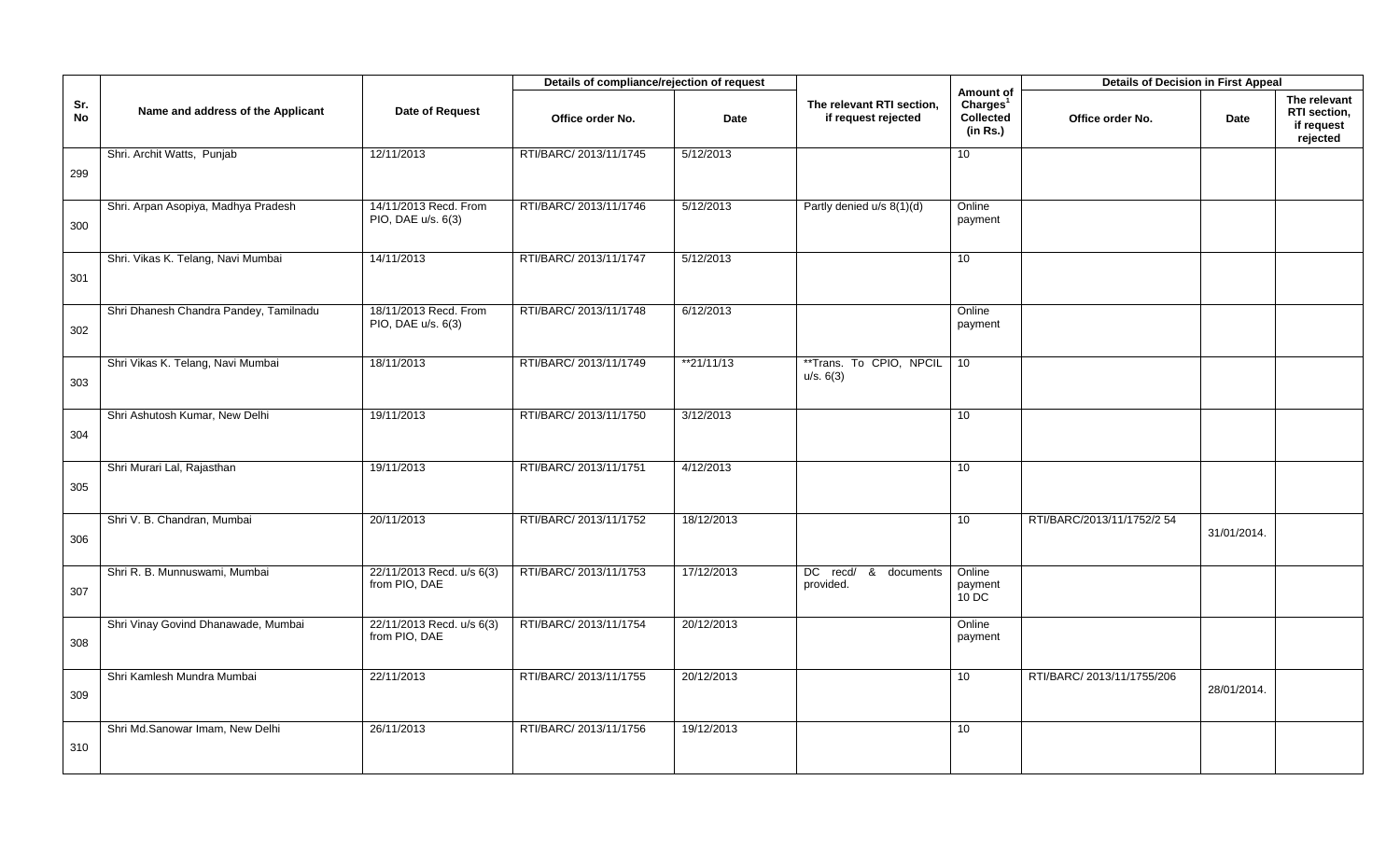|           |                                           |                                                  | Details of compliance/rejection of request |             |                                                                                                                         |                                                                   | <b>Details of Decision in First Appeal</b> |             |                                                        |
|-----------|-------------------------------------------|--------------------------------------------------|--------------------------------------------|-------------|-------------------------------------------------------------------------------------------------------------------------|-------------------------------------------------------------------|--------------------------------------------|-------------|--------------------------------------------------------|
| Sr.<br>No | Name and address of the Applicant         | Date of Request                                  | Office order No.                           | <b>Date</b> | The relevant RTI section,<br>if request rejected                                                                        | Amount of<br>Charles <sup>1</sup><br><b>Collected</b><br>(in Rs.) | Office order No.                           | <b>Date</b> | The relevant<br>RTI section,<br>if request<br>rejected |
| 311       | Shri D.G. Juwatkar, Mumbai                | 26/11/2013                                       | RTI/BARC/ 2013/11/1757                     | *5/12/2013  | *Denied u/s. $8(1)(g)$                                                                                                  | 10 <sup>1</sup>                                                   | RTI/BARC/ 2013/11/1757/39                  | 07/01/2014. |                                                        |
| 312       | Shri Animesh Agrawal, Uttar Pradesh       | 26/11/2013 Recd. u/s 6(3)<br>from PIO, DAE       | RTI/BARC/ 2013/11/1758                     | 17/12/2013  |                                                                                                                         | Online<br>payment                                                 |                                            |             |                                                        |
| 313       | Dr. Vishvas Manohar Kulkarni, Mumbai      | 26/11/2013                                       | RTI/BARC/ 2013/11/1759                     | 24/12/2013  | DC recd. & documents<br>provided.                                                                                       | 10 <sup>°</sup><br>76 DC                                          | RTI/BARC/ 2013/11/1759/16                  | 27/02/2014. |                                                        |
| 314       | Shri. Sanjay Raghunath Zanke, Navi Mumbai | 27/11/2013                                       | RTI/BARC/ 2013/11/1760                     | *17/12/2013 | Fee recd. On 03/12/2013<br>*denied u/s. 8(1)(j)                                                                         | 10                                                                |                                            |             |                                                        |
| 315       | Shri.Praveen Kumar, (Rajasthan)           | 27/11/2013                                       | RTI/BARC/ 2013/11/1761                     | 18/12/2013  |                                                                                                                         | 10                                                                |                                            |             |                                                        |
| 316       | Shri. Ram Prasad Gopal, orissa            | 29/11/2013 Recd. From<br>PIO, DAE u/s. 6(3)      | RTI/BARC/ 2013/11/1762                     | 27/12/2013  | Trans. To BARC Facilities<br>at Tarapur, Kalpakkam,<br>Mysore & Visakhapatnam<br>u/s. 6(3) on 05/12/2013 Pt.<br>2,3,4,5 | Online<br>payment                                                 |                                            |             |                                                        |
| 317       | Shri R.R.Wallabhdas, Dombivli             | 2/12/2013 Recd. From<br>PIO, DAE u/s. 6(3)       | RTI/BARC/ 2013/12/1763                     | 27/12/2013  |                                                                                                                         | Paid<br>at<br>DAE                                                 | RTI/BARC/ 2013/12/1763/390                 | 18/02/2014. |                                                        |
| 318       | Shri Ursal Gorakh Ravsaheb, Mumbai        | 2/12/2013                                        | RTI/BARC/ 2013/12/1764                     | 17/12/2013  |                                                                                                                         | 10                                                                |                                            |             |                                                        |
| 319       | Shri Mewalal Patel, Gujrat                | 2/12/2013 Recd. u/s 6(3)<br>from PIO, AERB       | RTI/BARC/ 2013/12/1765                     | 19/12/2013  |                                                                                                                         | Paid<br>at<br>AERB.                                               |                                            |             |                                                        |
| 320       | Shri Z. H. Ershad, Mumbai                 | 2/12/2013                                        | RTI/BARC/ 2013/12/1766                     | 24/12/2013  |                                                                                                                         | 10 <sup>°</sup>                                                   |                                            |             |                                                        |
| 321       | Shri A. M. Baskaran, Kalpakkam            | 4/12/2013 Recd. From<br>PIO, Kalpakkam u/s. 6(3) | RTI/BARC/ 2013/12/1767                     | 3/1/2014    | PIO<br>RMP,<br>Trans.<br>To<br>Mysore & PIO, GSO,<br>Tarapur on 18/12/2013 u/s.<br>6(3)                                 | Paid<br>at<br>Kalpakkam                                           |                                            |             |                                                        |
| 322       | Dr. Vishvas Manohar Kulkarni, Mumbai      | 4/12/2013                                        | RTI/BARC/ 2013/12/1768                     | 26/12/2013  | DC recd. & documents<br>provided.                                                                                       | 10                                                                |                                            |             |                                                        |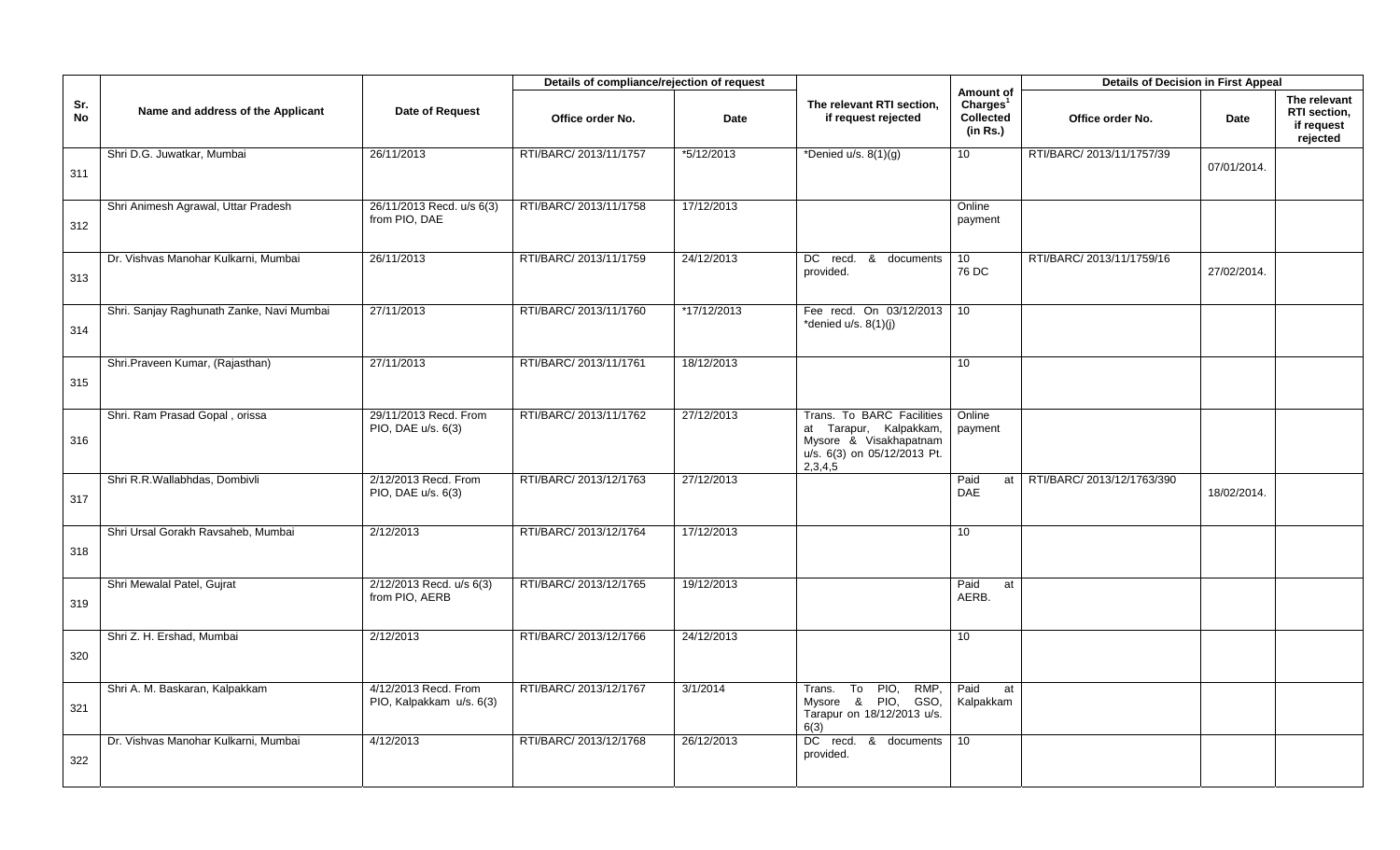|           |                                         |                                             | Details of compliance/rejection of request |             |                                                  |                                                                   | <b>Details of Decision in First Appeal</b> |             |                                                        |
|-----------|-----------------------------------------|---------------------------------------------|--------------------------------------------|-------------|--------------------------------------------------|-------------------------------------------------------------------|--------------------------------------------|-------------|--------------------------------------------------------|
| Sr.<br>No | Name and address of the Applicant       | Date of Request                             | Office order No.                           | <b>Date</b> | The relevant RTI section,<br>if request rejected | Amount of<br>Charles <sup>1</sup><br><b>Collected</b><br>(in Rs.) | Office order No.                           | Date        | The relevant<br>RTI section,<br>if request<br>rejected |
| 323       | Shri Vikas K. Telang, Navi Mumbai       | 5/12/2013                                   | RTI/BARC/ 2013/12/1769                     | 24/12/2013  |                                                  | 10                                                                | RTI/BARC/ 2013/12/1769/310                 | 10/02/2014. |                                                        |
| 324       | Shri Vikas K. Telang, Navi Mumbai       | 5/12/2013                                   | RTI/BARC/ 2013/12/1770                     | 26/12/2013  | Trans. To CPIO, NPCIL on<br>9/12/2013 u/s 6(3)   | 10                                                                |                                            |             |                                                        |
| 325       | Shri. Prashant Sharma, Firozabad        | 9/12/2013                                   | RTI/BARC/ 2013/12/1771                     | 17/12/2013  |                                                  | 10                                                                |                                            |             |                                                        |
| 326       | Shri. Swadesh Mandal, Dist - bankura    | 9/12/2013 Recd. From<br>PIO, AERB u/s. 6(3) | RTI/BARC/ 2013/12/1772                     | 24/12/2013  |                                                  | Paid<br>at<br>AERB.                                               |                                            |             |                                                        |
| 327       | Dr. Vishvas Manohar Kulkarni, Mumbai    | 9/12/2013                                   | RTI/BARC/ 2013/12/1773                     | 26/12/2013  | DC recd. &<br>documents<br>provided.             | 10                                                                |                                            |             |                                                        |
| 328       | Shri. Rashid Azam, Delhi                | 9/12/2013                                   | RTI/BARC/ 2013/12/1774                     | 08//01/2014 |                                                  | 10                                                                |                                            |             |                                                        |
| 329       | Shri Rajendra Kumar Reddiwal, Rajasthan | 11/12/2013                                  | RTI/BARC/ 2013/12/1775                     | 10/1/2014   |                                                  | 10                                                                | RTI/BARC/ 2013/12/1775/685                 | 21/03/2014. |                                                        |
| 330       | Shri Madhusoodhanan, Karnataka          | 11/12/2013 Recd. From<br>PIO, DAE u/s. 6(3) | RTI/BARC/ 2013/12/1776                     | 27/12/2013  |                                                  | Online<br>payment                                                 |                                            |             |                                                        |
| 331       | Shri T. Balkrishna Kurup, Mumbai        | 11/12/2013                                  | RTI/BARC/ 2013/12/1777                     | 7/1/2014    |                                                  | 10                                                                | RTI/BARC/ 2013/12/1777/370                 | 14/02/2014. |                                                        |
| 332       | Shri Sankaranarayanan, Thane-           | 12/12/2013 Recd. From<br>PIO, DAE u/s. 6(3) | RTI/BARC/ 2013/12/1778                     | *20/12/2013 | *Denied - U/s. 2(f)                              | Online<br>payment                                                 |                                            |             |                                                        |
| 333       | Shri Sankaranarayanan, Thane            | 12/12/2013 Recd. From<br>PIO, DAE u/s. 6(3) | RTI/BARC/ 2013/12/1779                     | *20/12/2013 | *Denied - U/s. 2(f)                              | Online<br>payment                                                 |                                            |             |                                                        |
| 334       | Smt. Margaret Mathai, Indore            | 17/12/2013 Recd. From<br>PIO, DAE u/s. 6(3) | RTI/BARC/ 2013/12/1780                     | 15/01/2014  |                                                  | Online<br>payment                                                 |                                            |             |                                                        |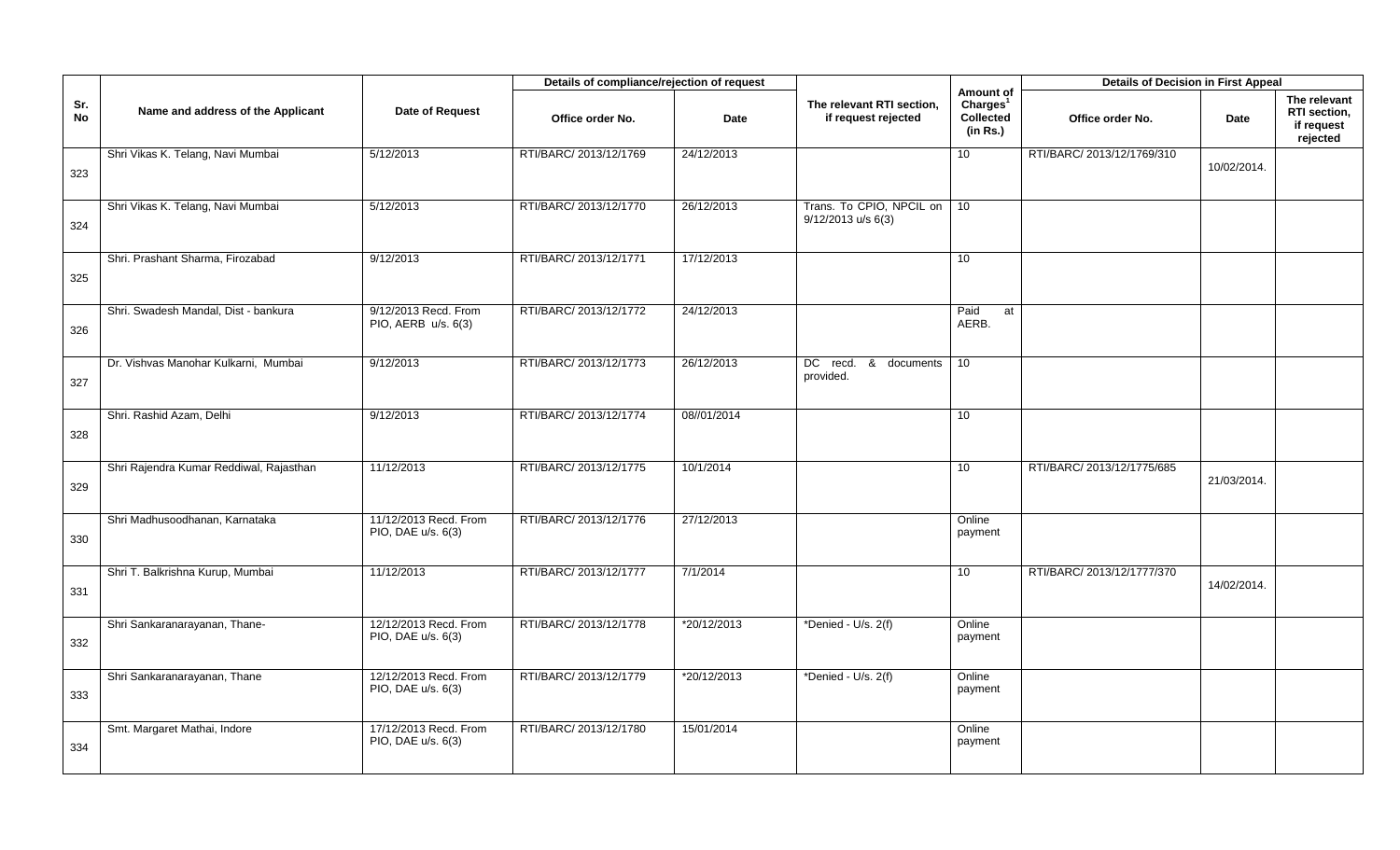|           |                                       |                                             | Details of compliance/rejection of request |                |                                                         |                                                                   | <b>Details of Decision in First Appeal</b> |             |                                                        |
|-----------|---------------------------------------|---------------------------------------------|--------------------------------------------|----------------|---------------------------------------------------------|-------------------------------------------------------------------|--------------------------------------------|-------------|--------------------------------------------------------|
| Sr.<br>No | Name and address of the Applicant     | Date of Request                             | Office order No.                           | <b>Date</b>    | The relevant RTI section,<br>if request rejected        | Amount of<br>Charles <sup>1</sup><br><b>Collected</b><br>(in Rs.) | Office order No.                           | Date        | The relevant<br>RTI section,<br>if request<br>rejected |
| 335       | Shri. Samir Kumar Sasamal, Mysore     | 17/12/2013                                  | RTI/BARC/ 2013/12/1781                     | 27/12/2013     |                                                         | 10 <sup>1</sup>                                                   | RTI/BARC/ 2013/12/1781/662                 | 19/03/2014. |                                                        |
| 336       | Shri Sankaranarayanan, Thane          | 17/12/2013 Recd. From<br>PIO, DAE u/s. 6(3) | RTI/BARC/ 2013/12/1782                     | 8/1/2014       |                                                         | Online<br>payment                                                 |                                            |             |                                                        |
| 337       | Shri Shantanu Bhattacharya, Ghaziabad | 17/12/2013 Recd. From<br>PIO, DAE u/s. 6(3) | RTI/BARC/ 2013/12/1783                     | 13/01/2014     |                                                         | Online<br>payment                                                 |                                            |             |                                                        |
| 338       | Shri Shailendra R. Raul, Mumbai       | 19/12/2013                                  | RTI/BARC/ 2013/12/1784                     | 17/1/2014      | DC recd. & documents<br>provided.                       | 10 <sup>°</sup><br>20 DC                                          |                                            |             |                                                        |
| 339       | Shri Sankaranarayanan, Thane          | 23/12/2013 Recd. From<br>PIO, DAE u/s. 6(3) | RTI/BARC/ 2013/12/1785                     | $* 03/01/2014$ | *Denied u/s 8(1)(j)                                     | Online<br>payment                                                 |                                            |             |                                                        |
| 340       | Shri D. N. Patil, Mumbai              | 23/12/2013                                  | RTI/BARC/ 2013/12/1786                     | *6/1/2014      | *Denied $u/s. 8(1)(j)$                                  | 10 <sup>1</sup>                                                   |                                            |             |                                                        |
| 341       | Shri. Shelendra Kumar Singh, Mumbai   | 27/12/2013                                  | RTI/BARC/ 2013/12/1787                     | 17/1/2014      | DC recd. & documents<br>provided.                       | 10<br>26 DC                                                       |                                            |             |                                                        |
| 342       | Shri. Arobindo Biswas, Mysore         | 27/12/2013                                  | RTI/BARC/ 2013/12/1788                     | 24/01/2014     |                                                         | 10                                                                |                                            |             |                                                        |
| 343       | Dr. B.K.Ankush, Mumbai                | 27/12/2013                                  | RTI/BARC/ 2013/12/1789                     | 24/01/2014     | *Fee recd. On 08/1/2014<br>alongwith fresh application. |                                                                   |                                            |             |                                                        |
| 344       | Shri Chiranjit Halder, Andhra Pradesh | 31/12/2013 Recd. From<br>PIO, DAE u/s. 6(3) | RTI/BARC/ 2013/12/1790                     | 24/01/2014     |                                                         | Online<br>payment                                                 |                                            |             |                                                        |
| 345       | Shri R.N. Sharma, Mumbai              | 31/12/2013 Recd. From<br>PIO, DAE u/s. 6(3) | RTI/BARC/ 2013/12/1791                     | *08/01/2014    | *Denied-U/s 2(f)                                        | Online<br>payment                                                 |                                            |             |                                                        |
| 346       | Smt. Sushma Alaguvadivel, TamilNadu   | 31/12/2013 Recd. From<br>PIO, DAE u/s. 6(3) | RTI/BARC/ 2013/12/1792                     | *15/01/2014    | *Denied u/s. 8(1)(e) &<br>8(1)(j)                       | Online<br>payment                                                 | RTI/BARC/ 2013/12/1792/652                 | 18/03/2014. |                                                        |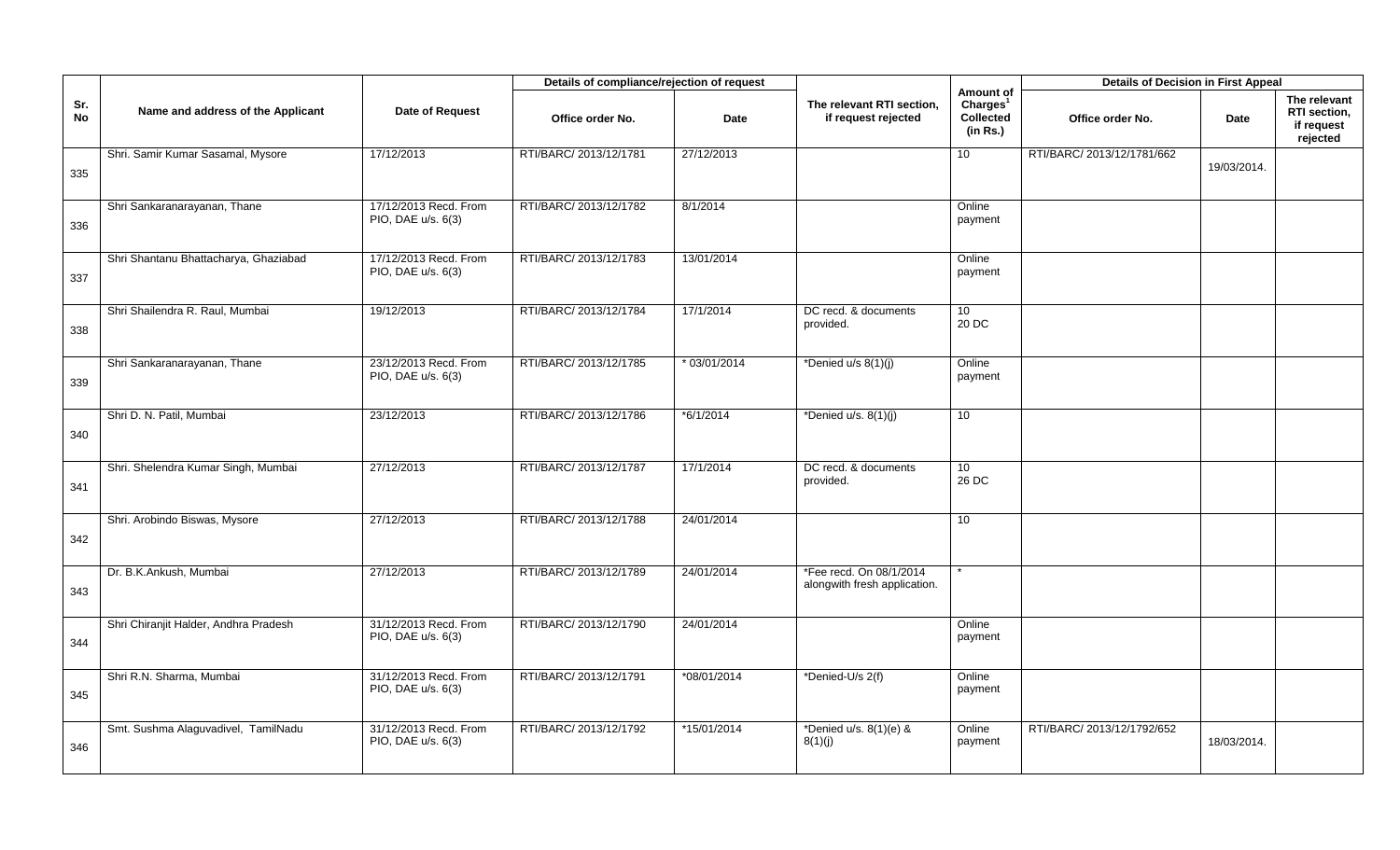|                  |                                         |                                                    | Details of compliance/rejection of request |            |                                                                                                                       |                                                            | <b>Details of Decision in First Appeal</b> |             |                                                        |
|------------------|-----------------------------------------|----------------------------------------------------|--------------------------------------------|------------|-----------------------------------------------------------------------------------------------------------------------|------------------------------------------------------------|--------------------------------------------|-------------|--------------------------------------------------------|
| Sr.<br><b>No</b> | Name and address of the Applicant       | Date of Request                                    | Office order No.                           | Date       | The relevant RTI section,<br>if request rejected                                                                      | Amount of<br>Charles <sup>1</sup><br>Collected<br>(in Rs.) | Office order No.                           | Date        | The relevant<br>RTI section,<br>if request<br>rejected |
| 347              | Shri Suresh Gangaram Sawant, Sindhudurg | 1/1/2014                                           | RTI/BARC/ 2014/01/1793                     | 29/01/2014 | Fee recd. On 21/01/2014<br>Pt. No. 4 trans. To CPIO,<br>DCS&EM u/s. 6(3) on<br>27/01/2014                             | *10                                                        |                                            |             |                                                        |
| 348              | Dr. B.K.Ankush, Mumbai                  | 1/1/2014                                           | RTI/BARC/ 2014/01/1794                     | 24/01/2014 | *Fee recd. On 08/1/2014<br>alongwith fresh application.                                                               | $*10$                                                      |                                            |             |                                                        |
| 349              | Shri E.Q.Siddiqui, Mumbai               | 1/1/2014<br>Recd. From PIO, DAE u/s.<br>6(3)       | RTI/BARC/ 2014/01/1795                     | *5/03/2014 | *File closed. Fee not recd.                                                                                           |                                                            |                                            |             |                                                        |
| 350              | Shri. Rakesh Kumar Singh, mumbai        | 3/1/2014                                           | RTI/BARC/ 2014/01/1796                     | 20/01/2014 | DC recd. & documents<br>provided                                                                                      | 10 <sup>1</sup><br>12 DC                                   |                                            |             |                                                        |
| 351              | Shri Vikas K. Telang, Navi Mumbai       | 7/1/2014                                           | RTI/BARC/ 2014/01/1797                     | 31/01/2014 | Pt. No. 4 transferred to<br>CPIO, NPCIL on<br>13/01/2014.                                                             | 10 <sup>1</sup>                                            | RTI/BARC/ 2014/01/1797/502                 | 05/03/2014. |                                                        |
| 352              | Shri Sanjiban De, Mumbai                | 7/1/2014                                           | RTI/BARC/ 2014/01/1798                     | 23/01/2014 | Trans. To PIOs of BARC<br>Facilities and<br>VECC, IGCAR, RRCAT on<br>15/01/2014.<br>Dc recd. & documents<br>provided. | 10 <sup>°</sup><br>122 DC                                  | RTI/BARC/ 2014/01/1798/570                 | 18/03/2014. |                                                        |
| 353              | Shri Vikas K Telang, Navi Mumbai        | 7/1/2014                                           | RTI/BARC/ 2014/01/1799                     | 30/01/2014 | Pt. No. 6 transferred to<br>CPIO, NPCIL on<br>13/01/2014.                                                             | 10 <sup>°</sup>                                            |                                            |             |                                                        |
| 354              | Shri Ambrish Kumar, Uttar Pradesh       | 7/1/2014                                           | RTI/BARC/ 2014/01/1800                     | 6/2/2014   |                                                                                                                       | 10                                                         |                                            |             |                                                        |
| 355              | Shri Shashi Kant, Mumbai                | 9/1/2014                                           | RTI/BARC/ 2014/01/1801                     | 24/02/2014 | Interim reply given on<br>06/02/2014                                                                                  | 10 <sup>°</sup>                                            | RTI/BARC/ 2014/01/1801/569                 | 10/03/2014. |                                                        |
| 356              | Shri Sankaranarayanan, Thane            | 9/1/2014<br>Recd. u/s 6(3) from PIO,<br><b>DAE</b> | RTI/BARC/ 2014/01/1802                     | 6/2/2014   |                                                                                                                       | Online<br>payment                                          |                                            |             |                                                        |
| 357              | Shri Shashi Kant, Mumbai                | 9/1/2014<br>Recd. u/s 6(3) from PIO,<br>DAE        | RTI/BARC/ 2014/01/1803                     | 6/2/2014   | DC recd. and documents<br>provided                                                                                    | Online<br>payment<br>4DC                                   |                                            |             |                                                        |
| 358              | Shri Shashi Kant, Mumbai                | 9/1/2014                                           | RTI/BARC/ 2014/01/1804                     | 6/2/2014   |                                                                                                                       | 10                                                         |                                            |             |                                                        |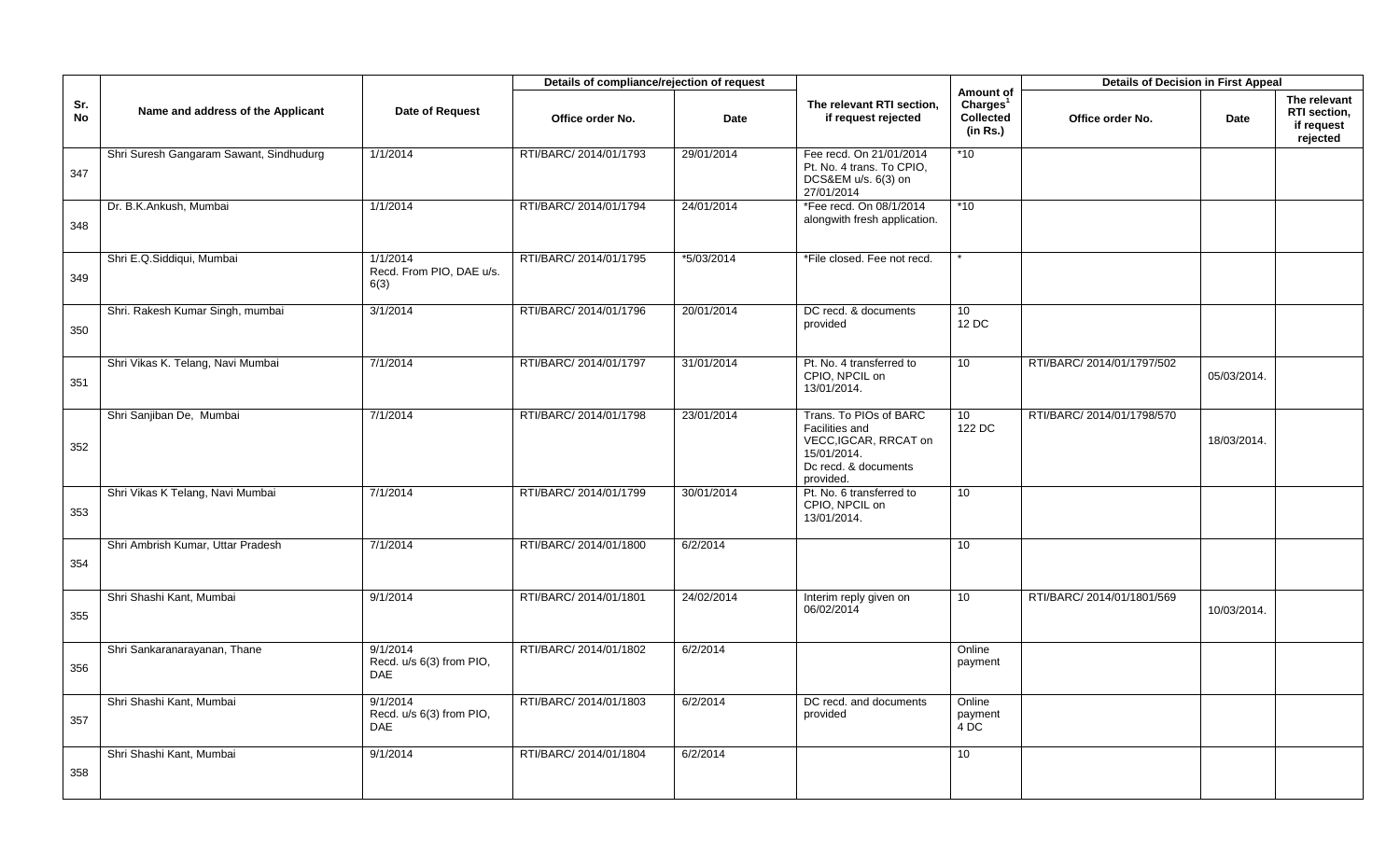|           |                                         |                                                       | Details of compliance/rejection of request |             |                                                               |                                                            | <b>Details of Decision in First Appeal</b> |             |                                                        |
|-----------|-----------------------------------------|-------------------------------------------------------|--------------------------------------------|-------------|---------------------------------------------------------------|------------------------------------------------------------|--------------------------------------------|-------------|--------------------------------------------------------|
| Sr.<br>No | Name and address of the Applicant       | Date of Request                                       | Office order No.                           | <b>Date</b> | The relevant RTI section,<br>if request rejected              | Amount of<br>Charles <sup>1</sup><br>Collected<br>(in Rs.) | Office order No.                           | Date        | The relevant<br>RTI section,<br>if request<br>rejected |
| 359       | Shri T.K.Muthu, Tamil Nadu              | 10/1/2014                                             | RTI/BARC/ 2014/01/1805                     | 7/2/2014    |                                                               | 10                                                         |                                            |             |                                                        |
| 360       | Shri Ashok Kumar Sharma, UP             | 10/1/2014<br>Recd. u/s 6(3) from PIO,<br><b>DAE</b>   | RTI/BARC/ 2014/01/1806                     | 7/2/2014    |                                                               | Online<br>payment                                          |                                            |             |                                                        |
| 361       | Shri Rajiv Patel, Tarapur               | 15/01/2014                                            | RTI/BARC/ 2014/01/1807                     | 21/01/2014  |                                                               | 10                                                         |                                            |             |                                                        |
| 362       | Shri C. Premkumar, Mumbai               | 15/1/2014                                             | RTI/BARC/ 2014/01/1808                     | 22/1/2014   | Pt. No. 1 to 4 transferred to<br>PIO, GSO(K) on<br>20/01/2014 | 10                                                         |                                            |             |                                                        |
| 363       | Shri M. Domesa, Karnataka, Pin - 570017 | 15/01/2014                                            | RTI/BARC/ 2014/01/1809                     | 29/01/2014  | Partly denied u/s. 7(9)                                       | 10                                                         | RTI/BARC/ 2014/01/1809/567                 | 10/03/2014. |                                                        |
| 364       | Shri M. Domesa, Karnataka               | 15/01/2014                                            | RTI/BARC/ 2014/01/1810                     | 30/01/2014  | Partly denied u/s. 7(9)                                       | 10 <sup>1</sup>                                            | RTI/BARC/ 2014/01/1810/568                 | 10/03/2014. |                                                        |
| 365       | Shri Amit Kumar, New Delhi              | 15/1/2014<br>Recd. u/s. 6(3) from PIO,<br><b>DAE</b>  | RTI/BARC/ 2014/01/1811                     | 31/01/2014  |                                                               | Online<br>payment                                          |                                            |             |                                                        |
| 366       | Shri Saket Krishna, Bihar               | 15/01/2014<br>Recd. u/s. 6(3) from PIO,<br><b>DAE</b> | RTI/BARC/ 2014/01/1812                     | 30/01/2014  |                                                               | Online<br>payment                                          |                                            |             |                                                        |
| 367       | Shri Mandeev Kaur, Haryana              | 15/01/2014                                            | RTI/BARC/ 2014/01/1813                     | 14/02/2014  |                                                               | 10                                                         |                                            |             |                                                        |
| 368       | Shri Vikas K. Telang, Navi Mumbai       | 15/01/2014                                            | RTI/BARC/ 2014/01/1814                     | 11/2/2014   | Trans. To PIO, NPCIL on<br>23/01/2014.                        | 10 <sup>°</sup>                                            |                                            |             |                                                        |
| 369       | Shri Sanjay Kumar, Delhi                | 15/01/2014<br>Recd. u/s. 6(3) from PIO,<br><b>DAE</b> | RTI/BARC/ 2014/01/1815                     | 14/02/2014  |                                                               | Paid at<br><b>DAE</b>                                      |                                            |             |                                                        |
| 370       | Shri M. Naga Prabhakar Rao, Hyderabad   | 16/01/2014<br>Recd. u/s. 6(3) from PIO,<br><b>DAE</b> | RTI/BARC/ 2014/01/1816                     | 12/2/2014   |                                                               | Paid at<br>DAE                                             |                                            |             |                                                        |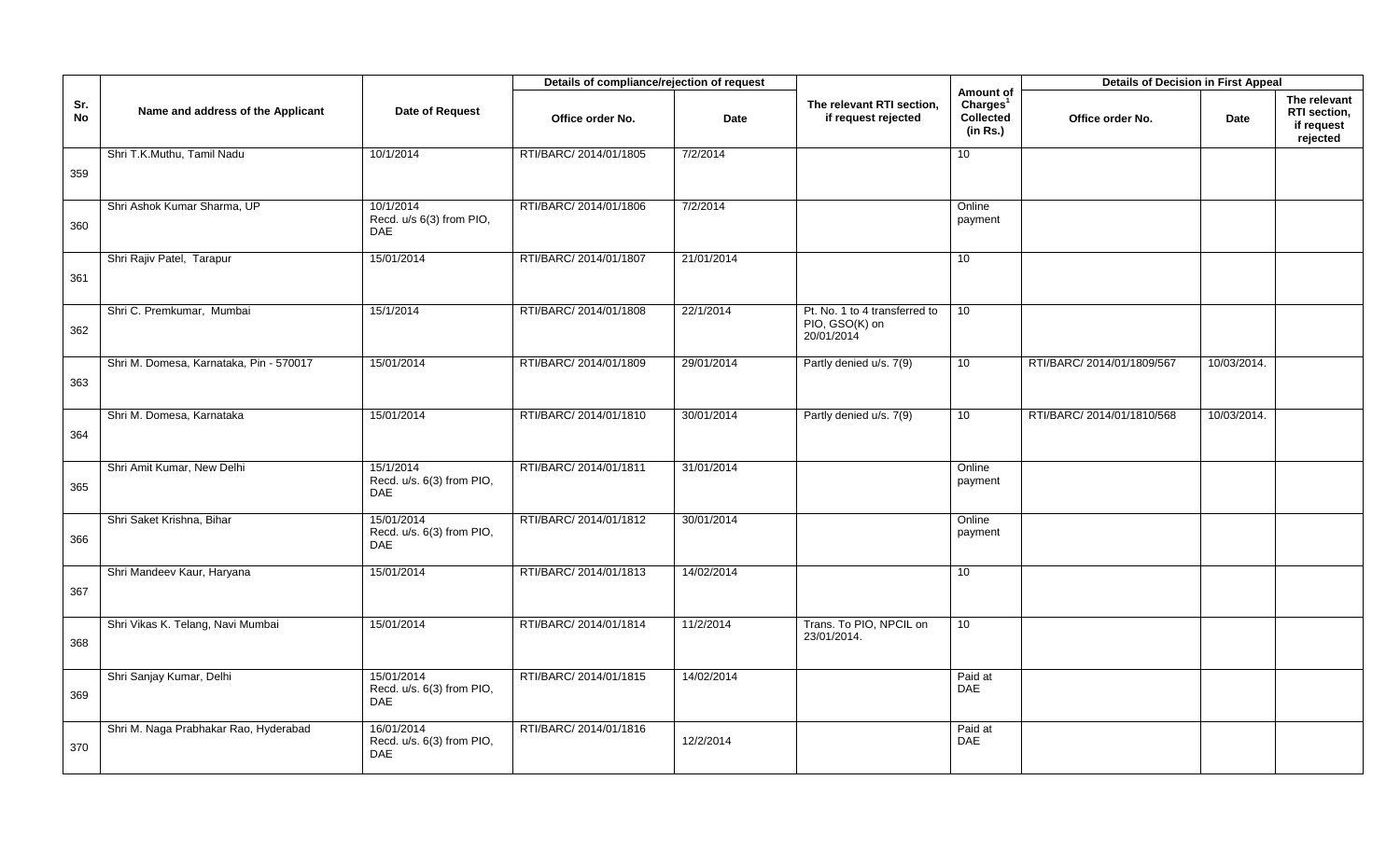|           |                                       |                                                       | Details of compliance/rejection of request |             |                                                  |                                                            | <b>Details of Decision in First Appeal</b> |                   |                                                        |
|-----------|---------------------------------------|-------------------------------------------------------|--------------------------------------------|-------------|--------------------------------------------------|------------------------------------------------------------|--------------------------------------------|-------------------|--------------------------------------------------------|
| Sr.<br>No | Name and address of the Applicant     | Date of Request                                       | Office order No.                           | <b>Date</b> | The relevant RTI section,<br>if request rejected | Amount of<br>Charles <sup>1</sup><br>Collected<br>(in Rs.) | Office order No.                           | Date              | The relevant<br>RTI section,<br>if request<br>rejected |
| 371       | Ms. Monika Mishra, Thane              | 17/01/2014<br>Recd. u/s. 6(3) from PIO,<br><b>DAE</b> | RTI/BARC/ 2014/01/1817                     | 31/01/2014  | DC recd. & documents<br>provided.                | Paid at<br>DAE<br>10 DC                                    |                                            |                   |                                                        |
| 372       | Shri Sudhakar Bhanudas Hivale, Mumbai | 17/01/2014                                            | RTI/BARC/ 2014/01/1818                     | 11/2/2014   |                                                  | 10                                                         |                                            |                   |                                                        |
| 373       | Dr. R. Rajendran, Bangalore           | 1/17/2014<br>Recd. u/s. 6(3) from PIO,<br><b>DAE</b>  | RTI/BARC/ 2014/01/1819                     | 14/02/2014  |                                                  | Online<br>payment                                          |                                            |                   |                                                        |
| 374       | Shri. Hemant Kumar Soni, karnataka.   | 1/17/2014<br>Recd. u/s. 6(3) from PIO,<br><b>DAE</b>  | RTI/BARC/ 2014/01/1820                     | 28/01/2014  |                                                  | Online<br>payment                                          |                                            |                   |                                                        |
| 375       | Smt. Priya Gunaji Gaonkar, Mumbai     | 20/01/2014                                            | RTI/BARC/ 2014/01/1821                     | 18/02/2014  | DC recd. & documents<br>provided.                | 10<br>6DC                                                  |                                            |                   |                                                        |
| 376       | Ms. Poonam Ramdas Ghate, Nagpur       | 20/01/2014                                            | RTI/BARC/ 2014/01/1822                     | 6/2/2014    |                                                  | 20                                                         | RTI/BARC/ 2014/01/1822/686                 | 21/03/2014.       |                                                        |
| 377       | Shri. Justin Jose, Mumbai             | 20/01/2014                                            | RTI/BARC/ 2014/01/1823                     | 29/01/2014  |                                                  | 10 <sup>1</sup>                                            |                                            |                   |                                                        |
| 378       | Smt. Priya Gunaji Gaonkar, Mumbai     | 20/01/2014                                            | RTI/BARC/ 2014/01/1824                     | 7/2/2014    | DC recd. & documents<br>provided.                | 10 <sup>°</sup><br>4DC                                     |                                            |                   |                                                        |
| 379       | Shri. Praveen Kumar Singh, M.P        | 21/01/2014                                            | RTI/BARC/ 2014/01/1825                     | 7/2/2014    |                                                  | 10 <sup>1</sup>                                            |                                            |                   |                                                        |
| 380       | Shri. K. Padmanabhan, Mumbai          | 21/01/2014                                            | RTI/BARC/ 2014/01/1826                     | 18/02/2014  |                                                  | 10                                                         |                                            |                   |                                                        |
| 381       | Shri. Parmanand Varma, Rajasthan      | 22/01/2014                                            | RTI/BARC/ 2014/01/1827                     | 27/01/2014  |                                                  | 10 <sup>1</sup>                                            |                                            |                   |                                                        |
| 382       | Shri. Om Prakash, Rajasthan           | 22/01/2014                                            | RTI/BARC/ 2014/01/1828                     | 18/02/2014  | Trans. To PIO, NPCIL on<br>24/01/2014.           | 10 <sup>°</sup>                                            | RTI/BARC/ 2014/01/1828                     | under<br>process. |                                                        |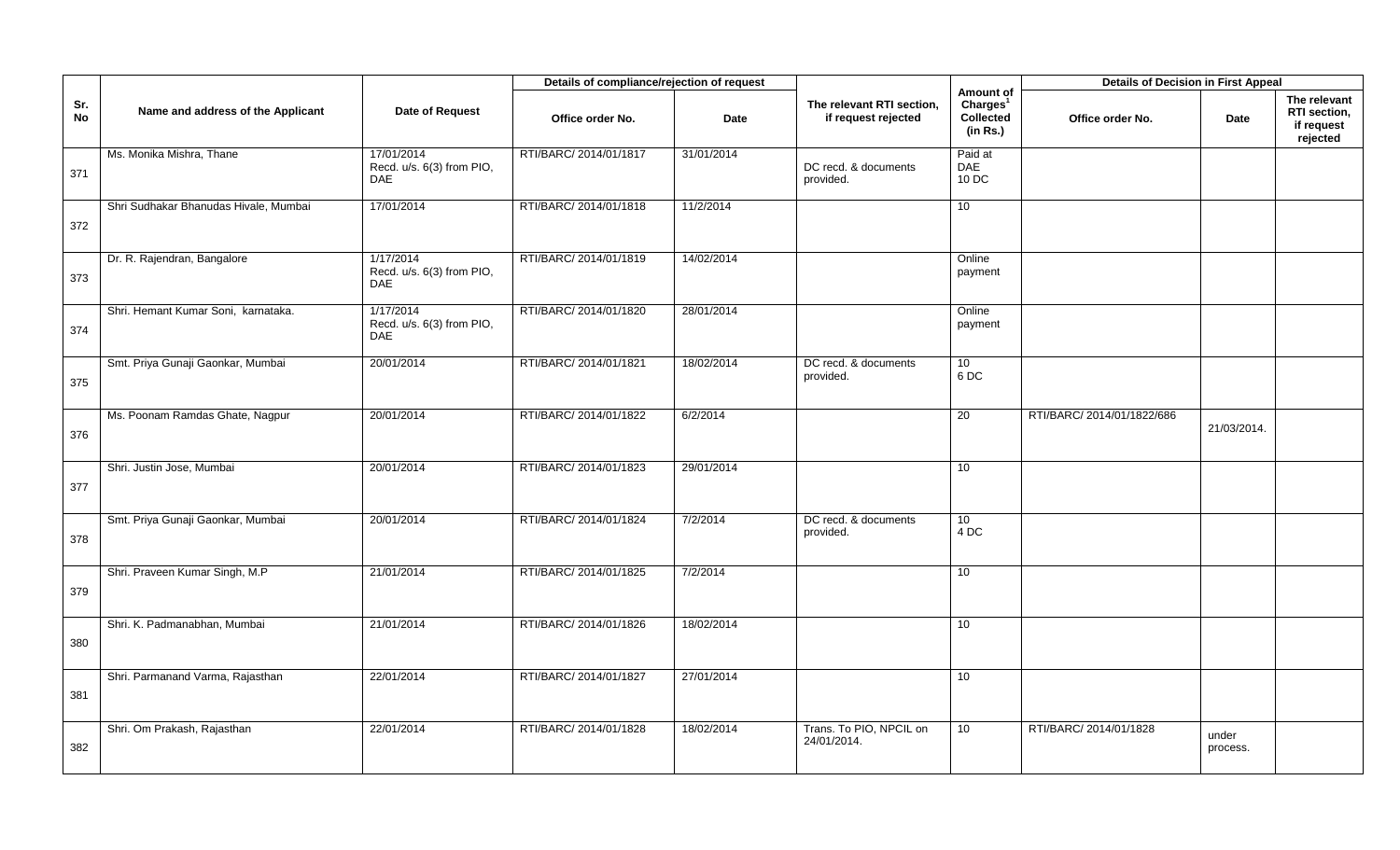|                  |                                                                    |                                                                        | Details of compliance/rejection of request |             |                                                                                 |                                                            | <b>Details of Decision in First Appeal</b> |      |                                                        |
|------------------|--------------------------------------------------------------------|------------------------------------------------------------------------|--------------------------------------------|-------------|---------------------------------------------------------------------------------|------------------------------------------------------------|--------------------------------------------|------|--------------------------------------------------------|
| Sr.<br><b>No</b> | Name and address of the Applicant                                  | <b>Date of Request</b>                                                 | Office order No.                           | <b>Date</b> | The relevant RTI section,<br>if request rejected                                | Amount of<br>Charles <sup>1</sup><br>Collected<br>(in Rs.) | Office order No.                           | Date | The relevant<br>RTI section,<br>if request<br>rejected |
| 383              | Shri. Vipin Kumar Kushwaha/ Shri. Rakesh<br>Sharma, madhya Pradesh | 23/01/2014                                                             | RTI/BARC/ 2014/01/1829                     | *05/03/2014 | *File closed. Fee not recd.                                                     |                                                            |                                            |      |                                                        |
| 384              | Shri Sankaranarayanan, Thane                                       | 24/01/2014<br>Recd. From PIO, DAE u/s.<br>6(3)                         | RTI/BARC/ 2014/01/1830                     | 30/01/2014  |                                                                                 | Online<br>payment                                          |                                            |      |                                                        |
| 385              | Shri M. C. Goel, Mumbai                                            | 27/01/2014                                                             | RTI/BARC/ 2014/01/1831                     | 26/02/2014  | Trans. To PIO, DAE on<br>31/01/2014.                                            | 10 <sup>°</sup>                                            |                                            |      |                                                        |
| 386              | Shri M. C. Goel                                                    | 27/01/2014                                                             | RTI/BARC/ 2014/01/1832                     | 20/02/2014  | Partly denied u/s 2(f)                                                          | 10                                                         |                                            |      |                                                        |
| 387              | Shri Sandipan Hore, Kolkata                                        | 27/01/2014                                                             | RTI/BARC/ 2014/01/1833                     | 20/02/2014  | Recd. From PIO, DAE u/s.<br>6(3)                                                | Paid at<br>DAE                                             |                                            |      |                                                        |
| 388              | Smt. Swati V. Kokale, Solapur                                      | 27/01/2014                                                             | RTI/BARC/ 2014/01/1834                     | 18/02/2014  | DC recd. & documents<br>provided.                                               | 10 <sup>°</sup><br>100 DC                                  |                                            |      |                                                        |
| 389              | Shri. Dixit Ganesh Sunil, Maharashtra                              | 28/01/2014                                                             | RTI/BARC/ 2014/01/1835                     | 3/3/2014    | *Fee recd. On 10/02/2014<br>DC recd. & documents<br>provided.                   | 10<br>25 DC                                                |                                            |      |                                                        |
| 390              | Smt. Kamala Shankar, Mumbai                                        | 28/01/2014<br>Recd. u/s. 6(3) from PIO,<br>DAE w.r.t. Point no. 2 to 5 | RTI/BARC/ 2014/01/1836                     | 25/02/2014  |                                                                                 | Paid at<br>DAE                                             |                                            |      |                                                        |
| 391              | Ms. Sanju Kumari, Mumbai                                           | 28/01/2014<br>Recd. u/s. 6(3) from PIO,<br><b>DAE</b>                  | RTI/BARC/ 2014/01/1837                     | 14/02/2014  |                                                                                 | Online<br>payment                                          |                                            |      |                                                        |
| 392              | Smt. Priya Gunaji Gaonkar, Mumbai                                  | 28/01/2014                                                             | RTI/BARC/ 2014/01/1838                     | 12/3/2014   | Signed application recd. On<br>19/02/2014.<br>DC recd. & documents<br>provided. | 10 <sup>1</sup><br>4DC                                     |                                            |      |                                                        |
| 393              | Shri. D. N. patil, Mumbai                                          | 28/01/2014                                                             | RTI/BARC/ 2014/01/1839                     | 19/02/2014  | Partly denied u/s. 2(f)                                                         | 10 <sup>°</sup>                                            |                                            |      |                                                        |
| 394              | Shri. Anant Prakash Shukla, Thane,                                 | 30/01/2014<br>Recd. From PIO, DAE u/s.<br>6(3)                         | RTI/BARC/ 2014/01/1840                     | 7/2/2014    |                                                                                 | Online<br>payment                                          |                                            |      |                                                        |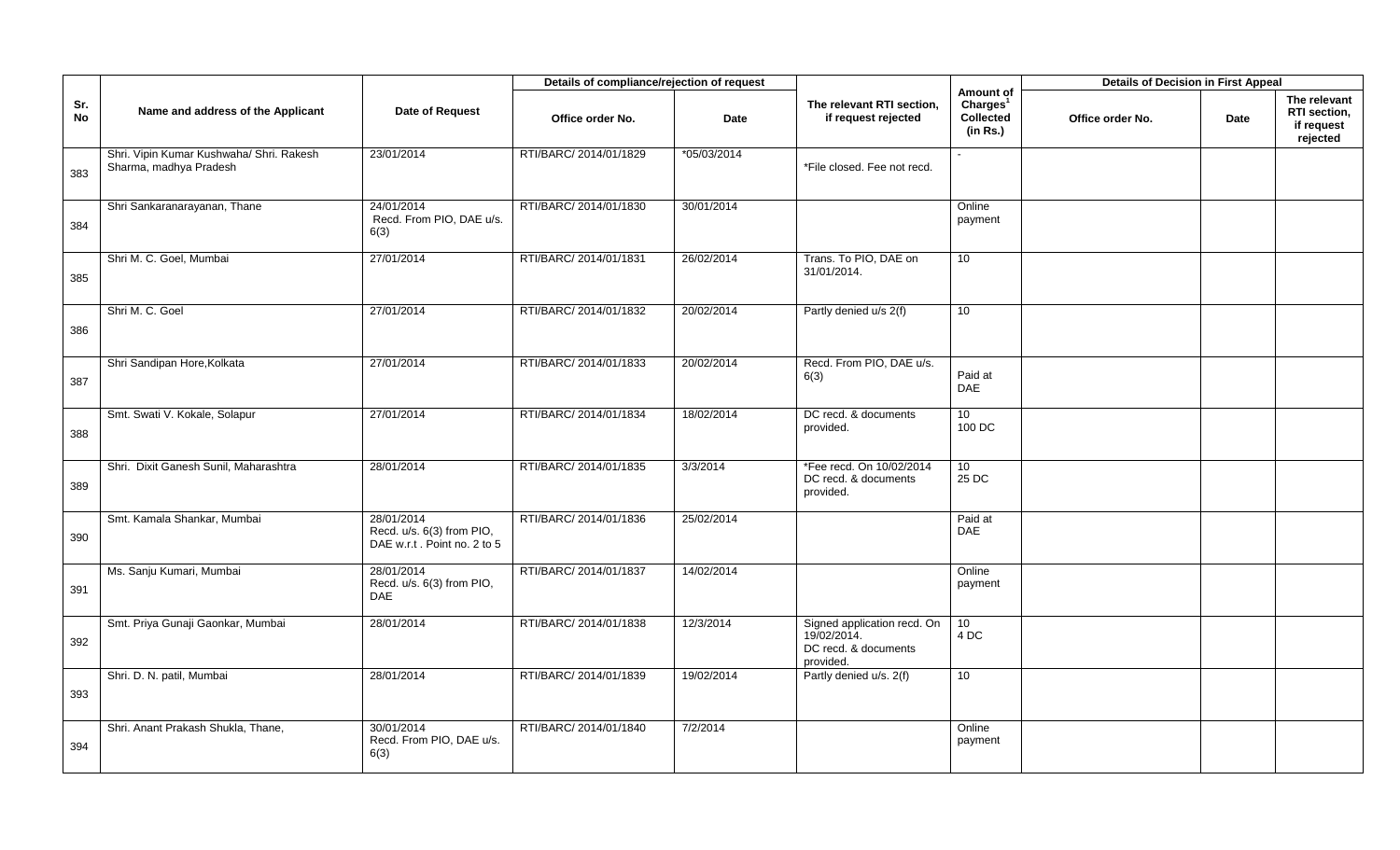|           |                                          |                                                  | Details of compliance/rejection of request |             |                                                                                |                                                                   | <b>Details of Decision in First Appeal</b> |             |                                                        |
|-----------|------------------------------------------|--------------------------------------------------|--------------------------------------------|-------------|--------------------------------------------------------------------------------|-------------------------------------------------------------------|--------------------------------------------|-------------|--------------------------------------------------------|
| Sr.<br>No | Name and address of the Applicant        | Date of Request                                  | Office order No.                           | <b>Date</b> | The relevant RTI section,<br>if request rejected                               | Amount of<br>Charles <sup>1</sup><br><b>Collected</b><br>(in Rs.) | Office order No.                           | Date        | The relevant<br>RTI section,<br>if request<br>rejected |
| 395       | Shri. Rajpal Singh, Indore               | 30/01/2014                                       | RTI/BARC/ 2014/01/1841                     | *7/2/2014   | * Denied u/s. 2(f)                                                             | 10 <sup>1</sup>                                                   | RTI/BARC/ 2014/01/1841/771                 | 28/03/2014. |                                                        |
| 396       | Shri. Anand Babu Musala, Guntur          | 4/2/2014<br>Recd. From PIO, DAE u/s.<br>6(3)     | RTI/BARC/ 2014/02/1842                     | 20/02/2014  |                                                                                | Online<br>payment                                                 |                                            |             |                                                        |
| 397       | Shri. Saurabh, Navi Mumbai               | 4/2/2014<br>Recd. From PIO, DAE u/s.<br>$6(3) -$ | RTI/BARC/ 2014/02/1843                     | *11/2/2014  | *Denied u/s. 2(f)                                                              | Online<br>payment                                                 |                                            |             |                                                        |
| 398       | Shri Ashok Kumar Sharma, Ghaziabad, UP   | 4/2/2014<br>Recd. From PIO, DAE u/s.<br>6(3)     | RTI/BARC/ 2014/02/1844                     | 3/3/2014    | Trans. To constituent units<br>of BARC on 07/02/2014.                          | Online<br>payment                                                 |                                            |             |                                                        |
| 399       | Shri. Devendra Shankar Gadekar, Mumbai   | 4/2/2014                                         | RTI/BARC/ 2014/02/1845                     | 20/03/2014  | Fee recd. On 21/02/2014.                                                       | $*10$                                                             |                                            |             |                                                        |
| 400       | Shri. Arpan Asopiya, 410, Madhya Pradesh | 4/2/2014<br>Recd. From PIO, DAE u/s.<br>6(3)     | RTI/BARC/ 2014/02/1846                     | 21/02/2014  |                                                                                | Online<br>payment                                                 |                                            |             |                                                        |
| 401       | Shri. S. Pugazhendi, Kalpakkam           | 4/2/2014<br>Recd. From PIO, IGCAR<br>u/s. 6(3)   | RTI/BARC/ 2014/02/1847                     | 24/02/2014  |                                                                                | Paid at<br><b>IGCAR</b>                                           |                                            |             |                                                        |
| 402       | Shri M. C. Goel, Mumbai                  | 5/2/2014                                         | RTI/BARC/ 2014/02/1848                     | 20/02/2014  |                                                                                | 10                                                                |                                            |             |                                                        |
| 403       | Shri Ajay Malik, Chennai                 | 6/2/2014<br>Recd. u/s. 6(3) from PIO,<br>DAE.    | RTI/BARC/ 2014/02/1849                     | 21/02/2014  | Trans. u/s. 6(3) to PIOs of<br><b>BARC</b> constituent units on<br>12/02/2014. | Paid at<br><b>DAE</b>                                             |                                            |             |                                                        |
| 404       | Shri Gaurav Singh, UP                    | 6/2/2014                                         | RTI/BARC/ 2014/02/1850                     | 3/3/2014    |                                                                                | 10                                                                |                                            |             |                                                        |
| 405       | Smt. Sumitra Mallesh Shantanor, Mumbai   | 6/2/2014                                         | RTI/BARC/ 2014/02/1851                     | *21/02/2014 | *Denied $u/s. 8(1)(i)$                                                         | 10                                                                |                                            |             |                                                        |
| 406       | Shri Amit Acharya, Mumbai                | 7/2/2014                                         | RTI/BARC/ 2014/02/1852                     | 18/02/2014  | Partly denied u/s 2(f)<br>DC recd. & documents<br>provided.                    | 10<br>32 DC                                                       |                                            |             |                                                        |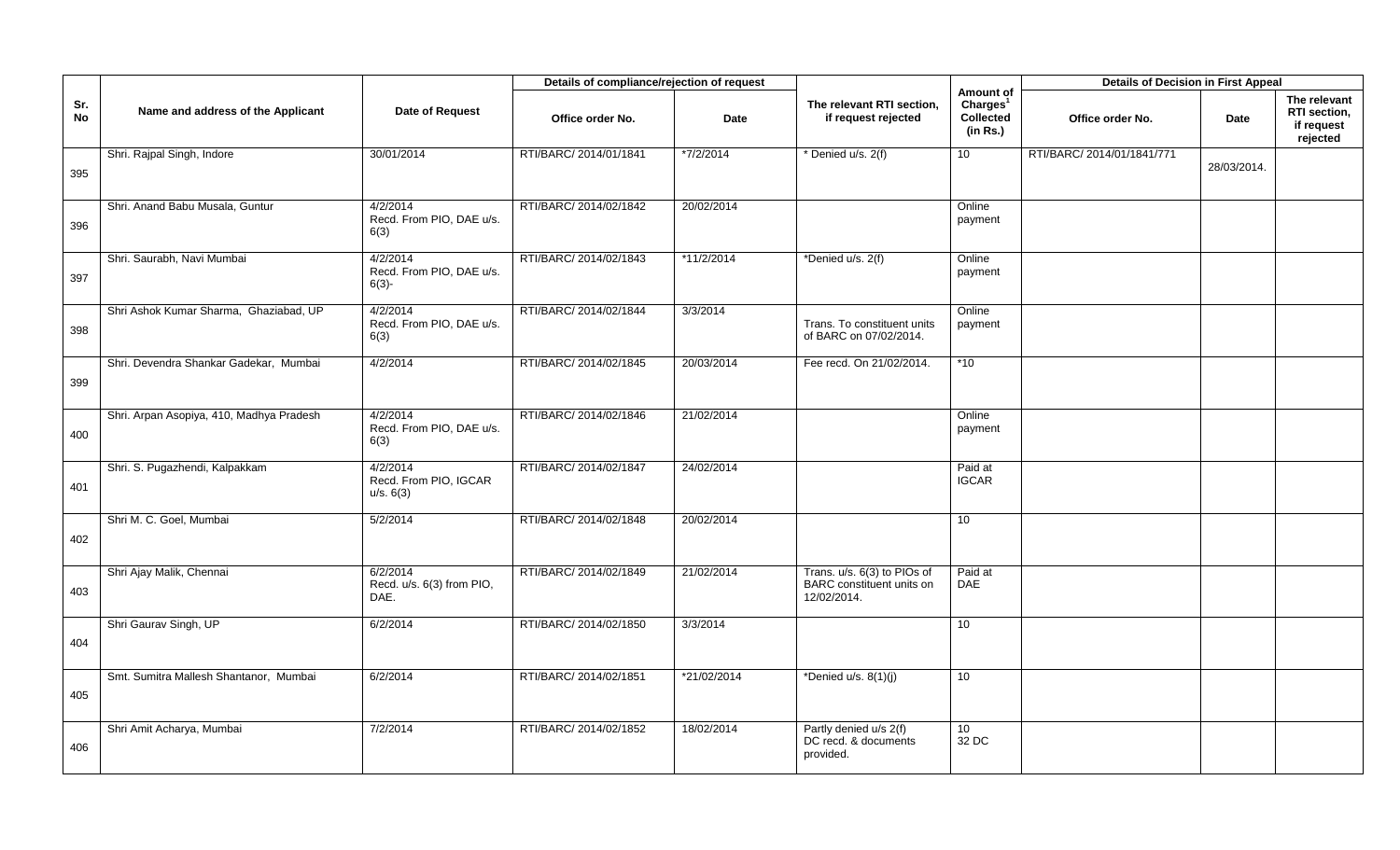|           |                                       |                                                                                        | Details of compliance/rejection of request |            |                                                  |                                                                  | <b>Details of Decision in First Appeal</b> |      |                                                        |
|-----------|---------------------------------------|----------------------------------------------------------------------------------------|--------------------------------------------|------------|--------------------------------------------------|------------------------------------------------------------------|--------------------------------------------|------|--------------------------------------------------------|
| Sr.<br>No | Name and address of the Applicant     | Date of Request                                                                        | Office order No.                           | Date       | The relevant RTI section,<br>if request rejected | Amount of<br>Charles <sup>1</sup><br>Collected<br>(in Rs.)       | Office order No.                           | Date | The relevant<br>RTI section,<br>if request<br>rejected |
| 407       | Shri B. Gowri Sankar, Mandhya Pradesh | 10/2/2014<br>Recd. u/s. 6(3) from PIO,<br><b>DAE</b>                                   | RTI/BARC/ 2014/02/1853                     | 21/02/2014 | DC recd. & documents<br>provided.                | Online<br>payment<br>$6$ DC                                      |                                            |      |                                                        |
| 408       | Shri. Jay Kishore Kumar, Bihar        | 11/2/2014                                                                              | RTI/BARC/ 2014/02/1854                     | 21/02/2014 |                                                  | 10                                                               |                                            |      |                                                        |
| 409       | Shri. Mayank Nigam, Punjab            | 11/2/2014<br>Recd. u/s. 6(3) from PIO,<br><b>DAE</b>                                   | RTI/BARC/ 2014 /02/1855                    | 3/3/2014   | Partly denied u/s.8(1)(d)                        | Online<br>payment                                                |                                            |      |                                                        |
| 410       | Shri. Shailendra R. Raul, Mumbai      | 11/2/2014                                                                              | RTI/BARC/ 2014/02/1856                     | 10/3/2014  |                                                  | 10 <sup>1</sup>                                                  |                                            |      |                                                        |
| 411       | Shri Sharad Pente, Navi Mumbai        | 12/2/2014                                                                              | RTI/BARC/ 2014/02/1857                     | 6/3/2014   | DC recd. & documents<br>provided.                | 10 <sup>1</sup><br>16 DC                                         |                                            |      |                                                        |
| 412       | Shri. Savinaya, Mangalore             | 12/2/2014<br>Recd. u/s. 6(3) from PIO,<br><b>DAE</b>                                   | RTI/BARC/ 2014/02/1858                     | 10/3/2014  |                                                  | Online<br>payment                                                |                                            |      |                                                        |
| 413       | Smt. Hinchalu Devi HP                 | 12/2/2014<br>Recd. u/s. 6(3) from PIO,<br>Accountant General (A&E)                     | RTI/BARC/ 2014/02/1859                     | 10/3/2014  |                                                  | Paid at<br>office of<br>Accountant<br>General<br>(A&E), H.<br>P. |                                            |      |                                                        |
| 414       | Dr. Sreeramappa, Palghar,             | 14/02/2014<br>Recd. u/s. 6(3) from PIO,<br>DAE pertaining to point no.<br>$\mathbf{A}$ | RTI/BARC/ 2014/02/1860                     | 5/3/2014   |                                                  | Paid at<br><b>DAE</b>                                            |                                            |      |                                                        |
| 415       | Shri M. Domesa, Karnataka             | 17/02/2014                                                                             | RTI/BARC/2014/02/1861                      | *7/3/2014  | *Denied u/s. 2(f)                                | 10 <sup>°</sup>                                                  |                                            |      |                                                        |
| 416       | Shri. Sombir, Haryana.                | 18/02/2014<br>Recd. From PIO, DAE u/s.<br>6(3)                                         | RTI/BARC/ 2014/02/1862                     | 3/3/2014   | Partly denied u/s. 2(f)                          | Online<br>payment                                                |                                            |      |                                                        |
| 417       | Shri M. Domesa, Karnataka,            | 18/02/2014                                                                             | RTI/BARC/ 2014/02/1863                     | 5/3/2014   |                                                  | 10                                                               |                                            |      |                                                        |
| 418       | Shri. Aditya Bharti, Bihar            | 18/02/2014                                                                             | RTI/BARC/ 2014/02/1864                     | 3/3/2014   |                                                  | 10                                                               |                                            |      |                                                        |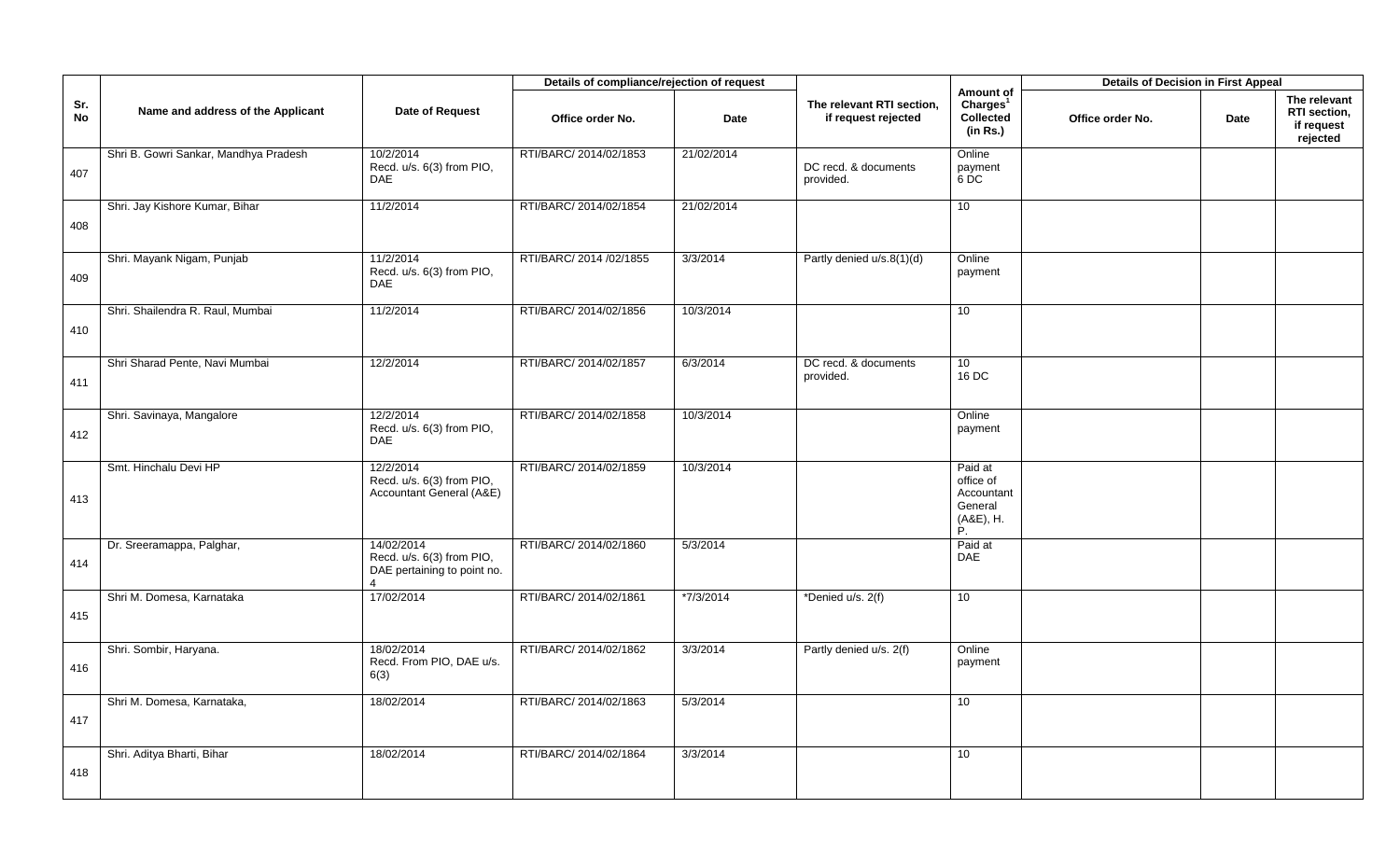|           |                                    |                                                             | Details of compliance/rejection of request |             |                                                        |                                                            | <b>Details of Decision in First Appeal</b> |      |                                                        |
|-----------|------------------------------------|-------------------------------------------------------------|--------------------------------------------|-------------|--------------------------------------------------------|------------------------------------------------------------|--------------------------------------------|------|--------------------------------------------------------|
| Sr.<br>No | Name and address of the Applicant  | Date of Request                                             | Office order No.                           | <b>Date</b> | The relevant RTI section,<br>if request rejected       | Amount of<br>Charles <sup>1</sup><br>Collected<br>(in Rs.) | Office order No.                           | Date | The relevant<br>RTI section,<br>if request<br>rejected |
| 419       | Shri M. Domesa, Karnataka,         | 19/02/2014                                                  | RTI/BARC/ 2014/02/1865                     | 3/3/2014    | DC recd. & documents<br>provided.                      | 10 <sup>1</sup><br>4 DC                                    |                                            |      |                                                        |
| 420       | Shri. Rohit Kumar, Rajasthan.      | 19/02/2014<br>Recd. From PIO, DAE U/s.<br>6(3)              | RTI/BARC/ 2014/02/1866                     | 11/3/2014   | Trans. To constitutent units<br>of BARC on 20/02/2014. | Online<br>payment                                          |                                            |      |                                                        |
| 421       | Shri Naresh Konduru, Hyderabad     | 20/02/2014<br>Recd. From PIO, DAE U/s.<br>6(3)              | RTI/BARC/ 2014/02/1867                     | 12/3/2014   |                                                        | Online<br>payment                                          |                                            |      |                                                        |
| 422       | Smt. Lohar Sangita Suryakant, Pune | 20/02/2014                                                  | RTI/BARC/ 2014/02/1868                     | 6/3/2014    |                                                        | 10 <sup>1</sup>                                            |                                            |      |                                                        |
| 423       | Shri Shashi Kant, Mumbai           | 20/02/2014                                                  | RTI/BARC/ 2014/02/1869                     | 13/03/2014  |                                                        | 10                                                         |                                            |      |                                                        |
| 424       | Shri Shashi Kant, Mumbai           | 20/02/2014                                                  | RTI/BARC/ 2014/02/1870                     | *06/3/2014  | *Denied u/s. 7(9)                                      | 10                                                         |                                            |      |                                                        |
| 425       | Shri Shashi Kant, Mumbai           | 20/02/2014                                                  | RTI/BARC/ 2014/02/1871                     | 13/3/2014   |                                                        | 10                                                         |                                            |      |                                                        |
| 426       | Shri P. N. Verma, Rajasthan        | 21/02/2014                                                  | RTI/BARC/ 2014/02/1872                     | 14/03/2014  | Trans. To PIO, NPCIL u/s.<br>6(3) on 24/02/2014.       | 10                                                         |                                            |      |                                                        |
| 427       | Ms. Sunanda Mehta, New Delhi       | 21/02/2014<br>Recd. From PIO, BARCF,<br>Kalpakkam u/s. 6(3) | RTI/BARC/ 2014/02/1873                     | 13/03/2014  |                                                        | Paid at<br>NPCIL,<br>Kalpakkam                             |                                            |      |                                                        |
| 428       | Shri S.D. Mhatre, New Panvel       | 21/02/2014                                                  | RTI/BARC/ 2014/02/1874                     | 13/03/2014  |                                                        | 10                                                         |                                            |      |                                                        |
| 429       | Shri S. Daniel Thomas, Mysore      | 21/02/2014                                                  | RTI/BARC/ 2014/02/1875                     | 18/03/2014  | Trans. To constitutent units<br>of BARC on 25/02/2014  | 10                                                         |                                            |      |                                                        |
| 430       | Shri S. Elangovan, Tamil Nadu      | 24/02/2014<br>Recd. u/s. 6(3) from CPIO,<br><b>DAE</b>      | RTI/BARC/ 2014/02/1876                     | 21/03/2014  |                                                        | Online<br>payment                                          |                                            |      |                                                        |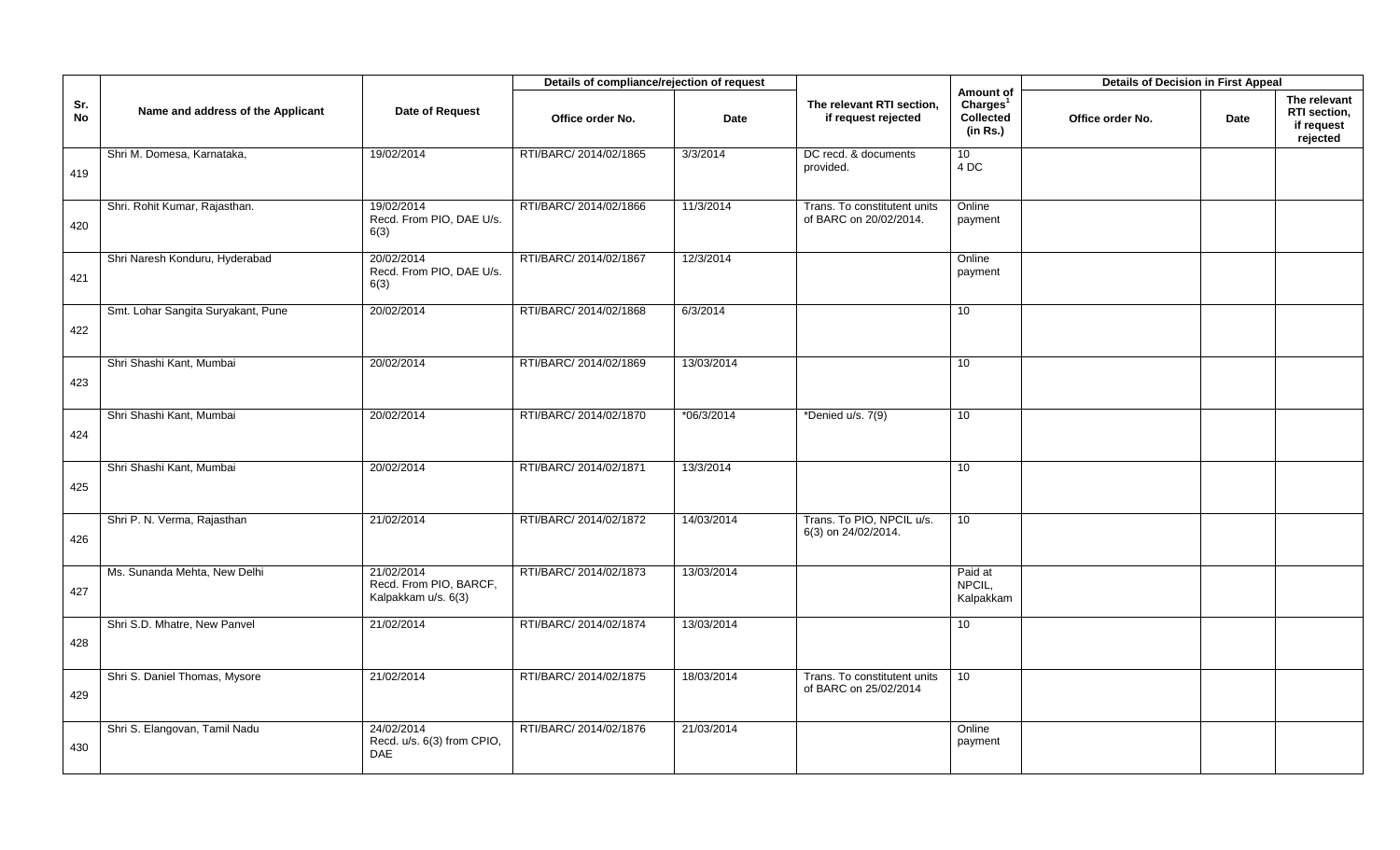|           |                                      |                                                                                       | Details of compliance/rejection of request |               |                                                                    |                                                            | <b>Details of Decision in First Appeal</b> |      |                                                        |
|-----------|--------------------------------------|---------------------------------------------------------------------------------------|--------------------------------------------|---------------|--------------------------------------------------------------------|------------------------------------------------------------|--------------------------------------------|------|--------------------------------------------------------|
| Sr.<br>No | Name and address of the Applicant    | Date of Request                                                                       | Office order No.                           | <b>Date</b>   | The relevant RTI section,<br>if request rejected                   | Amount of<br>Charles <sup>1</sup><br>Collected<br>(in Rs.) | Office order No.                           | Date | The relevant<br>RTI section,<br>if request<br>rejected |
| 431       | Smt. Vasundhara Sanjay Howal, Vardha | 24/02/2014                                                                            | RTI/BARC/ 2014/02/1877                     | 6/3/2013      | Reply in hindi.                                                    | 10 <sup>1</sup>                                            |                                            |      |                                                        |
| 432       | Shri Krishan Murari Meena, Rajasthan | 28/02/2014                                                                            | RTI/BARC/ 2014/02/1878                     | 26/03/2014    | Partly denied u/s 2(f)                                             | 10                                                         |                                            |      |                                                        |
| 433       | Shri Manjeet Singh, Himachal Pradesh | 28/02/2014                                                                            | RTI/BARC/ 2014/02/1879                     | 13/03/2014    |                                                                    | 10                                                         |                                            |      |                                                        |
| 434       | Shri Shashi Kant, 12-B, Mumbai       | 3/3/2014                                                                              | RTI/BARC/ 2014/03/1880                     | 19/03/2014    | DC recd. & documents<br>provided.                                  | 10 <sup>°</sup><br>10 DC                                   |                                            |      |                                                        |
| 435       | Shri Shashi Kant, 12-B, Mumbai       | 3/3/2014                                                                              | RTI/BARC/ 2014/03/1881                     | *26/3/2014    | Trans. To PIO, Tarapur on<br>05/03/2014.<br>*Denied $u/s. 8(1)(a)$ | 10                                                         |                                            |      |                                                        |
| 436       | Shri Shashi Kant, 12-B, Mumbai       | 3/3/2014                                                                              | RTI/BARC/ 2014/03/1882                     | *26/3/2014    | *Denied $u/s. 8(1)(a)$                                             | 10                                                         |                                            |      |                                                        |
| 437       | Shri L. Sivagurunathan, Tamil Nadu   | 3/3/2014                                                                              | RTI/BARC/ 2014/03/1883                     | 28/03/2014    |                                                                    | 10                                                         |                                            |      |                                                        |
| 438       | Shri Satish Kumar, Nainital          | 3/3/2014<br>Recd. u/s. 6(3) from PIO,<br><b>DAE</b>                                   | RTI/BARC/ 2014/03/1884                     | 27/03/2014    |                                                                    | Online<br>payment                                          |                                            |      |                                                        |
| 439       | Shri Mahesh Kumar Vyas, Indore       | 4/3/2014                                                                              | RTI/BARC/ 2014/03/1885                     | 24/03/2014    |                                                                    | 10 <sup>1</sup>                                            |                                            |      |                                                        |
| 440       | Shri. S. B. Ghodke, Navi Mumbai      | 4/3/2014<br>Recd. u/s. 6(3) from PIO,<br>BRIT, Vashi pertaining to<br>point no. 2 & 3 | RTI/BARC/ 2014/03/1886                     | 28/03/2014    |                                                                    | Paid at<br>BRIT.<br>Vashi                                  |                                            |      |                                                        |
| 441       | Shri Shashi Kant, Mumbai             | 5/3/2014                                                                              | RTI/BARC/ 2014/03/1887                     | 21/03/2014    |                                                                    | 10                                                         |                                            |      |                                                        |
| 442       | Shri. K. Padmanabhan, Mumbai         | 6/3/2014                                                                              | RTI/BARC/ 2014/03/1888                     | Under process | Interim reply given on<br>25/03/2014.                              | 10 <sup>°</sup>                                            |                                            |      |                                                        |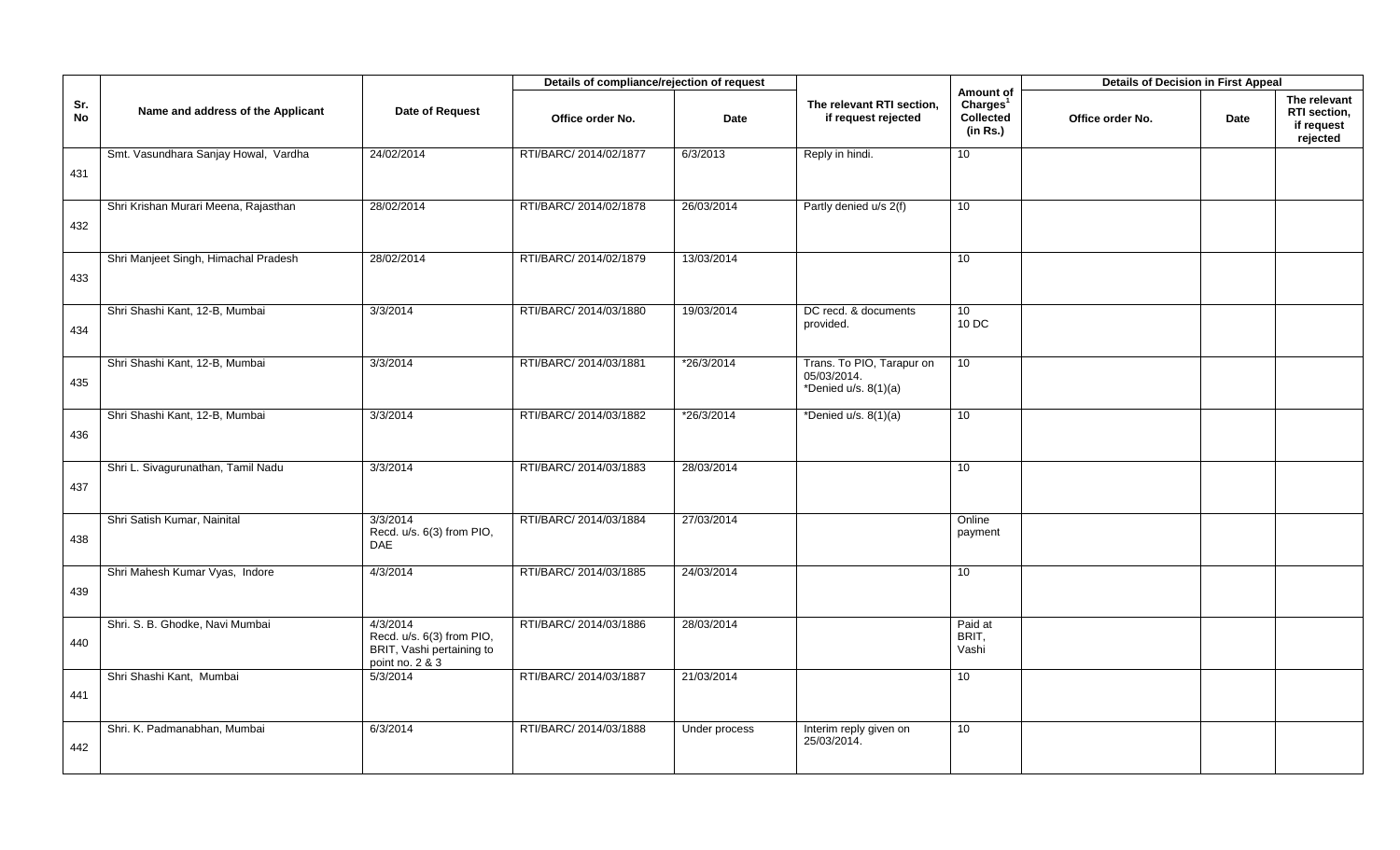|                  |                                                     |                                                                                                     | Details of compliance/rejection of request |                |                                                          |                                                            | <b>Details of Decision in First Appeal</b> |      |                                                        |
|------------------|-----------------------------------------------------|-----------------------------------------------------------------------------------------------------|--------------------------------------------|----------------|----------------------------------------------------------|------------------------------------------------------------|--------------------------------------------|------|--------------------------------------------------------|
| Sr.<br><b>No</b> | Name and address of the Applicant                   | Date of Request                                                                                     | Office order No.                           | <b>Date</b>    | The relevant RTI section,<br>if request rejected         | Amount of<br>Charles <sup>1</sup><br>Collected<br>(in Rs.) | Office order No.                           | Date | The relevant<br>RTI section,<br>if request<br>rejected |
| 443              | Smt. Poonam Tiwari/Mishra, Guwahati                 | 7/3/2014                                                                                            | RTI/BARC/ 2014/03/1889                     | Under process  | Mail sent for fee on<br>11/03/2014. Fee not recd.        |                                                            |                                            |      |                                                        |
| 444              | Shri Kailash Sahai Kumbhkar, Mumbai                 | 7/3/2014                                                                                            | RTI/BARC/ 2014/03/1890                     | **12/3/2014    | **Trans. To PIO, DAE u/s.<br>6(3)                        | 10                                                         |                                            |      |                                                        |
| 445              | Shri Puwar Dhairyapalsinh Narpatsinh, Tamil<br>Nadu | 7/3/2014<br>Recd. From PIO, DAE u/s.<br>$6(3)$ .<br>Trans. To PIO, NPCIL<br>u/s.6(3) on 12/03/2014. | RTI/BARC/ 2014/03/1891                     | 27/3/2014      | Partly denied u/s. 2(f)                                  | Online<br>payment                                          |                                            |      |                                                        |
| 446              | Shri Puwar Dhairyapalsinh Narpatsinh, Tamil<br>Nadu | 10/3/2014<br>Recd. From PIO, DAE u/s.<br>6(3)                                                       | RTI/BARC/ 2014/03/1892                     | 27/03/2014     |                                                          | Online<br>payment                                          |                                            |      |                                                        |
| 447              | Ms. Poonam Ramdas Ghate, Nagpur                     | 10/3/2014                                                                                           | RTI/BARC/ 2014/03/1893                     | 27/03/2014     |                                                          | 10 <sup>1</sup>                                            |                                            |      |                                                        |
| 448              | Shri Iswar Chand Pandey, Allahabad                  | 10/3/2014                                                                                           | RTI/BARC/ 2014/03/1894                     | $*$ *14/3/2014 | **Trans. To PIO, DAE u/s.<br>6(3)                        | 10                                                         |                                            |      |                                                        |
| 449              | Shri Arbindo Biswas, Mysore                         | 11/3/2014                                                                                           | RTI/BARC/ 2014/03/1895                     | Under process  |                                                          | 10 <sup>°</sup>                                            |                                            |      |                                                        |
| 450              | Shri D. N. Patil, Mumbai                            | 12/3/2014                                                                                           | RTI/BARC/ 2014/03/1896                     | 20/03/2014     |                                                          | 10                                                         |                                            |      |                                                        |
| 451              | Shri Arvind Kumar, Navi Mumai                       | 12/3/2014                                                                                           | RTI/BARC/ 2014/03/1897                     | 27/03/2014     | Pt. No. 2 trans. To PIO, IPO<br>u/s. 6(3) on 14/03/2014. | 10                                                         |                                            |      |                                                        |
| 452              | Shri Prakash R. Takke, Mumbai                       | 13/03/2014<br>Recd. From PIO, DCS&EM<br>u/s. 6(3)                                                   | RTI/BARC/ 2014/03/1898                     | Under process  |                                                          | Paid at<br>DCS&EM                                          |                                            |      |                                                        |
| 453              | Shri B. Kothandaraman, Kalpakkam                    | 13/03/2014<br>Recd. From PIO, DAE u/s.<br>6(3)                                                      | RTI/BARC/ 2014/03/1899                     | Under process  |                                                          | Online<br>payment                                          |                                            |      |                                                        |
| 454              | Shri Neeraj Kumar, Thane                            | 13/03/2014<br>Recd. From PIO, DAE u/s.<br>6(3)                                                      | RTI/BARC/ 2014/03/1900                     | 28/03/2014     |                                                          | Online<br>payment                                          |                                            |      |                                                        |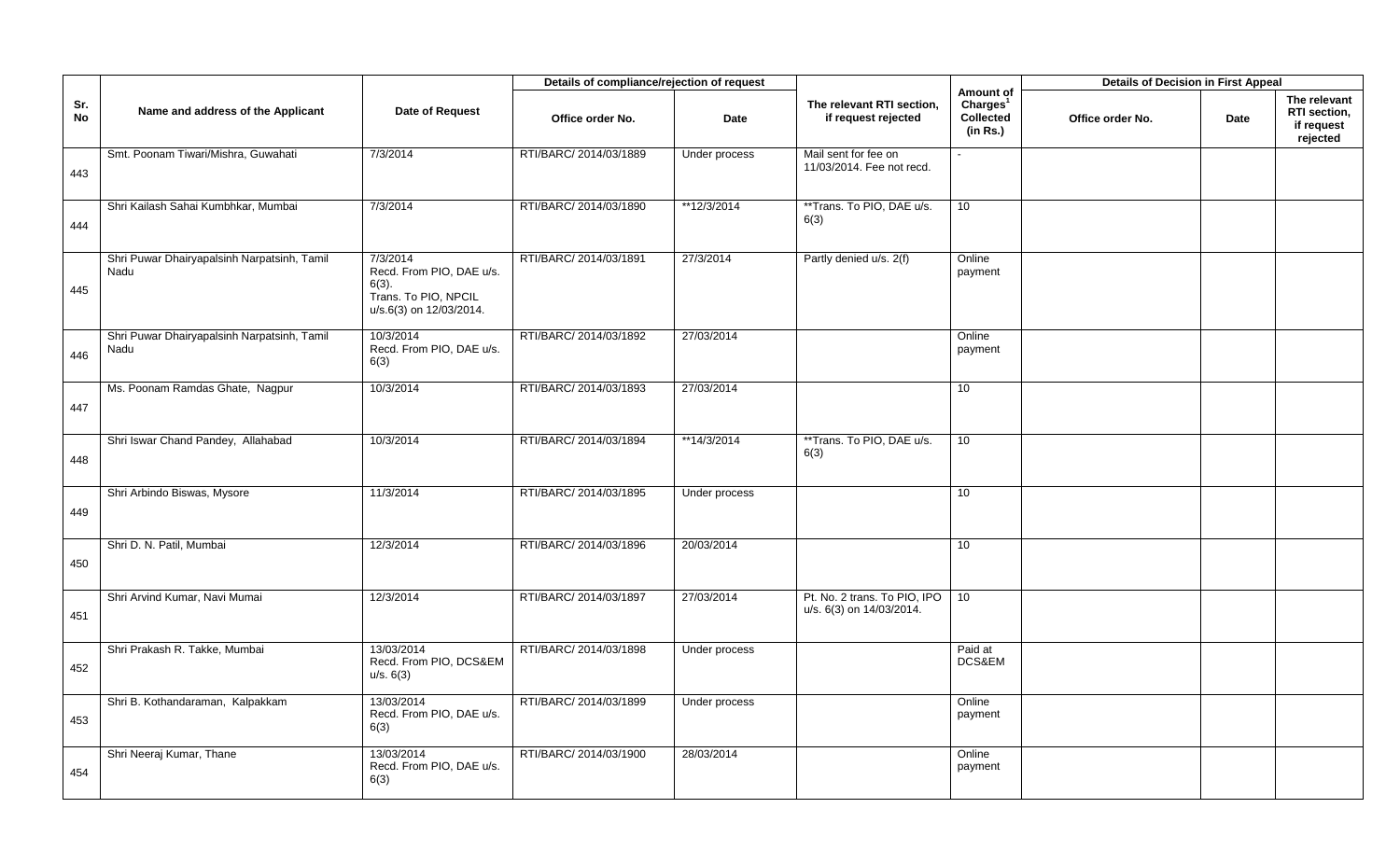|                  |                                                        |                                                      | Details of compliance/rejection of request |               |                                                             |                                                            | <b>Details of Decision in First Appeal</b> |      |                                                        |
|------------------|--------------------------------------------------------|------------------------------------------------------|--------------------------------------------|---------------|-------------------------------------------------------------|------------------------------------------------------------|--------------------------------------------|------|--------------------------------------------------------|
| Sr.<br><b>No</b> | Name and address of the Applicant                      | Date of Request                                      | Office order No.                           | <b>Date</b>   | The relevant RTI section,<br>if request rejected            | Amount of<br>Charles <sup>1</sup><br>Collected<br>(in Rs.) | Office order No.                           | Date | The relevant<br>RTI section,<br>if request<br>rejected |
| 455              | Shri Umakant Shrivastava, Indore                       | 13/03/2014<br>Recd. From PIO, DAE u/s.<br>6(3)       | RTI/BARC/ 2014/03/1901                     | 24/03/2014    | Trans. Pt. No. 1 to PIO,<br>DPS u/s. 6(3)                   | Online<br>payment                                          |                                            |      |                                                        |
| 456              | Shri Puwar Dhairyapalsinh Narpatsinh, Tamil<br>Nadu    | 13/03/2014<br>Recd. From PIO, DAE u/s.<br>6(3)       | RTI/BARC/ 2014/03/1902                     | *28/3/2014    | *Denied u/s. 2(f)                                           | Online<br>payment                                          |                                            |      |                                                        |
| 457              | Shri Puwar Dhairyapalsinh Narpatsinh, Tamil<br>Nadu    | 13/03/2014<br>Recd. From PIO, DAE u/s.<br>6(3)       | RTI/BARC/ 2014/03/1903                     | 27/03/2014    |                                                             | Online<br>payment                                          |                                            |      |                                                        |
| 458              | Shri Puwar Dhairyapalsinh Narpatsinh, Tamil<br>Nadu    | 13/03/2014<br>Recd. From PIO, DAE u/s.<br>6(3)       | RTI/BARC/ 2014/03/1904                     | 25/3/2014     | Partly denied u/s 2(f) of the<br>RTI Act.                   | Online<br>payment                                          |                                            |      |                                                        |
| 459              | Shri Shailendra R. Raul, Mumbai                        | 14/03/2014                                           | RTI/BARC/ 2014/03/1905                     | Under process |                                                             | 10                                                         |                                            |      |                                                        |
| 460              | Ms. Priya A. Kurup, Kerala                             | 14/03/2014                                           | RTI/BARC/ 2014/03/1906                     | Under process |                                                             | 10                                                         |                                            |      |                                                        |
| 461              | Shri Anubhav Giri, S/o. Late Shri Virendra Giri,<br>UP | 14/03/2014                                           | RTI/BARC/ 2014/03/1907                     | **19/3/2014   | Appl. Fee not recd.<br>**Trans. To PIO, HWB u/s<br>$6(3)$ . |                                                            |                                            |      |                                                        |
| 462              | Shri Prashant Ashok Londhe, Nashik                     | 14/03/2014                                           | RTI/BARC/ 2014/03/1908                     | Under process | Letter for fee issued on<br>18/03/2014                      | Court fee                                                  |                                            |      |                                                        |
| 463              | Shri Prabhakaran K., Navi Mumbai                       | 18/03/2014                                           | RTI/BARC/ 2014/03/1909                     | Under process |                                                             | 10                                                         |                                            |      |                                                        |
| 464              | Shri Somasundara Pandian Vijaykumar, Mumbai            | 18/03/2014<br>Recd. From PIO, DAE u/s.<br>$6(3)$ .   | RTI/BARC/ 2014/03/1910                     | Under process |                                                             | Online<br>payment                                          |                                            |      |                                                        |
| 465              | Shri Mohandas Harris, Mumbai                           | 20/03/2014                                           | RTI/BARC/ 2014/03/1911                     | Under process |                                                             | 10                                                         |                                            |      |                                                        |
| 466              | Shri Pavan Kumar Patel, Kalpakkam                      | 20/03/2014<br>Recd. u/s 6(3) from PIO,<br><b>DAE</b> | RTI/BARC/ 2014/03/1912                     | Under process |                                                             | Online<br>payment                                          |                                            |      |                                                        |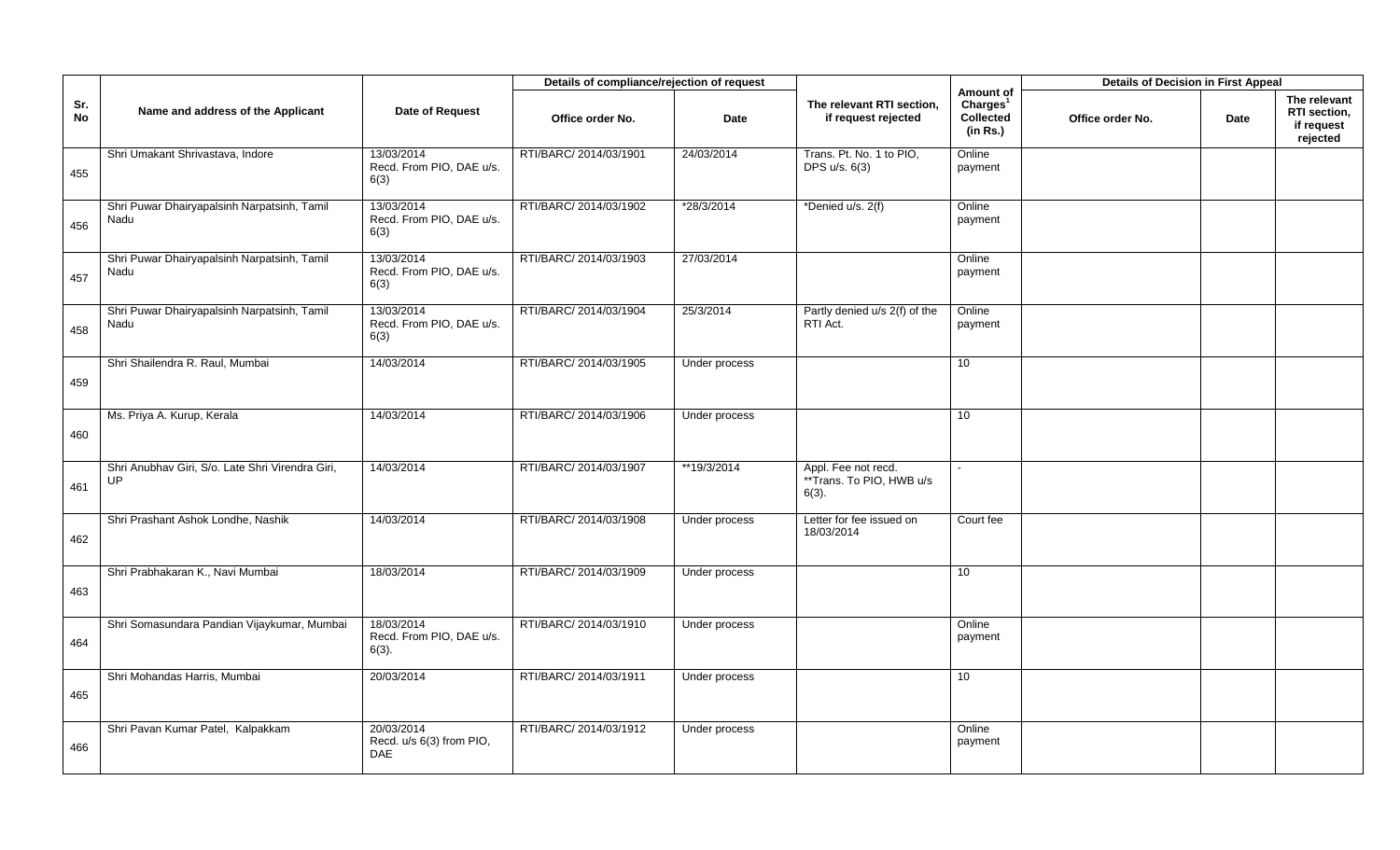|           |                                   |                 | Details of compliance/rejection of request |               |                                                            |                                                                   | <b>Details of Decision in First Appeal</b> |      |                                                        |
|-----------|-----------------------------------|-----------------|--------------------------------------------|---------------|------------------------------------------------------------|-------------------------------------------------------------------|--------------------------------------------|------|--------------------------------------------------------|
| Sr.<br>No | Name and address of the Applicant | Date of Request | Office order No.                           | Date          | The relevant RTI section,<br>if request rejected           | Amount of<br>Charles <sup>1</sup><br><b>Collected</b><br>(in Rs.) | Office order No.                           | Date | The relevant<br>RTI section,<br>if request<br>rejected |
| 467       | Shri Ganesh Jadhav, Mumbai        | 21/03/2014      | RTI/BARC/ 2014/03/1913                     | Under process |                                                            | 10                                                                |                                            |      |                                                        |
| 468       | Smt. B. Sivalakshmamma, Nellore   | 21/03/2014      | RTI/BARC/ 2014/03/1914                     | Under process | *Fee not rced. Letter for fee<br>issued on 27/03/2014.     |                                                                   |                                            |      |                                                        |
| 469       | Shri. Shailendra R. Raul, Mumbai  | 21/03/2014      | RTI/BARC/ 2014/03/1915                     | Under process |                                                            | 10                                                                |                                            |      |                                                        |
| 470       | Shri. T. Alaguvadivel, Tamil Nadu | 24/03/2014      | RTI/BARC/ 2014/03/1916                     | Under process |                                                            | 10                                                                |                                            |      |                                                        |
| 471       | Shri. D. L. Patil, Navi Mumbai    | 25/03/2014      | RTI/BARC/ 2014/03/1917                     | Under process | Pt. No. 2 trans. To PIO,<br>DAE u/s.6(3) on<br>27/03/2014. | 10                                                                |                                            |      |                                                        |

<sup>1</sup> Charges includes all kind of fees and charges collected.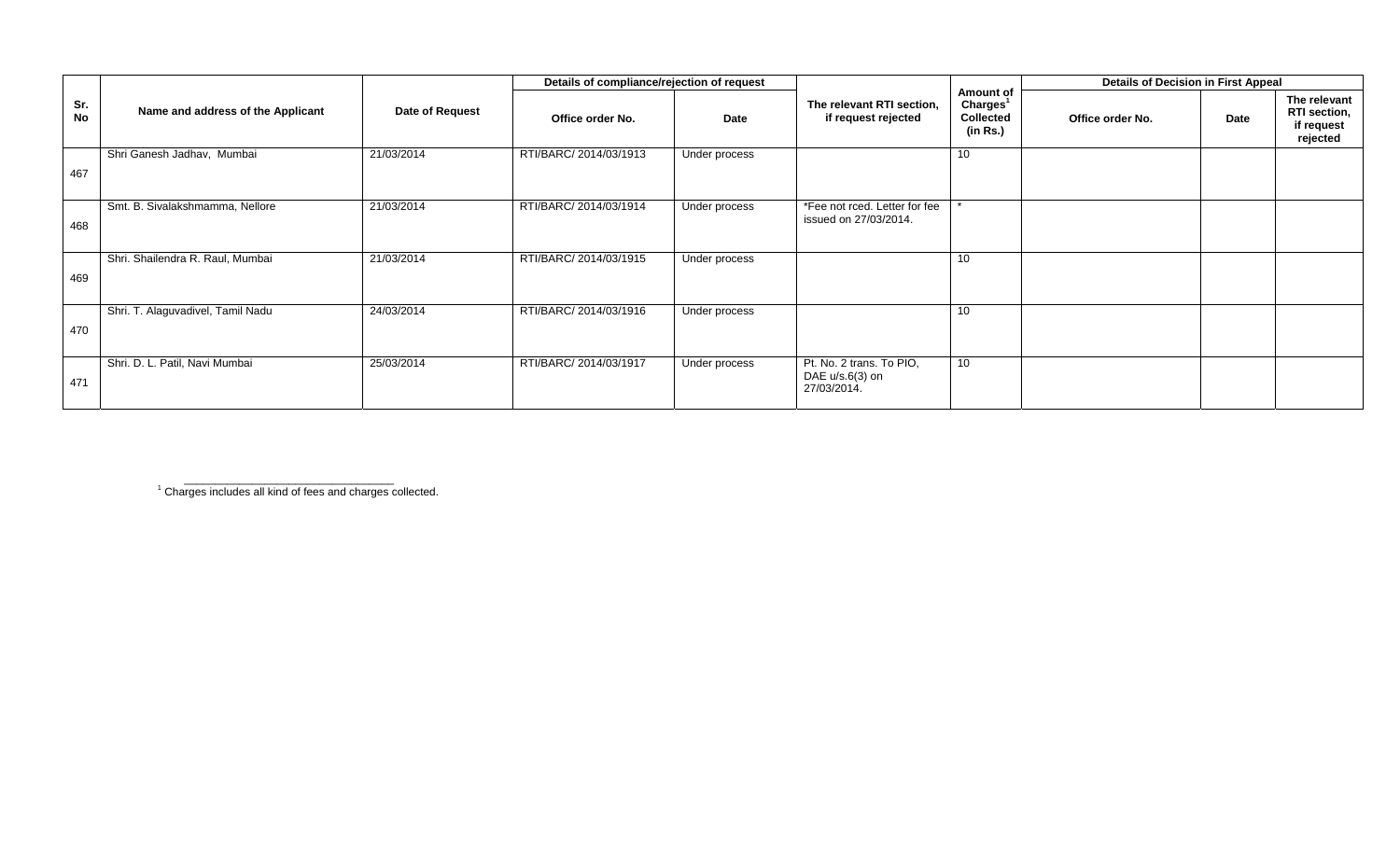### Ministry of --- DEPARTMENT OF ATOMIC ENERGY

### ANNUAL RETURN TO CENTRAL INFORMATION COMMISSION (Under Section 25 of the Right to Information Act)

Year 2013-14 (April 1, 2013 - March 31, 2014) <br>
As on Mar 31, 2014

| S.<br>No. | Public<br>Authority<br>under the<br>Ministry | No. of<br>requests<br>Received |                  |                                                       |                          |     |                          | Decisions where applications for Information rejected |     |                         |     |                          |     |                          |      |      |       | Number of cases<br>where<br>disciplinary<br>Action was taken<br>against any<br>officer in respect | Amount of<br>Charges<br>Collected<br>charges<br>collected |
|-----------|----------------------------------------------|--------------------------------|------------------|-------------------------------------------------------|--------------------------|-----|--------------------------|-------------------------------------------------------|-----|-------------------------|-----|--------------------------|-----|--------------------------|------|------|-------|---------------------------------------------------------------------------------------------------|-----------------------------------------------------------|
|           | $\overline{2}$                               | 3                              | No. of decisions | 4<br>No. of times various<br>provisions were invoked  |                          |     |                          |                                                       |     |                         |     |                          |     |                          |      |      |       | of administration<br>of this Act                                                                  |                                                           |
|           |                                              |                                | 4a               | 4 <sub>b</sub><br>Sec $8(1)$<br><b>Other Sections</b> |                          |     |                          |                                                       |     |                         |     |                          |     |                          |      |      |       |                                                                                                   |                                                           |
|           |                                              |                                |                  |                                                       |                          |     |                          |                                                       |     |                         |     |                          |     |                          |      |      |       |                                                                                                   |                                                           |
|           |                                              |                                |                  |                                                       |                          |     |                          |                                                       |     |                         |     |                          |     |                          |      |      |       |                                                                                                   |                                                           |
|           |                                              |                                |                  |                                                       |                          |     |                          |                                                       |     |                         |     |                          |     |                          |      |      |       | 5                                                                                                 |                                                           |
|           |                                              |                                |                  |                                                       |                          |     |                          |                                                       |     |                         |     |                          |     |                          |      |      |       |                                                                                                   | 6                                                         |
|           |                                              |                                |                  | (a)                                                   | (b)                      | (c) | (d)                      | (e)                                                   | (f) | (g)                     | (h) | (i)                      | (j) | (9)                      | (11) | (24) | Other |                                                                                                   |                                                           |
|           |                                              |                                |                  |                                                       |                          |     |                          |                                                       |     |                         |     |                          |     |                          |      |      |       |                                                                                                   |                                                           |
|           | <b>BARC</b>                                  | 459                            |                  | 3                                                     | $\overline{\phantom{a}}$ |     | $\overline{\phantom{a}}$ | $\overline{2}$                                        |     | $\overline{\mathbf{1}}$ |     | $\overline{\phantom{a}}$ | 16  | $\overline{\phantom{a}}$ |      |      | 37    | $- -$                                                                                             | ₹ 5901/-*                                                 |

**\***Charges include application fee and stationery charges wherever applicable.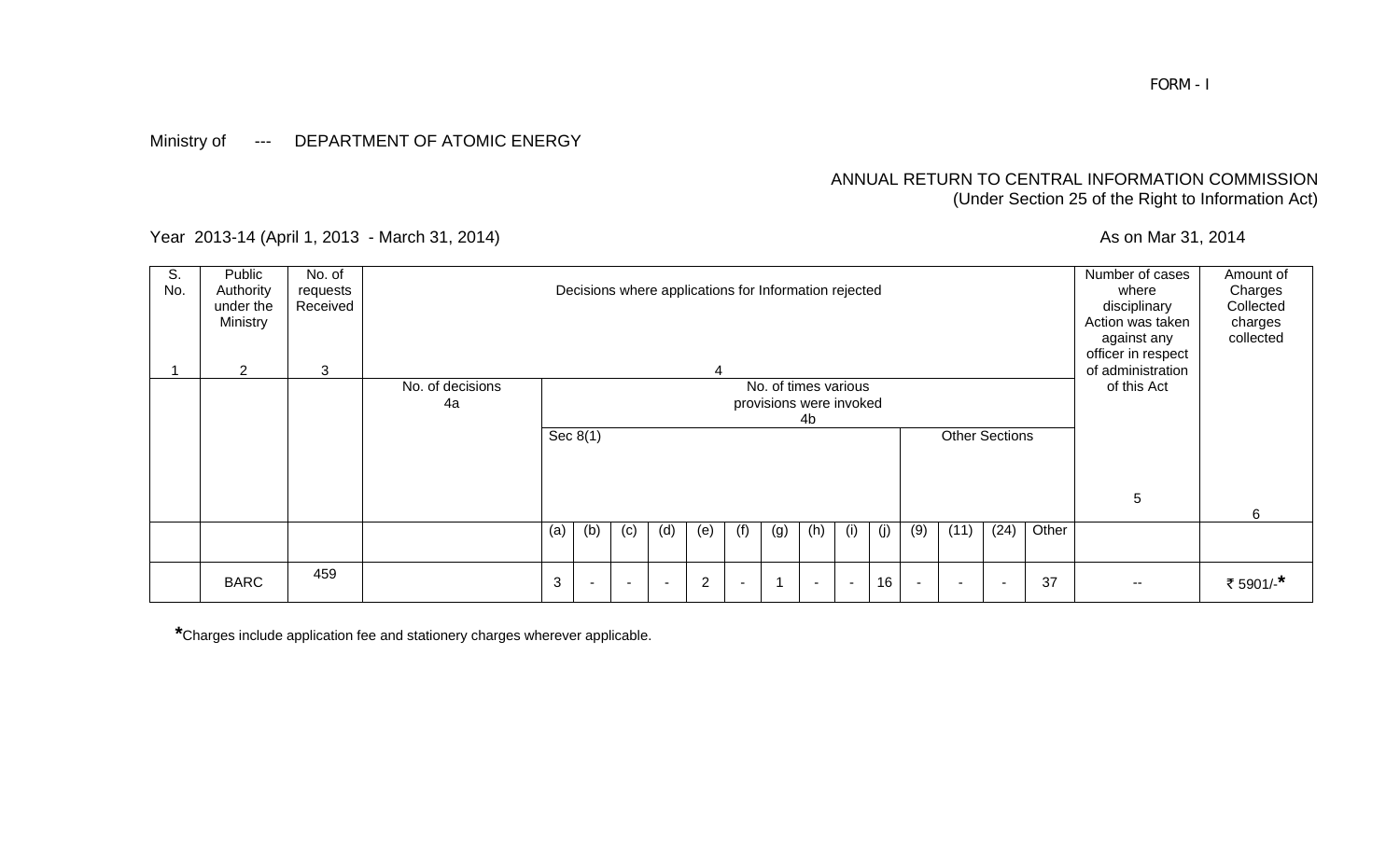#### Form-1A

**First Appellate Authority** (name, designation and address) Name of the Public Authority **: BHABHA ATOMIC RESEARCH CENTRE, TROMBAY, MUMBAI**  Shri S. G. Markandeya,

Controller,

VI floor, Central Complex,

BARC, Trombay,

Mumai – 400 085

|                  |                                              |                  |                   | CPIO's Disposal           |            | Decision in First Appeal       |                     |                                                     |                             |            | Decision of Second Appeal              |                              |                                                                    |
|------------------|----------------------------------------------|------------------|-------------------|---------------------------|------------|--------------------------------|---------------------|-----------------------------------------------------|-----------------------------|------------|----------------------------------------|------------------------------|--------------------------------------------------------------------|
| Sr.<br>No        | Name and Address of<br>Appellant             | CPIO             | Date of<br>Appeal | Order No.                 | Date       | Order No.                      | Date of<br>Decision | Section<br>of RTI<br>Act, if<br>request<br>rejected | Order No.                   | Date       | RTI section.<br>if request<br>rejected | Penalty<br>amount<br>ordered | Details of<br>disciplinary Action<br>ordered during the<br>quarter |
|                  | Shri N. K. Rai, Indore                       | S. G. Rao        | 31/07/12          | RTI/BARC/2012/06<br>/1151 | 17/07/12   | RTI/BARC/<br>2012/06/1151/2195 | 23/08/12            |                                                     | CIC/SM/A/2013/<br>000047    | 07/06/2013 |                                        |                              |                                                                    |
| $\overline{2}$   | Shri Nawale Indrajit<br>Sakharam, Ahmednagar | S. G. Rao        | 31/08/12          | RTI/BARC/<br>2012/07/1201 | 13/08/12   | RTI/BARC/<br>2012/07/1201/2314 | 07/09/12            |                                                     | CIC/SM/A/2012/<br>001775    | 12/6/2013  |                                        |                              |                                                                    |
| 3                | Smt. Saroj Kumari, Agra                      | . Govindankutty  | 04/02/13          | RTI/BARC/<br>2012/12/1337 | 4/1/2013   | RTI/BARC/<br>2012/12/1337/538  | 04/03/13            |                                                     | CIC/SM/A/2013/<br>000569/DS | 30/10/2013 |                                        |                              |                                                                    |
| 4                | Shri. M G Pednekar,<br>Mumbai                | /. Govindankutty | 27/11/12          | RTI/BARC/2012/10<br>/1287 | 12/11/2012 | RTI/BARC/<br>2012/10/1287/3401 | 13/12/12            |                                                     | CIC/SM/A/2013/<br>000455/DS | 30/10/2013 |                                        |                              |                                                                    |
| 5                | Shri Bhushan Dasharath<br>Sawant Mumbai      | . Govindankutty  | 29.10.12          | RTI/BARC/<br>2012/09/1240 | 12.10.12   | RTI/BARC/<br>2012/09/1240      | 27/11/12            |                                                     | CIC/SM/A/2013/<br>000818-SS | 24/03/2014 |                                        |                              |                                                                    |
| 6                | Shri M.G. Pednekar,<br>Mumbai                | . Govindankutty  | 4/4/2013          | RTI/BARC/<br>2013/01/1380 | 8/2/2013   | RTI/BARC/<br>2013/01/1380      | 25/4/2013           |                                                     | CIC/SM/A/2013/<br>000913-SS | 24/03/2014 |                                        |                              |                                                                    |
| $\overline{7}$   | Shri M.G. Pednekar,<br>Mumbai                | /. Govindankutty | 27/11/12          | RTI/BARC/<br>2012/10/1287 | 12.11.12   | RTI/BARC/<br>2012/10/1287      | 13/12/12            |                                                     | CIC/SM/A/2013/<br>000916-SS | 24/03/2014 |                                        |                              |                                                                    |
| 8                | Shri Nav Parkash<br>Parihar, Shimla          | V. Govindankutty | 26/02/13          | RTI/BARC/<br>2013/01/1370 | 6/2/2013   | RTI/BARC/<br>2013/01/1370      | 26/03/13            |                                                     | CIC/SM/A/2013/<br>001019-SS | 24/03/2014 |                                        |                              |                                                                    |
| 9                | Shri Dayalchandra Das,<br>Mumbai             | . Govindankutty  | 13/03/13          | RTI/BARC/<br>2013/01/1387 | 12/02/13   | RTI/BARC/<br>2013/01/1387/1063 | 01/04/2013          |                                                     |                             |            |                                        |                              |                                                                    |
| 10               | Smt. Geeta Maruti Rane,<br>Borivli           | V. Govindankutty | 1/04/2013         | RTI/BARC/<br>2013/01/1393 | 21/02/13   | RTI/BARC/<br>2013/01/1393/1189 | 15/4/2013           |                                                     |                             |            |                                        |                              |                                                                    |
| 11               | Ms.Jyoti Arun Kedare,<br>Badlapur            | /. Govindankutty | 1/4/2013          | RTI/BARC/<br>2013/01/1399 | 21/02/13   | RTI/BARC/<br>2013/01/1399/1231 | 22/4/2013.          |                                                     |                             |            |                                        |                              |                                                                    |
| 12               | Shri M.G. Pednekar,<br>Mumbai                | V. Govindankutty | 4/4/2013          | RTI/BARC/<br>2013/01/1380 | 8/2/2013   | RTI/BARC/<br>2013/01/1380/1252 | 25/4/2013.          |                                                     |                             |            |                                        |                              |                                                                    |
| 13               | Shri Maharaj Singh, AP                       | V. Govindankutty | 4/4/2013          | RTI/BARC/<br>2013/01/1400 | 27/02/13   | RTI/BARC/<br>2013/01/1400/1190 | 15/4/2013.          |                                                     |                             |            |                                        |                              |                                                                    |
| 14               | Dr. Vishvas Manohar<br>Kulkarni, Mumbai      | V. Govindankutty | 5/4/2013          | RTI/BARC/<br>2013/02/1418 | 1/3/2013   | RTI/BARC/<br>2013/02/1418/1208 | 18/4/2013.          |                                                     |                             |            |                                        |                              |                                                                    |
| 15 <sub>15</sub> | Shri Radha Mohan<br>Choudhary, Maharashtra   | V. Govindankutty | 9/4/2013          | RTI/BARC/<br>2013/02/1423 | 19/03/13   | RTI/BARC/<br>2013/02/1423/1355 | 09/05/2013.         |                                                     |                             |            |                                        |                              |                                                                    |
| 16               | Shri Radha Mohan<br>Choudhary, Maharashtra   | V. Govindankutty | 9/4/2013          | RTI/BARC/<br>2013/02/1421 | 13/03/2013 | RTI/BARC/<br>2013/02/1421/1333 | 06/05/2013.         |                                                     |                             |            |                                        |                              |                                                                    |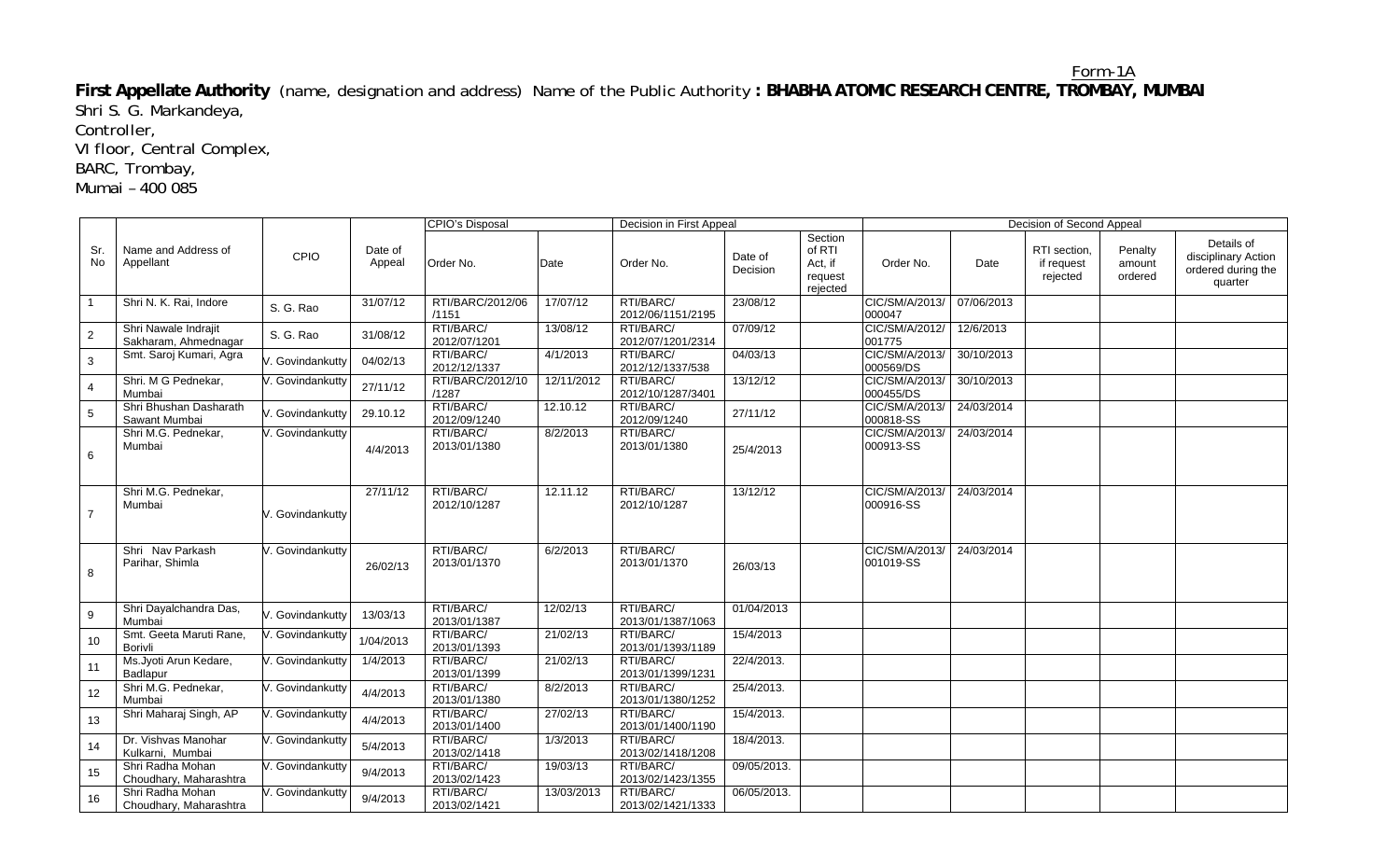|           |                                                     |                  |                   | CPIO's Disposal           |                                                                                                  | Decision in First Appeal       |                     |                                                     |           |      | Decision of Second Appeal              |                              |                                                                    |
|-----------|-----------------------------------------------------|------------------|-------------------|---------------------------|--------------------------------------------------------------------------------------------------|--------------------------------|---------------------|-----------------------------------------------------|-----------|------|----------------------------------------|------------------------------|--------------------------------------------------------------------|
| Sr.<br>No | Name and Address of<br>Appellant                    | CPIO             | Date of<br>Appeal | Order No.                 | Date                                                                                             | Order No.                      | Date of<br>Decision | Section<br>of RTI<br>Act, if<br>request<br>rejected | Order No. | Date | RTI section,<br>if request<br>rejected | Penalty<br>amount<br>ordered | Details of<br>disciplinary Action<br>ordered during the<br>quarter |
| 17        | Shri Virendra Singh<br>Baidwal, 102, Navi<br>Mumbai | V. Govindankutty | 10/4/2013         | RTI/BARC/<br>2013/01/1366 | $*03/01/13$<br>*Trans.<br>$u/s.6(3)$ to<br>PIO, DPS.                                             | RTI/BARC/<br>2013/01/1366/1202 | 18/4/2013.          |                                                     |           |      |                                        |                              |                                                                    |
| 18        | Shri Naresh Kumar,<br>Mumbai                        | . Govindankutty  | 18/4/2013         | RTI/BARC/<br>2013/02/1425 | 26/03/13                                                                                         | RTI/BARC/<br>2013/02/1425/1491 | 27/05/2013.         |                                                     |           |      |                                        |                              |                                                                    |
| 19        | Shri M.C. Goel, Mumbai                              | /. Govindankutty | 25/4/2013         | RTI/BARC/<br>2013/03/1432 | 19/03/13                                                                                         | RTI/BARC/<br>2013/03/1432/1388 | 14/05/2013.         |                                                     |           |      |                                        |                              |                                                                    |
| 20        | Shri K.M. Somkuwar, Navi<br>Mumbai                  | V. Govindankutty | 1/5/2013          | RTI/BARC/<br>2013/03/1433 | 25/03/13                                                                                         | RTI/BARC/<br>2013/03/1433/1527 | 30/05/2013.         |                                                     |           |      |                                        |                              |                                                                    |
| 21        | Shri A. Moorthy, Tenkasi                            | . Govindankutty  | 6/5/2013          | RTI/BARC/<br>2013/03/1436 | 4/4/2013                                                                                         | RTI/BARC/<br>2013/03/1436/1400 | 15/05/2013.         |                                                     |           |      |                                        |                              |                                                                    |
| 22        | Nishi Upadhyay, Navi<br>Mumbai                      | V. Govindankutty | 14/5/2013         | RTI/BARC/<br>2013/04/1463 | 10/4/2013                                                                                        | RTI/BARC/<br>2013/04/1463/1528 | 30/05/2013.         |                                                     |           |      |                                        |                              |                                                                    |
| 23        | Shri C. Balamurugan,<br>Tamilnadu                   | V. Govindankutty | 1/6/2013          | RTI/BARC/<br>2013/04/1464 | 3/5/2013                                                                                         | RTI/BARC/<br>2013/04/1464/1639 | 13/06/2013.         |                                                     |           |      |                                        |                              |                                                                    |
| 24        | Shri C. Balamurugan,<br>Tamilnadu                   | /. Govindankutty | 27/5/2013         | RTI/BARC/<br>2013/04/1465 | 1/5/2013                                                                                         | RTI/BARC/<br>2013/04/1465/1638 | 13/06/2013.         |                                                     |           |      |                                        |                              |                                                                    |
| 25        | Shri Shashi Kant, Mumbai                            | /. Govindankutty | 7/6/2013          | RTI/BARC/<br>2013/04/1471 | 8/5/2013                                                                                         | RTI/BARC/<br>2013/04/1471/1813 | 10/07/2013          |                                                     |           |      |                                        |                              |                                                                    |
| 26        | Shri K. Y. Divedi, (Raj)                            | V. Govindankutty | 17/6/2013         | RTI/BARC/<br>2013/04/1473 | 14/05/13                                                                                         | RTI/BARC/<br>2013/04/1473/1830 | 12/07/2013.         |                                                     |           |      |                                        |                              |                                                                    |
| $27\,$    | Shri Radha Mohan<br>Choudhary, Thane                | /. Govindankutty | 17/6/2013         | RTI/BARC/<br>2013/04/1478 | 17/05/2013                                                                                       | RTI/BARC/<br>2013/04/1478/1818 | 11/7/2013           |                                                     |           |      |                                        |                              |                                                                    |
| 28        | Shri B. S. Rawat, C 26/4,<br>Indore                 | V. Govindankutty | 12/6/2013         | RTI/BARC/<br>2013/04/1487 | 3/5/2013                                                                                         | RTI/BARC/<br>2013/04/1487/1792 | 08/07/2013          |                                                     |           |      |                                        |                              |                                                                    |
| 29        | Shri Shelendra Kumar<br>Singh, Mumbai               | . Govindankutty  | 7/6/2013          | RTI/BARC/<br>2013/05/1497 | *29/05/2013                                                                                      | RTI/BARC/<br>2013/05/1497/1684 | 21/06/2013.         |                                                     |           |      |                                        |                              |                                                                    |
| 30        | Shri Shelendra Kumar<br>Singh, Mumbai               | /. Govindankutty | 7/6/2013          | RTI/BARC/<br>2013/05/1498 | *08/05/2013                                                                                      | RTI/BARC/<br>2013/05/1498/1683 | 21/06/2013.         |                                                     |           |      |                                        |                              |                                                                    |
| 31        | Shri N. Veerabahu,<br>Mumbai                        | /. Govindankutty | 1/6/2013          | RTI/BARC/<br>2013/05/1508 | $*23/5/13$<br>Denied u/s.<br>8(1)(j)                                                             | RTI/BARC/<br>2013/05/1508/1640 | 13/06/2013.         |                                                     |           |      |                                        |                              |                                                                    |
| 32        | Dr. N.M. Gupta, Navi<br>Mumbai                      | /. Govindankutty | 12/4/2013         | RTI/BARC/<br>2013/05/1509 | 19/06/2013                                                                                       | RTI/BARC/<br>2013/05/1509/1902 | 24/07/2013          |                                                     |           |      |                                        |                              |                                                                    |
| 33        | Shri V B Chandran,<br>Mumbai                        | . Govindankutty  | 11/6/2013         | RTI/BARC/<br>2013/05/1510 | 6/6/2013                                                                                         | RTI/BARC/<br>2013/05/1510/1793 | 08/07/2013          |                                                     |           |      |                                        |                              |                                                                    |
| 34        | Shri M.C. Goel, Mumbai                              | V. Govindankutty | 18/6/2013         | RTI/BARC/<br>2013/05/1523 | 5/6/2013                                                                                         | RTI/BARC/<br>2013/05/1523/1794 | 08/07/2013          |                                                     |           |      |                                        |                              |                                                                    |
| 35        | Shri M. Dhanapal, Tamil<br>Nadu.                    | V. Govindankutty | 16/7/2013         | RTI/BARC/<br>2013/05/1532 | 18/06/2013                                                                                       | RTI/BARC/<br>2013/05/1532/1980 | 05/08/2013.         |                                                     |           |      |                                        |                              |                                                                    |
| 36        | Smt. Hinchalu Devi HP                               | V. Govindankutty | 3/6/2013          | RTI/BARC/<br>2013/06/1539 | *Appln.und<br>er RTI not<br>received.<br><b>Direct First</b><br>appeal recd<br>& disposed<br>of. | RTI/BARC/<br>2013/06/1539/1650 | 17/06/2013.         |                                                     |           |      |                                        |                              |                                                                    |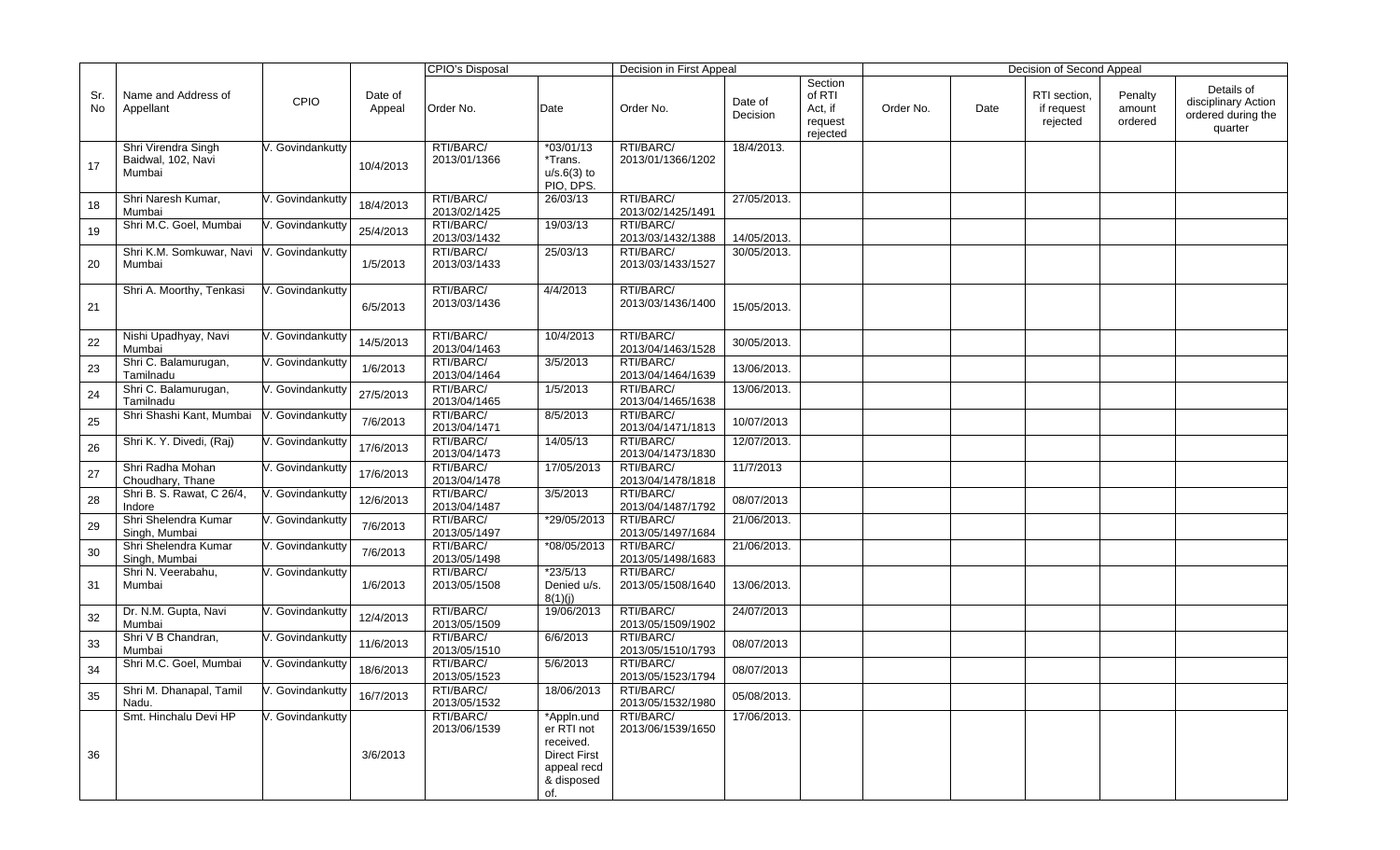|           |                                             |                  |                   | <b>CPIO's Disposal</b>    |                                                       | Decision in First Appeal       |                     |                                                     |           |      | Decision of Second Appeal              |                              |                                                                    |
|-----------|---------------------------------------------|------------------|-------------------|---------------------------|-------------------------------------------------------|--------------------------------|---------------------|-----------------------------------------------------|-----------|------|----------------------------------------|------------------------------|--------------------------------------------------------------------|
| Sr.<br>No | Name and Address of<br>Appellant            | <b>CPIO</b>      | Date of<br>Appeal | Order No.                 | Date                                                  | Order No.                      | Date of<br>Decision | Section<br>of RTI<br>Act, if<br>request<br>rejected | Order No. | Date | RTI section,<br>if request<br>rejected | Penalty<br>amount<br>ordered | Details of<br>disciplinary Action<br>ordered during the<br>quarter |
| 37        | Shri Vikas K. Telang, Navi<br>Mumbai        | V. Govindankutty | 26/6/2013         | RTI/BARC/<br>2013/06/1543 | 18/06/2013                                            | RTI/BARC/<br>2013/06/1543/1795 | 08/07/2013          |                                                     |           |      |                                        |                              |                                                                    |
| 38        | Shri Shivdas Mahto,<br>Mumbai               | . Govindankutty  | 8/8/2013          | RTI/BARC/<br>2013/06/1554 | 12/7/2013                                             | RTI/BARC/<br>2013/06/1554/2152 | 26/08/2013.         |                                                     |           |      |                                        |                              |                                                                    |
| 39        | Shri Rakesh K. Prasad,<br>Rajasthan         | . Govindankutty  | 12/8/2013         | RTI/BARC/<br>2013/06/1555 | 11/7/2013                                             | RTI/BARC/<br>2013/06/1555/2208 | 29/08/2013.         |                                                     |           |      |                                        |                              |                                                                    |
| 40        | Shri Shashi Kant, Mumbai                    | V. Govindankutty | 21/8/2013         | RTI/BARC/<br>2013/06/1564 | *l2/7/2013<br>Denied<br>u/s.8(1)(a)                   | RTI/BARC/<br>2013/06/1564/2233 | 03/09/2013.         |                                                     |           |      |                                        |                              |                                                                    |
| 41        | Shri M. Ponnambalam,<br>Chennai             | Govindankutty    | 19/8/2013         | RTI/BARC/<br>2013/07/1572 | 29/07/2013                                            | RTI/BARC/<br>2013/07/1572/2209 | 29/08/2013.         |                                                     |           |      |                                        |                              |                                                                    |
| 42        | Shri G. Venkateswarlu,<br>Hyderabad         | . Govindankutty  | 12/8/2013         | RTI/BARC/<br>2013/07/1578 | 12/7/2013                                             | RTI/BARC/<br>2013/07/1578/2187 | 27/08/2013.         |                                                     |           |      |                                        |                              |                                                                    |
| 43        | Shri Vinay Karanam, Navi<br>Mumbai          | V. Govindankutty | 6/9/2013          | RTI/BARC/<br>2013/07/1579 | 7/8/2013                                              | RTI/BARC/<br>2013/07/1579/2462 | 04/10/2013          |                                                     |           |      |                                        |                              |                                                                    |
| 44        | Shri Ramkesh Meena,<br>Indore               | Govindankutty    | 12/8/2013         | RTI/BARC/<br>2013/07/1588 | 18/07/2013                                            | RTI/BARC/<br>2013/07/1588/2205 | 28/08/2013.         |                                                     |           |      |                                        |                              |                                                                    |
| 45        | Shri A. M. Baskaran,<br>Kalpakkam           | /. Govindankutty | 26/8/2013         | RTI/BARC/<br>2013/07/1595 | *31/7/2013<br>* Info.<br>denied<br>against<br>8(1)(j) | RTI/BARC/<br>2013/07/1595/2296 | 12/09/2013.         |                                                     |           |      |                                        |                              |                                                                    |
| 46        | Shri S. C. Patro, MP                        | . Govindankutty  | 26/5/2013         | RTI/BARC/<br>2013/07/1597 | 13/08/2013                                            | RTI/BARC/<br>2013/07/1597/2244 | 03/09/2013.         |                                                     |           |      |                                        |                              |                                                                    |
| 47        | Shri S. C. Patro, MP                        | . Govindankutty  | 29/8/2013         | RTI/BARC/<br>2013/07/1598 | 20/08/2013                                            | RTI/BARC/<br>2013/07/1598/2295 | 12/09/2013          |                                                     |           |      |                                        |                              |                                                                    |
| 48        | Shri S. C. Patro, MP                        | . Govindankutty  | 19/8/2013         | RTI/BARC/<br>2013/07/1605 | 7/8/2013                                              | RTI/BARC/<br>2013/07/1605/2211 | 29/08/2013.         |                                                     |           |      |                                        |                              |                                                                    |
| 49        | Shri Ravindra Shankar<br>Ghodke, Aurangabad | V. Govindankutty | 26/8/2013         | RTI/BARC/<br>2013/07/1607 | 2/8/2013                                              | RTI/BARC/<br>2013/07/1607/2275 | 10/09/2013.         |                                                     |           |      |                                        |                              |                                                                    |
| 50        | Shri Priyank Shrivastava,<br>M.P.           | . Govindankutty  | 6/9/2013          | RTI/BARC/<br>2013/08/1614 | 22/08/2013                                            | RTI/BARC/<br>2013/08/1614/2432 | 03/10/2013          |                                                     |           |      |                                        |                              |                                                                    |
| 51        | Shri P. M. Nayar, Navi<br>Mumbai            | . Govindankutty  | 17/10/2013        | RTI/BARC/<br>2013/08/1618 | 16/08/2013                                            | RTI/BARC/<br>2013/08/1618/2751 | 14/11/2013          |                                                     |           |      |                                        |                              |                                                                    |
| 52        | Ms. Sushma Alaguvadivel,<br>Anupuram        | V. Govindankutty | 7/10/2013         | RTI/BARC/<br>2013/08/1619 | *27/8/2013<br>* Denied<br>u/s. 8(1)(i)                | RTI/BARC/<br>2013/08/1619/2700 | 08/11/2013          |                                                     |           |      |                                        |                              |                                                                    |
| 53        | Ms.Sonal Lucy, Bangalore                    | V. Govindankutty | 1/10/2013         | RTI/BARC/<br>2013/08/1621 | 26/8/2013                                             | RTI/BARC/<br>2013/08/1621/2525 | 14/10/2013          |                                                     |           |      |                                        |                              |                                                                    |
| 54        | Shri Rajendra P.<br>Madgaonkar, Mumbai      | V. Govindankutty | 1/10/2013         | RTI/BARC/<br>2013/08/1628 | *2/9/2013<br>*Denied u/s<br>8(1)(j)                   | RTI/BARC/<br>2013/08/1628/2558 | 17/10/2013          |                                                     |           |      |                                        |                              |                                                                    |
| 55        | Shri Murari Lal, Rajasthan                  | V. Govindankutty | 7/10/2013         | RTI/BARC/<br>2013/08/1630 | 16/09/2013                                            | RTI/BARC/<br>2013/08/1630/2604 | 25/10/2013          |                                                     |           |      |                                        |                              |                                                                    |
| 56        | Shri Amar<br>Y.Panhalkar, Mumbai            | . Govindankutty  | 4/10/2013         | RTI/BARC/<br>2013/08/1639 | 2/9/2013                                              | RTI/BARC/<br>2013/08/1639/2605 | 25/10/2013          |                                                     |           |      |                                        |                              |                                                                    |
| 57        | Shri Elengeswaran<br>M., Tamil Nadu         | . Govindankutty  | 17/10/2013        | RTI/BARC/<br>2013/09/1652 | 20/09/2013                                            | RTI/BARC/<br>2013/09/1652/2733 | 13/11/2013          |                                                     |           |      |                                        |                              |                                                                    |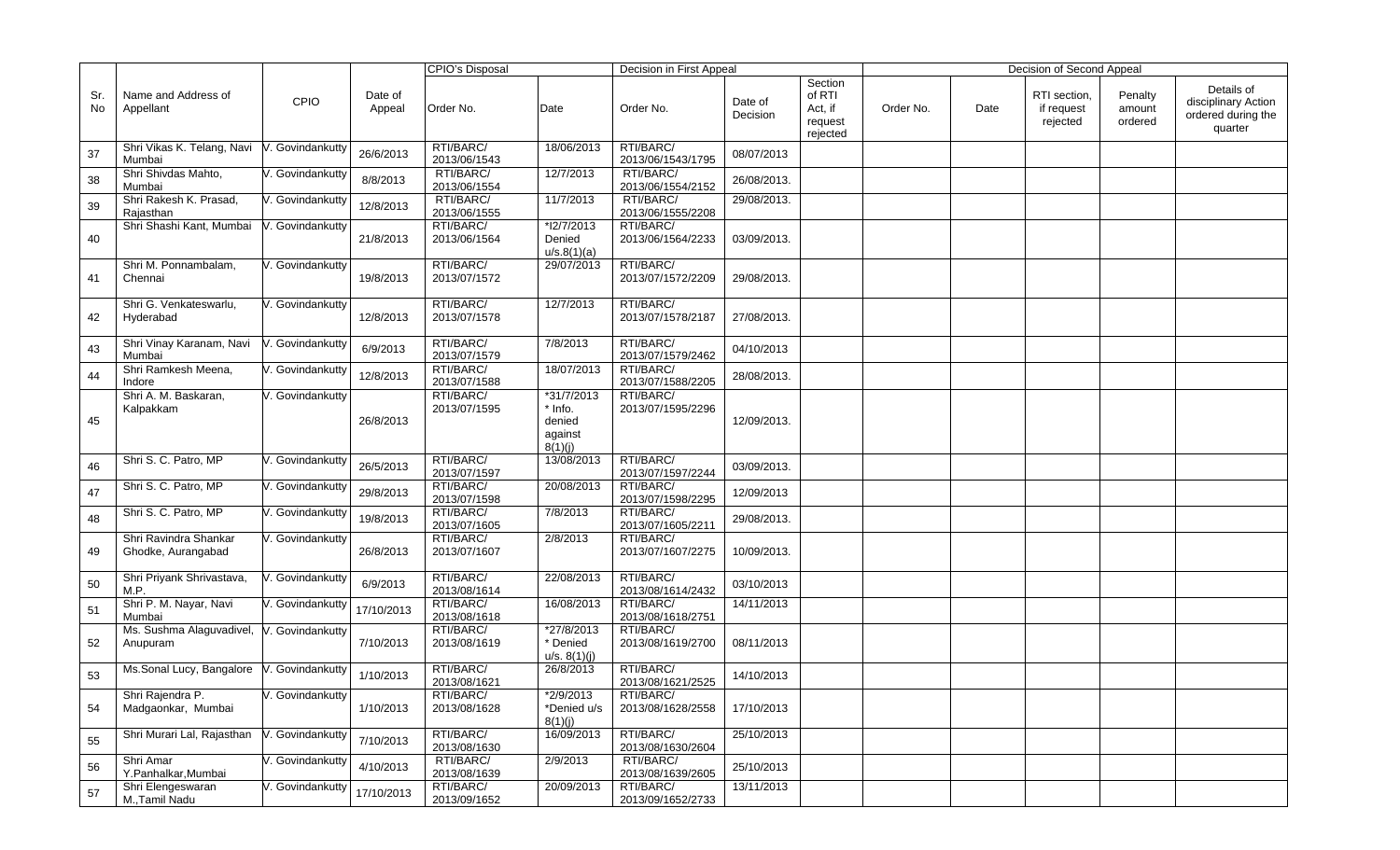|           |                                                       |                  |                   | CPIO's Disposal                        |                                       | Decision in First Appeal                    |                     |                                                     |           |      | Decision of Second Appeal              |                              |                                                                    |
|-----------|-------------------------------------------------------|------------------|-------------------|----------------------------------------|---------------------------------------|---------------------------------------------|---------------------|-----------------------------------------------------|-----------|------|----------------------------------------|------------------------------|--------------------------------------------------------------------|
| Sr.<br>No | Name and Address of<br>Appellant                      | <b>CPIO</b>      | Date of<br>Appeal | Order No.                              | Date                                  | Order No.                                   | Date of<br>Decision | Section<br>of RTI<br>Act, if<br>request<br>rejected | Order No. | Date | RTI section,<br>if request<br>rejected | Penalty<br>amount<br>ordered | Details of<br>disciplinary Action<br>ordered during the<br>quarter |
| 58        | Mrs. Rashmi Rai, (MP)                                 | /. Govindankutty | 7/10/2013         | RTI/BARC/<br>2013/09/1655              | 23/9/2013                             | RTI/BARC/<br>2013/09/1655/2607              | 25/10/2013          |                                                     |           |      |                                        |                              |                                                                    |
| 59        | Shri Anand Ambuji<br>Dandage, Navi Mumbai             | /. Govindankutty | 9/12/2013         | RTI/BARC/<br>2013/09/1663              | 17/10/2013                            | RTI/BARC/<br>2013/09/1663/2989              | 16/12/2013          |                                                     |           |      |                                        |                              |                                                                    |
| 60        | Shri Shankar Wakchure,<br>Pune.                       | . Govindankutty  | 3/12/2013         | RTI/BARC/<br>2013/09/1677              | 21/10/2013                            | RTI/BARC/<br>2013/09/1677/2999              | 17/12/2013          |                                                     |           |      |                                        |                              |                                                                    |
| 61        | Shri Nathaji Narayan<br>Sarate, Solapur               | V. Govindankutty | 25/10/2013        | RTI/BARC/<br>2013/09/1681              | 17/10/2013                            | RTI/BARC/<br>2013/09/1681/2794              | 21/11/2013          |                                                     |           |      |                                        |                              |                                                                    |
| 62        | Shri Arvind Kumar Bind.<br>Mumbai                     | V. Govindankutty | 14/10/2013        | RTI/BARC/<br>2013/09/1687              | 4/10/2013                             | RTI/BARC/<br>2013/09/1687/2741              | 13/11/2013          |                                                     |           |      |                                        |                              |                                                                    |
| 63        | Shri P M Nayar, navi<br>Mumbai                        | V. Govindankutty | 11/11/2013        | RTI/BARC/<br>2013/10/1694              | 9/10/2013                             | RTI/BARC/<br>2013/10/1694/2869              | 2/12/2013           |                                                     |           |      |                                        |                              |                                                                    |
| 64        | Smt. Asha Gaikwad,<br>Mumbai                          | . Govindankutty  | 13/11/2013        | RTI/BARC/<br>2013/10/1704              | 30/10/2013                            | RTI/BARC/<br>2013/10/1704/2884              | 3/12/2013           |                                                     |           |      |                                        |                              |                                                                    |
| 65        | Shri Vikas K Telang, Navi<br>Mumbai                   | V. Govindankutty | 21/11/2013        | RTI/BARC/<br>2013/10/1710              | 14/11/2013                            | RTI/BARC/<br>2013/10/1710/3049              | 20/12/2013          |                                                     |           |      |                                        |                              |                                                                    |
| 66        | Shri Vikas K. Telang, Navi<br>Mumbai                  | V. Govindankutty | 13/11/2013        | RTI/BARC/<br>2013/10/1722 &<br>1722(1) | 12/11/2013<br>&<br>14/11/2013         | RTI/BARC/<br>2013/10/1722 &<br>1722(1)/2923 | 6/12/2013           |                                                     |           |      |                                        |                              |                                                                    |
| 67        | Shri Vikas K. Telang, Navi<br>Mumbai                  | V. Govindankutty | 19/11/2013        | RTI/BARC/<br>2013/10/1723              | 12/11/2013                            | RTI/BARC/<br>2013/10/1723/2951              | 11/12/2013          |                                                     |           |      |                                        |                              |                                                                    |
| 68        | Shri Vikas K. Telang, Navi<br>Mumbai                  | V. Govindankutty | 20/11/2013        | RTI/BARC/<br>2013/10/1724              | *11/11/2013                           | RTI/BARC/<br>2013/10/1724/2896              | 4/12/2013           |                                                     |           |      |                                        |                              |                                                                    |
| 69        | Shri. Ajimulla C. Shikalgar,<br>Mumbai                | V. Govindankutty | 10/12/2013        | RTI/BARC/<br>2013/10/1733              | 28/11/2013                            | RTI/BARC/<br>2013/10/1733/1                 | 01/01/2014.         |                                                     |           |      |                                        |                              |                                                                    |
| 70        | Shri. Ram Kumar Singh,<br>Baroda                      | /. Govindankutty | 31/12/2013        | RTI/BARC/<br>2013/11/1739              | 21/11/2013                            | RTI/BARC/<br>2013/11/1739/205               | 28/01/2014.         |                                                     |           |      |                                        |                              |                                                                    |
| 71        | Shri V. B. Chandran,<br>Mumbai                        | V. Govindankutty | 15/1/2014         | RTI/BARC/<br>2013/11/1752              | 18/12/2013                            | RTI/BARC/2013/11<br>/1752/2 54              | 31/01/2014.         |                                                     |           |      |                                        |                              |                                                                    |
| 72        | Shri Kamlesh Mundra<br>Mumbai                         | V. Govindankutty | 6/1/2014          | RTI/BARC/<br>2013/11/1755              | 20/12/2013                            | RTI/BARC/<br>2013/11/1755/206               | 28/01/2014.         |                                                     |           |      |                                        |                              |                                                                    |
| 73        | Shri D.G. Juwatkar,<br>Mumbai                         | /. Govindankutty | 11/12/2013        | RTI/BARC/<br>2013/11/1757              | *5/12/2013<br>*Denied<br>u/s. 8(1)(g) | RTI/BARC/<br>2013/11/1757/39                | 07/01/2014.         |                                                     |           |      |                                        |                              |                                                                    |
| 74        | Dr. Vishvas Manohar<br>Kulkarni, Mumbai               | V. Govindankutty | 03/2/2014         | RTI/BARC/<br>2013/11/1759              | 24/12/2013                            | RTI/BARC/<br>2013/11/1759/16                | 27/02/2014.         |                                                     |           |      |                                        |                              |                                                                    |
| 75        | Shri R.R.Wallabhdas,<br>Dombivli                      | V. Govindankutty | 20/1/2014         | RTI/BARC/<br>2013/12/1763              | 27/12/2013                            | RTI/BARC/<br>2013/12/1763/390               | 18/02/2014.         |                                                     |           |      |                                        |                              |                                                                    |
| 76        | Shri Vikas K. Telang, Navi V. Govindankutty<br>Mumbai |                  | 10/1/2014         | RTI/BARC/<br>2013/12/1769              | 24/12/2013                            | RTI/BARC/<br>2013/12/1769/310               | 10/02/2014.         |                                                     |           |      |                                        |                              |                                                                    |
| 77        | Shri Rajendra Kumar<br>Reddiwal, Rajasthan            | V. Govindankutty | 24/2/2014         | RTI/BARC/<br>2013/12/1775              | 10/1/2014                             | RTI/BARC/<br>2013/12/1775/685               | 21/03/2014.         |                                                     |           |      |                                        |                              |                                                                    |
| 78        | Shri T. Balkrishna Kurup,<br>Mumbai                   | /. Govindankutty | 16/1/2014         | RTI/BARC/<br>2013/12/1777              | 7/1/2014                              | RTI/BARC/<br>2013/12/1777/370               | 14/02/2014.         |                                                     |           |      |                                        |                              |                                                                    |
| 79        | Shri, Samir Kumar<br>Sasamal, Mysore                  | V. Govindankutty | 24/2/2014         | RTI/BARC/<br>2013/12/1781              | 27/12/2013                            | RTI/BARC/<br>2013/12/1781/662               | 19/03/2014.         |                                                     |           |      |                                        |                              |                                                                    |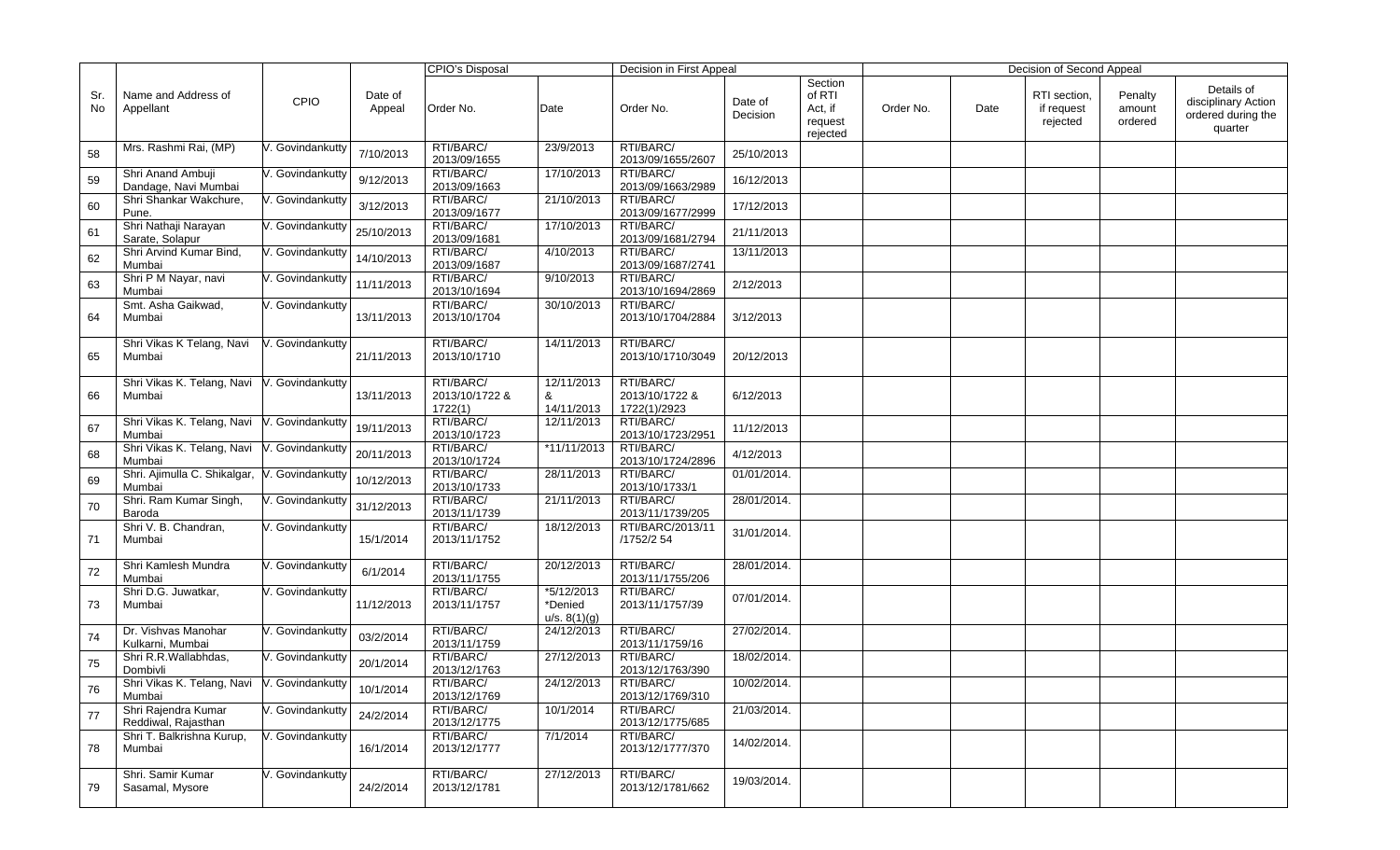|            |                                            |                  |                   | <b>CPIO's Disposal</b>    |                                                     | Decision in First Appeal      |                     |                                                     |           |      | Decision of Second Appeal              |                              |                                                                    |
|------------|--------------------------------------------|------------------|-------------------|---------------------------|-----------------------------------------------------|-------------------------------|---------------------|-----------------------------------------------------|-----------|------|----------------------------------------|------------------------------|--------------------------------------------------------------------|
| Sr.<br>No. | Name and Address of<br>Appellant           | CPIO             | Date of<br>Appeal | Order No.                 | Date                                                | Order No.                     | Date of<br>Decision | Section<br>of RTI<br>Act, if<br>request<br>rejected | Order No. | Date | RTI section,<br>if request<br>rejected | Penalty<br>amount<br>ordered | Details of<br>disciplinary Action<br>ordered during the<br>quarter |
| 80         | Smt. Sushma<br>Alaguvadivel, TamilNadu     | V. Govindankutty | 19/2/2014         | RTI/BARC/<br>2013/12/1792 | *15/01/2014<br>*Denied<br>u/s. 8(1)(e)<br>& 8(1)(j) | RTI/BARC/<br>2013/12/1792/652 | 18/03/2014.         |                                                     |           |      |                                        |                              |                                                                    |
| 81         | Shri Vikas K. Telang, Navi<br>Mumbai       | V. Govindankutty | 6/2/2014          | RTI/BARC/<br>2014/01/1797 | 31/01/2014                                          | RTI/BARC/<br>2014/01/1797/502 | 05/03/2014.         |                                                     |           |      |                                        |                              |                                                                    |
| 82         | Shri Sanjiban De,<br>Mumbai                | V. Govindankutty | 19/2/2014         | RTI/BARC/<br>2014/01/1798 | 23/01/2014                                          | RTI/BARC/<br>2014/01/1798/570 | 18/03/2014.         |                                                     |           |      |                                        |                              |                                                                    |
| 83         | Shri Shashi Kant, Mumbai                   | /. Govindankutty | 17/2/2014         | RTI/BARC/<br>2014/01/1801 | 24/02/2014                                          | RTI/BARC/<br>2014/01/1801/569 | 10/03/2014.         |                                                     |           |      |                                        |                              |                                                                    |
| 84         | Shri M. Domesa,<br>Karnataka, Pin - 570017 | V. Govindankutty | 11/2/2014         | RTI/BARC/<br>2014/01/1809 | 29/01/2014                                          | RTI/BARC/<br>2014/01/1809/567 | 10/03/2014.         |                                                     |           |      |                                        |                              |                                                                    |
| 85         | Shri M. Domesa,<br>Karnataka               | V. Govindankutty | 11/2/2014         | RTI/BARC/<br>2014/01/1810 | 30/01/2014                                          | RTI/BARC/<br>2014/01/1810/568 | 10/03/2014.         |                                                     |           |      |                                        |                              |                                                                    |
| 86         | Ms. Poonam Ramdas<br>Ghate, Nagpur         | V. Govindankutty | 10/3/2014         | RTI/BARC/<br>2014/01/1822 | 6/2/2014                                            | RTI/BARC/<br>2014/01/1822/686 | 21/03/2014.         |                                                     |           |      |                                        |                              |                                                                    |
| 87         | Shri. Om Prakash,<br>Rajasthan             | V. Govindankutty | 14/3/2014         | RTI/BARC/<br>2014/01/1828 | 18/02/2014                                          | RTI/BARC/<br>2014/01/1828     | under<br>process.   |                                                     |           |      |                                        |                              |                                                                    |
| 88         | Shri. Rajpal Singh, Indore                 | . Govindankutty  | 10/3/2014         | RTI/BARC/<br>2014/01/1841 | *7/2/2014<br>* Denied<br>u/s. 2(f)                  | RTI/BARC/<br>2014/01/1841/771 | 28/03/2014.         |                                                     |           |      |                                        |                              |                                                                    |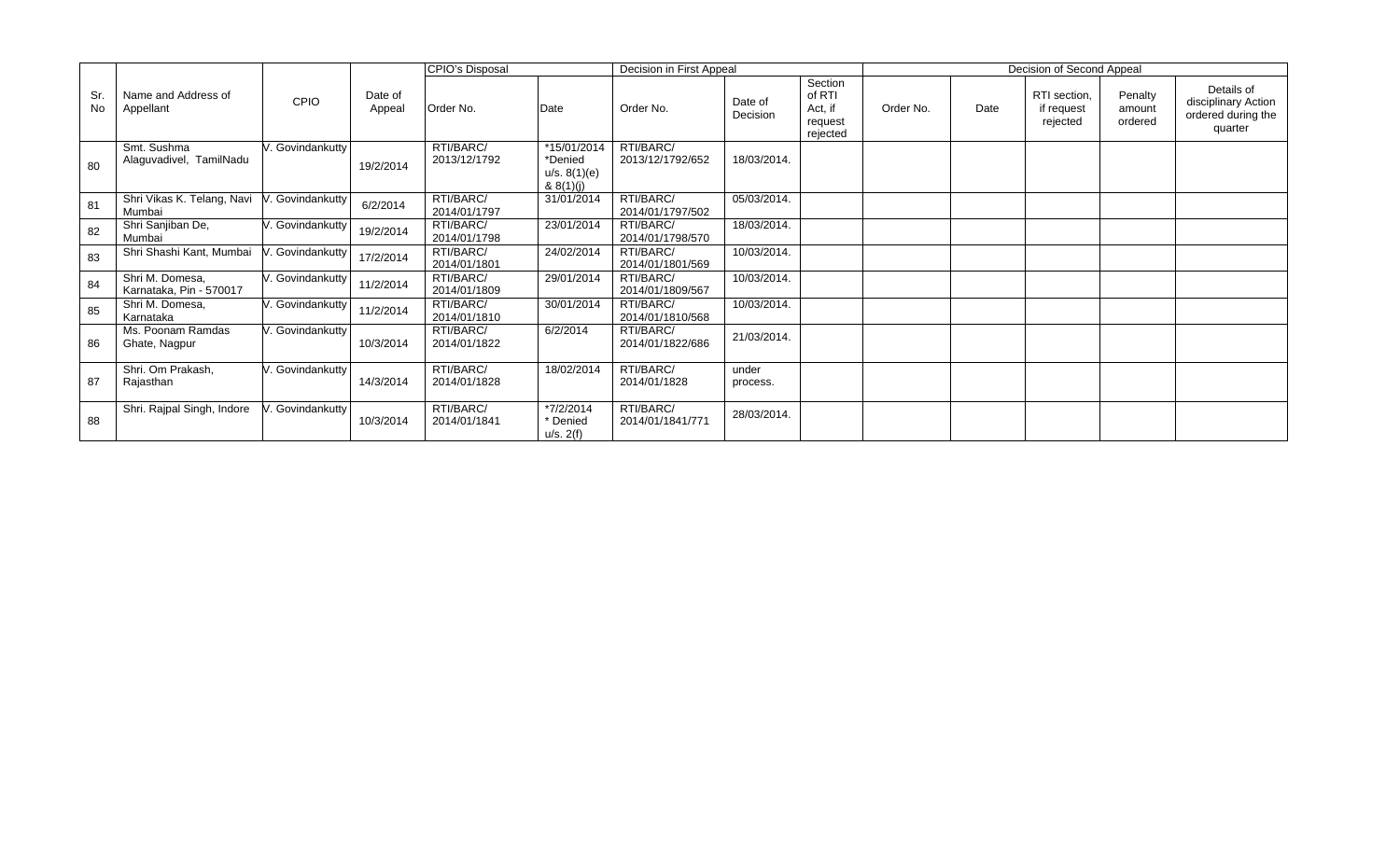### **FORM II**

## **Quarterly Summary for CPIO's of (name Appellate Authority) for quarter ending June/Sept./Dec./Mar**

| Sr.<br>No<br>$\ddot{\phantom{a}}$ | Name of CPIO & Address                                                                                                | No. of requests Received during<br>the Qtr |                |                          |        |                          |              |                          |                          |                                   |                          |                |        | No. of requests rejected during the quarter<br>Relevant sections of RTI Act 2005 |                          |       |       | Amount<br>of<br>Charges<br>Collected<br>during the<br>Quarter<br>$(in \bar{\mathbf{\tau}}.)$<br>$*$ | No. of<br>Decisions<br>received<br>from<br>Appellate<br>Authority | No. of<br>Decisions<br>received<br>from CIC |
|-----------------------------------|-----------------------------------------------------------------------------------------------------------------------|--------------------------------------------|----------------|--------------------------|--------|--------------------------|--------------|--------------------------|--------------------------|-----------------------------------|--------------------------|----------------|--------|----------------------------------------------------------------------------------|--------------------------|-------|-------|-----------------------------------------------------------------------------------------------------|-------------------------------------------------------------------|---------------------------------------------|
|                                   |                                                                                                                       |                                            |                |                          |        |                          |              | Sec $8(1)$               |                          |                                   |                          |                |        |                                                                                  | <b>Sections</b>          |       | Total |                                                                                                     |                                                                   |                                             |
|                                   |                                                                                                                       |                                            | (a)            |                          |        |                          |              |                          |                          | (b) $(c)(d)(e)(f)(g)(h)(i)(j)(j)$ |                          |                | (9)    | $\overline{(11)}$ $\overline{(24)}$                                              |                          | other |       |                                                                                                     |                                                                   |                                             |
| 1.                                | Shri V. Govindankutty,<br>Public Information Officer,<br>III floor, Central Complex,<br>BARC, Trombay,<br>Mumbai - 85 | June $-108$                                |                | $\overline{\phantom{a}}$ | $\sim$ | $\equiv$ .               | $\sim$       | $-1$                     | $\sim$                   | $\sim$                            | $\sim$ $^{-1}$           | 3              | $\sim$ | $\sim$                                                                           | $\sim$                   | 13    | 16    | $2520/-$                                                                                            | 26                                                                | 2                                           |
| 2.                                | Shri V. Govindankutty,<br>Public Information Officer,<br>III floor, Central Complex,<br>BARC, Trombay,<br>Mumbai - 85 | Sept. $-127$                               |                | $\blacksquare$           |        | $\sim$                   | $\mathbf{1}$ | $\overline{\phantom{a}}$ | $\overline{\phantom{a}}$ | $\sim$                            | $\sim$ $^{-1}$           | 6              | $\sim$ | $\sim$                                                                           | $\sim$                   | 10    | 18    | $1510/-$                                                                                            | 15                                                                |                                             |
| $\overline{3}$ .                  | Shri V. Govindankutty,<br>Public Information Officer,<br>III floor, Central Complex,<br>BARC, Trombay,<br>Mumbai - 85 | Dec. $-99$                                 | $\sim$         |                          |        | $\sim$                   | $\sim$       | $\overline{\phantom{a}}$ |                          | $\overline{\phantom{a}}$          | $\sim$                   | $\overline{4}$ | $\sim$ | $\overline{\phantom{a}}$                                                         | $\overline{\phantom{a}}$ | 6     | 11    | $1066/-$                                                                                            | 21                                                                | $\overline{2}$                              |
| 4.                                | Shri V. Govindankutty,<br>Public Information Officer,<br>III floor, Central Complex,<br>BARC, Trombay,<br>Mumbai - 85 | $Mar - 125$                                | 2              | $\sim$                   | $\sim$ | $\overline{\phantom{a}}$ | $\mathbf{1}$ | $\equiv$                 | $\sim$                   | $\blacksquare$                    | $\sim$                   | 3              | $\sim$ | $\sim$                                                                           | $\sim$                   | 8     | 14    | $805/-$                                                                                             | 17                                                                | Δ                                           |
|                                   |                                                                                                                       | 459                                        | 3 <sup>1</sup> |                          |        |                          | 2            |                          |                          | $\sim$                            | $\overline{\phantom{a}}$ | 16             |        |                                                                                  |                          | 37    | 59    | $5901/-$                                                                                            | 79                                                                | 9                                           |

\* Amount including Application Fee & Documentation Charges.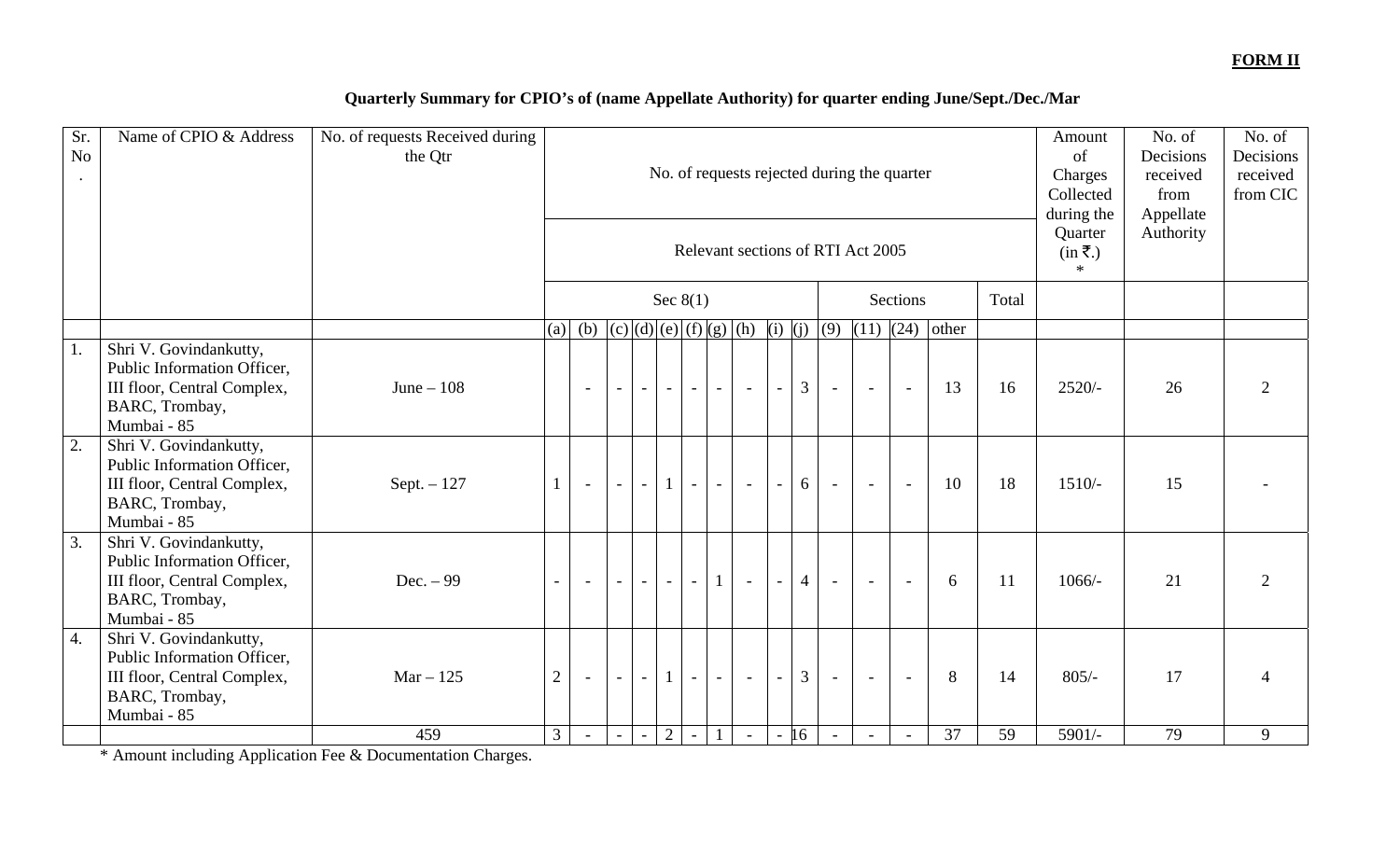### **FORM II A**

# **Quarterly Summary of Appellate Authorities for (public Authority) for quarter ending June/Sept/Dec/Mar**

| Sr.<br>No | Name of Appellate Authority & Address                                                                   | No. of Appeals<br>received during<br>the Qtr |     |     |     |     |            |             |     |     | No. of requests rejected during the quarter |                     |       | Decisions received from CIC<br>Number of decisions |                                                                               |
|-----------|---------------------------------------------------------------------------------------------------------|----------------------------------------------|-----|-----|-----|-----|------------|-------------|-----|-----|---------------------------------------------|---------------------|-------|----------------------------------------------------|-------------------------------------------------------------------------------|
|           | Shri S. G. Markandeya,<br>Controller, BARC,<br>VI floor, Central Complex,<br>BARC, Trombay, Mumbai - 85 |                                              |     |     |     |     |            |             |     |     | Relevant sections of RTI Act 2005           |                     |       | received during the<br>quarter                     | Number of<br>cases<br>involving<br>penalties<br>and<br>disciplinary<br>action |
|           |                                                                                                         |                                              |     |     |     |     | Sec $8(1)$ |             |     |     |                                             | Sections            | Total |                                                    |                                                                               |
|           |                                                                                                         |                                              | (a) | (b) | (c) | (d) | (e)        | $(f)$ $(g)$ | (h) | (i) | $(i)$ (9)                                   | $(11)$ $(24)$ other |       |                                                    |                                                                               |
|           | Quarter Ending June 30, 2013                                                                            | 26                                           |     |     |     |     |            |             |     |     |                                             |                     |       | $\mathcal{D}_{\mathcal{A}}$                        |                                                                               |
| 2.        | Quarter Ending September 30, 2013                                                                       | 15                                           |     |     |     |     |            |             |     |     |                                             |                     |       |                                                    |                                                                               |
| 3.        | Quarter Ending December 31, 2013                                                                        | 21                                           |     |     |     |     |            |             |     |     |                                             |                     |       | C                                                  |                                                                               |
| 4.        | Quarter Ending March 31, 2014                                                                           | 17                                           |     |     |     |     |            |             |     |     |                                             |                     |       | 4                                                  |                                                                               |